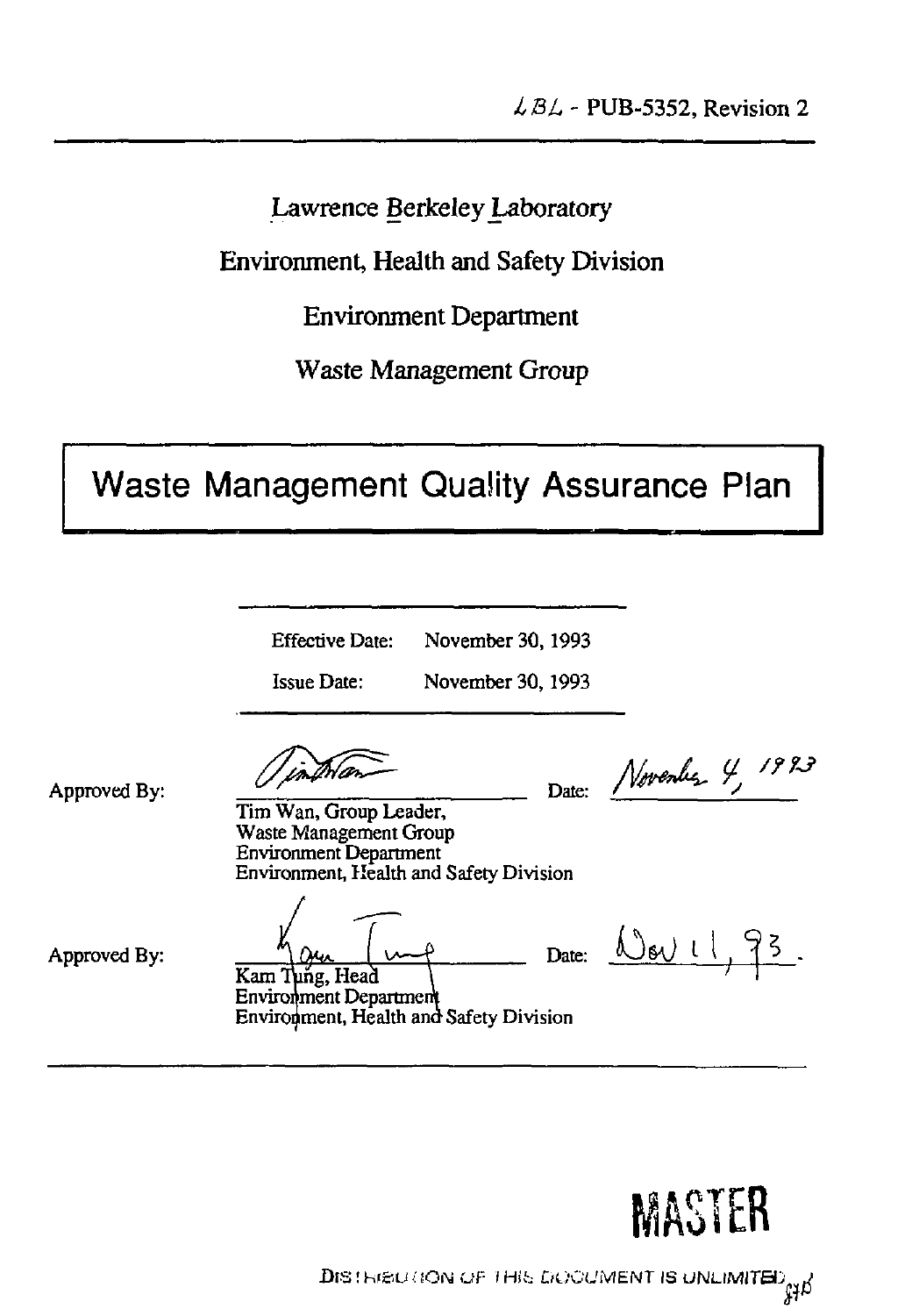### **Revision Record**

| Document title                                                                     | Effective date | Revision |
|------------------------------------------------------------------------------------|----------------|----------|
| Quality Assurance Program Plan for the Hazardous<br>Waste Handling Facility (HWHF) | 8/90           |          |
| Waste Management Quality Assurance Implementing<br>Management Plan                 | 6/92           | Rev. 1   |
| Waste Management Quality Assurance Plan                                            | 11/93          | Rev. 2   |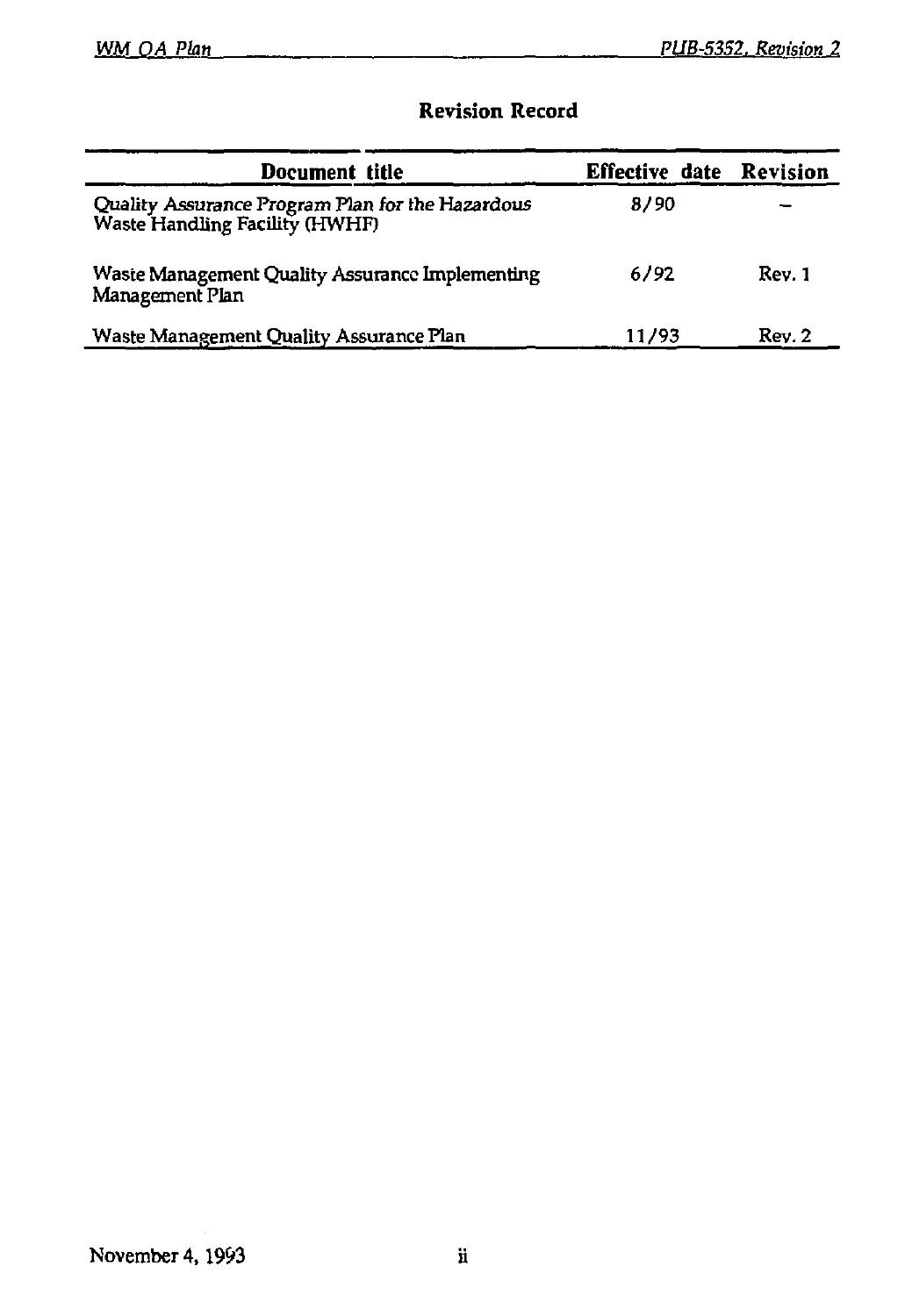$\overline{\phantom{a}}$ 

### **Contents**

| Section                    | Criterion                                | Page  |
|----------------------------|------------------------------------------|-------|
| <b>Statement of Policy</b> |                                          | 1     |
| Introduction               |                                          | 2     |
| 1. Management              | 1. Program                               | 3     |
|                            | 2. Personnel Training and Qualifications | 25    |
|                            | 3. Quality Improvements                  | 28    |
|                            | 4. Documents and Records                 | 30    |
| 2. Performance             | 5. Work Processes                        | 33    |
|                            | Design<br>6.                             | 41    |
|                            | 7.<br>Procurement                        | 42    |
|                            | 8.<br>Inspection and Acceptance Testing  | 46    |
| 3. Assessment              | 9. Management Assessment                 | 50    |
|                            | 10. Independent Assessment               | 52    |
| Appendix A                 | Definitions                              | $A-1$ |
| Appendix B                 | Acronyms and Other Initialisms           | $B-1$ |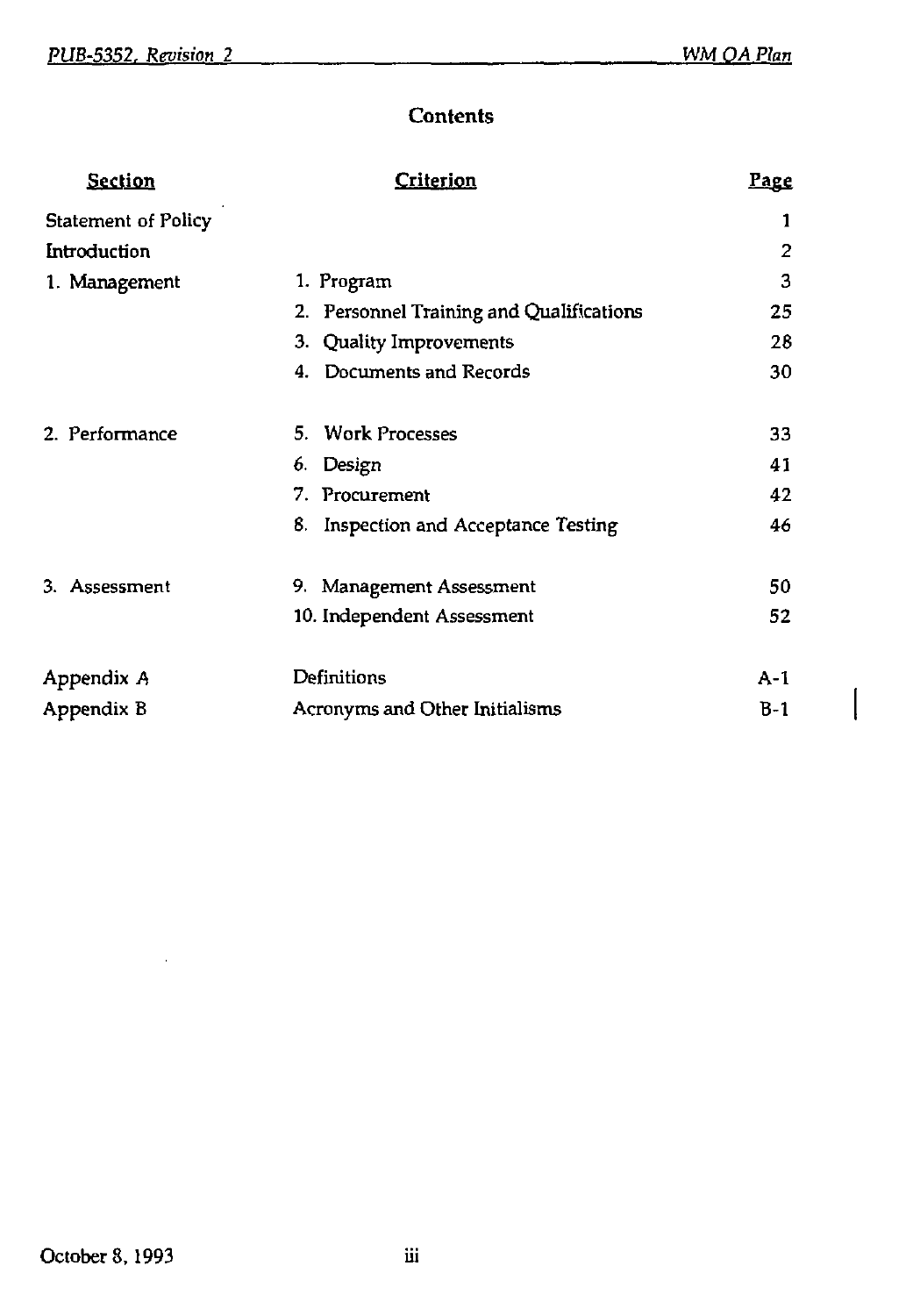# Statement of Policy

The Lawrence Berkeley Laboratory (LBL) Environment, Health and Safety (EH&S) Division, and the Waste Management (WM) Group of EH&S's Environment Department, endorse the application of quality management and recognize the role of a coordinated quality assurance managemc -t program.

Quality assurance is one of the tools that WM uses to accomplish its goals. The goal of the WM Quality Assurance Plai; (QA Plan) is to identify and implement elements of the LBL Operating and Assurance Program Plan (OAP, LBL PUB-3111), EH&S Quality Assurance (QA) tenets as documented in the EH&S Division Function Notebook, and DOE Order 5700.6C that are relevant to the activities of WM. Qualityis defined as the degree to which an item or process meets or exceeds the end user's requirements and expectations. When integrated with appropriate requirements of environmental regulations and guidance documents, this plan provides for the management and assurance of quality in those activities. The *achievement of quality* is the responsibility of all personnel assigned to the Department and is accorded top priority. The *verification of the achievement of quality* is a responsibility of the LBL Quality Assurance staff.

Full authority and organizational freedom are provided to the LBL Quality Assurance staff to identify quality concerns, assist in recommendation of solutions, verify corrective actions, and recommend cessation of unacceptable activities or practices that may affect quality.

This QA Plan establishes and presents the framework of requirements that must be met in planning, performing, documenting, and verifying WM quality-affecting activities.

... Wan

Tim Wan Waste Management Group Leader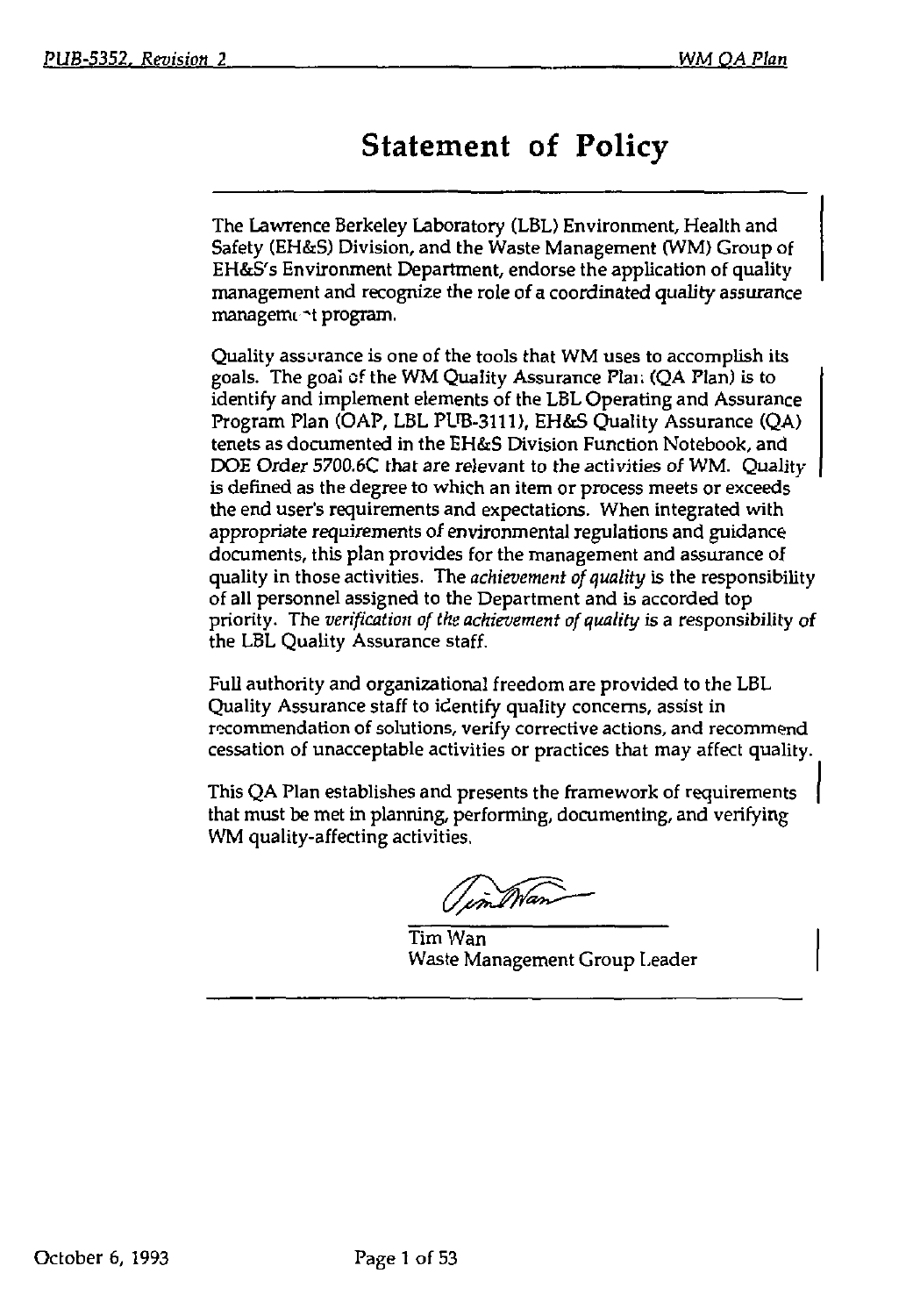# Introduction

Lawrence Berkeley Laboratory's Environment Department addresses its responsibilities through activities in a variety of areas. The need for a comprehensive management control system for these activities has been identified by the Department of Energy (DOE). The WM QA Plan is an integral part of a management system that provides controls necessary to ensure that the department's activities are planned, performed, documented, and verified.

This WM QA Plan defines the requirements of the WM QA program. These requirements are derived from DOE Order 5700.6C, *Quality Assurance,* the LBL Operating and Assurance Program Plan (OAP, LBL PUB-3111), and other environmental compliance documents applicable to WM activities. The requirements presented herein, as well as the procedures and methodologies that direct the implementation of these requirements, will undergo review and revisions as necessary.

The provisions of this QA Plan and its implementing documents apply to quality-affecting activities performed by and for WM. It is also applicable to WM contractors, vendors, and other LBL organizations associated with WM activities, except where such contractors, vendors, or organizations are governed by their own WM-approved QA programs.

References used in the preparation of this document are

- ASME NQA-1-1989
- ANSI/ASQC E4 (Draft)
- Waste Management Quality Assurance Implementing Management Plan (LBL PUB-5352, Rev. 1)
- LBL Operating and Assurance Program Plan (OAP), LBL PUB 3111, 2/3/93

A list of terms and definitions used throughout this document is included as Appendix A.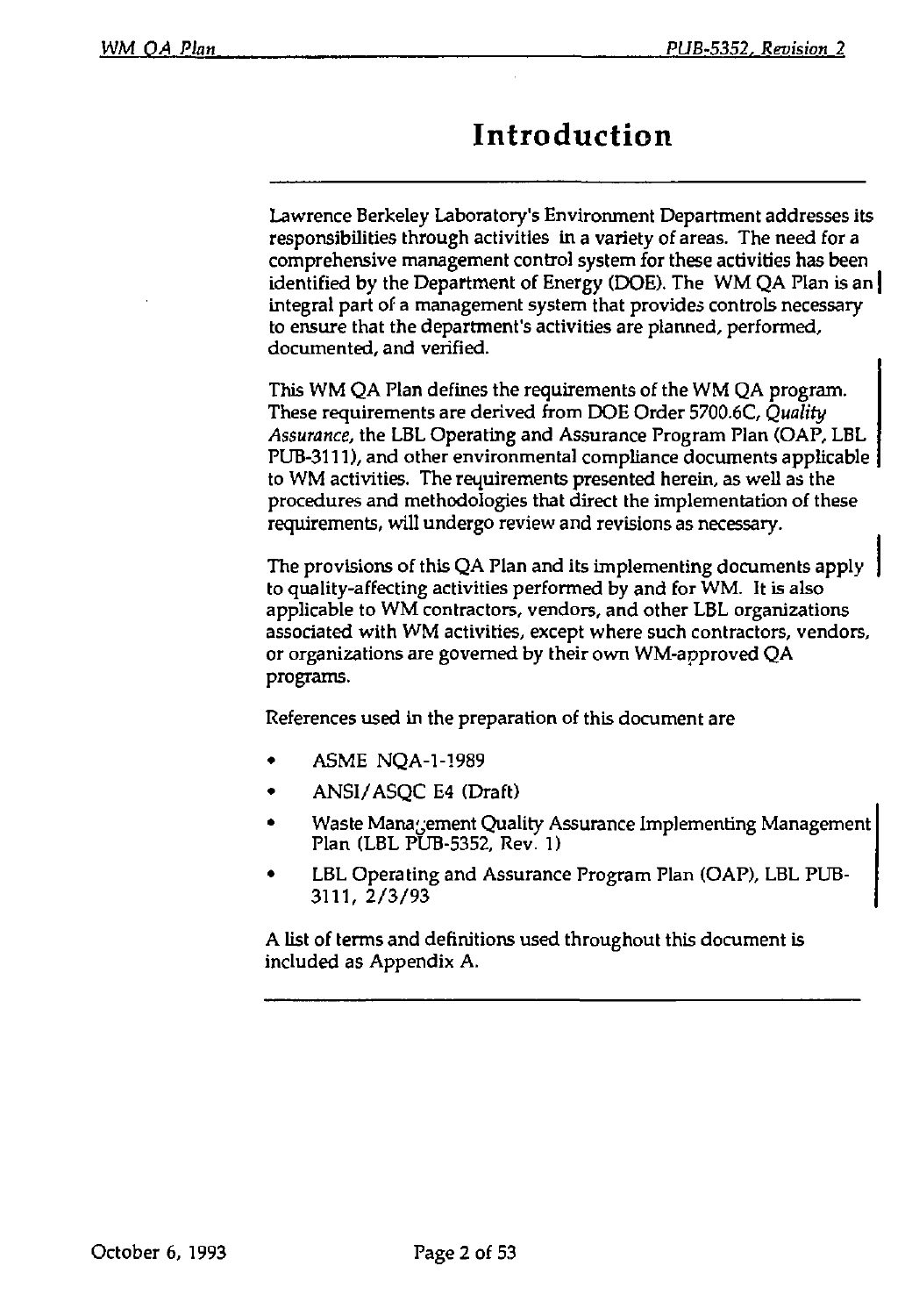1

# Section 1. Management

### Criterion 1: Program

#### **General**

The Environment Department has developed this document, the WM Quality Assurance Plan (WM QA Plan), which is the required written Quality Assurance Program description. The Plan description that follows provides the details of the organization and management system. This Criterion implements Criteria 1 and 2 from ASME NQA-1-1989, Criterion 1 from DOE Order 5700.6C, and applicable portions of the OAP.

#### Plan

| $\mathbf{1.1}$<br>Environment,<br>Health and<br><b>Safety Division</b>                         | WM must comply with applicable QA requirements. All staff<br>performing EH&S activities affecting quality are responsible for assuring<br>that operational (technical) procedures are developed for their assigned<br>tasks, that applicable quality standards have been identified, and that<br>compliance with these standards is verified.                                                                                                                                                                                                                       |
|------------------------------------------------------------------------------------------------|---------------------------------------------------------------------------------------------------------------------------------------------------------------------------------------------------------------------------------------------------------------------------------------------------------------------------------------------------------------------------------------------------------------------------------------------------------------------------------------------------------------------------------------------------------------------|
|                                                                                                | The structure of EH&S is shown in Figure 1-1.                                                                                                                                                                                                                                                                                                                                                                                                                                                                                                                       |
|                                                                                                | The EH&S Division Director is responsible for direction of the activities<br>of the EH&S professionals and for the development, maintenance, and 1<br>verification of the EH&S QA program.                                                                                                                                                                                                                                                                                                                                                                          |
| 1.2<br>Environment<br>Department<br>Organizational<br>Structure and<br><b>Responsibilities</b> | Those positions accountable for waste management that have<br>leadership responsibilities within Environment Department are<br>shown in Figures 1-2 and 1-3. The areas of responsibility and principal<br>functions of each position that relate to this QA Plan are listed in<br>Sections 1.2.7 through 1.2.11.                                                                                                                                                                                                                                                    |
|                                                                                                | In addition to the responsibilities and QA functions for Environment<br>Department personnel shown in Sections 1.2.7 through 1.2.11, the<br>Associate Laboratory Director (ALD) for Operations, the ALD for<br>Administration, the Manager of the Office of Assessment and<br>Assurance (OAA), the Leader of OAA's Quality Assurance/Conduct<br>of Operations Group, the EH&S Division Director, and the EH&S QA<br>Manager have the responsibilities under the same context, as listed in<br>Sections 1.2.1 through 1.2.6, respectively (see Figures 1-1 and 1-4). |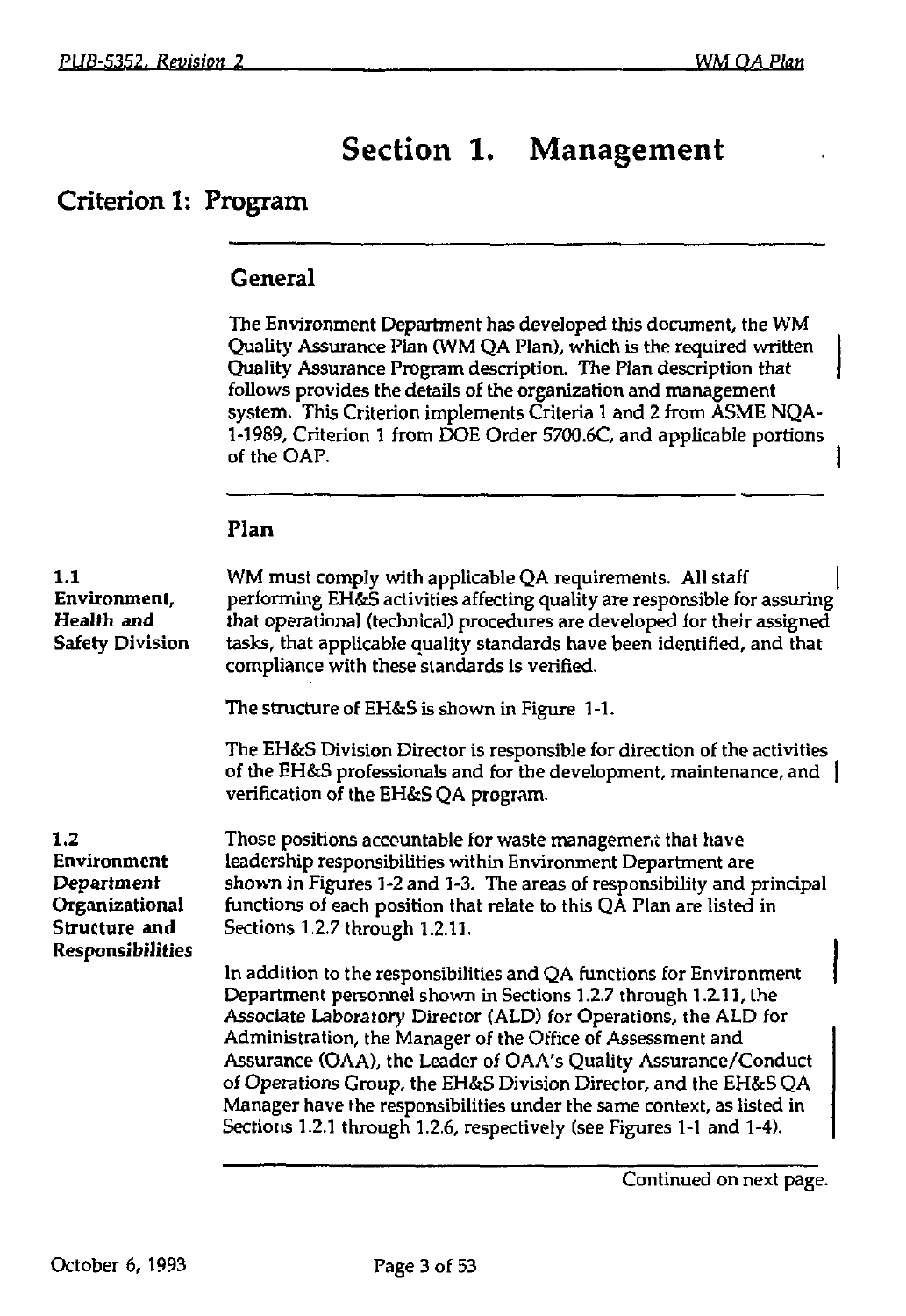### Criterion 1: Program (continued)



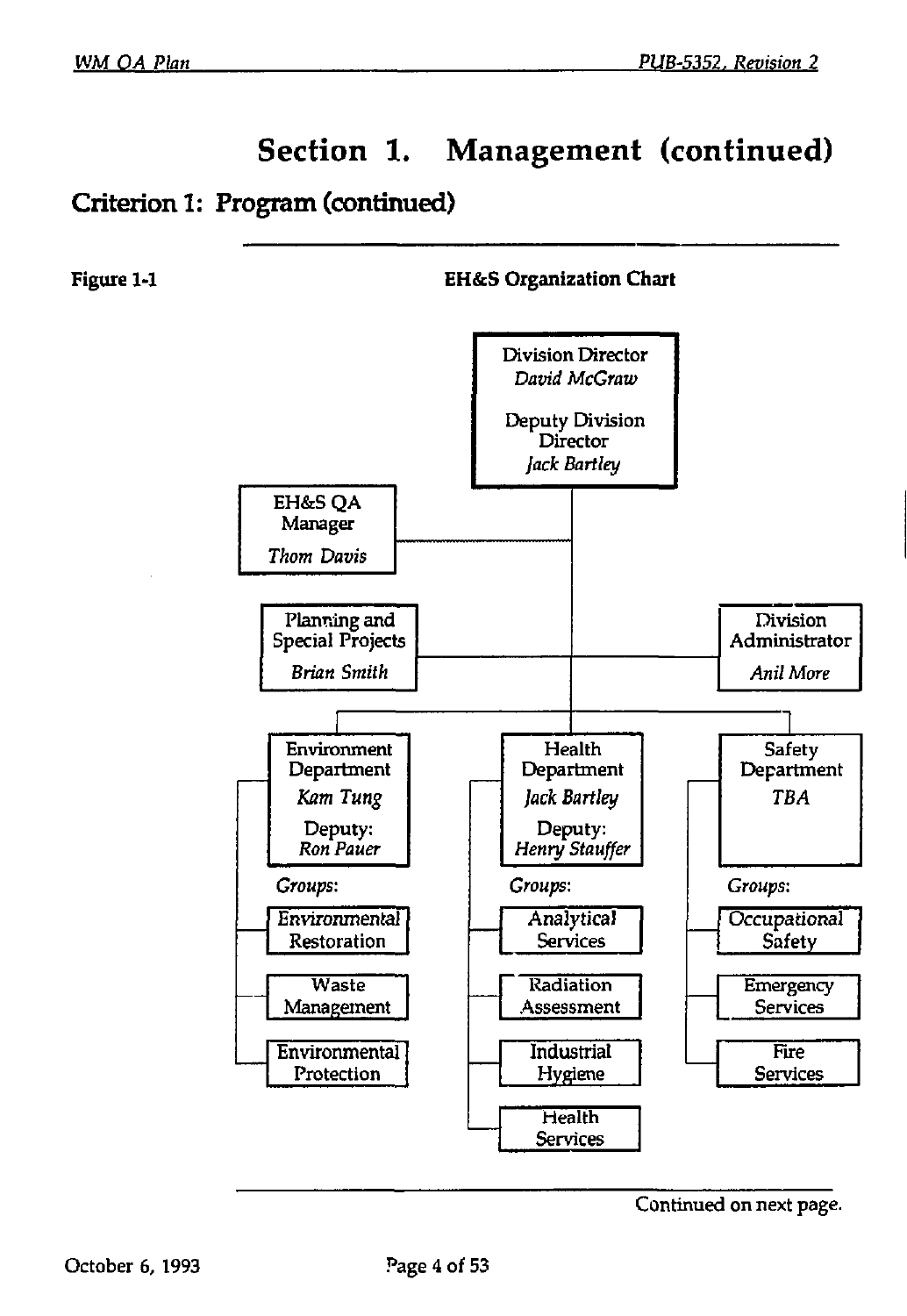### Criterion 1: Program (continued)

Figure 1-2 Environment Department Organization Chart

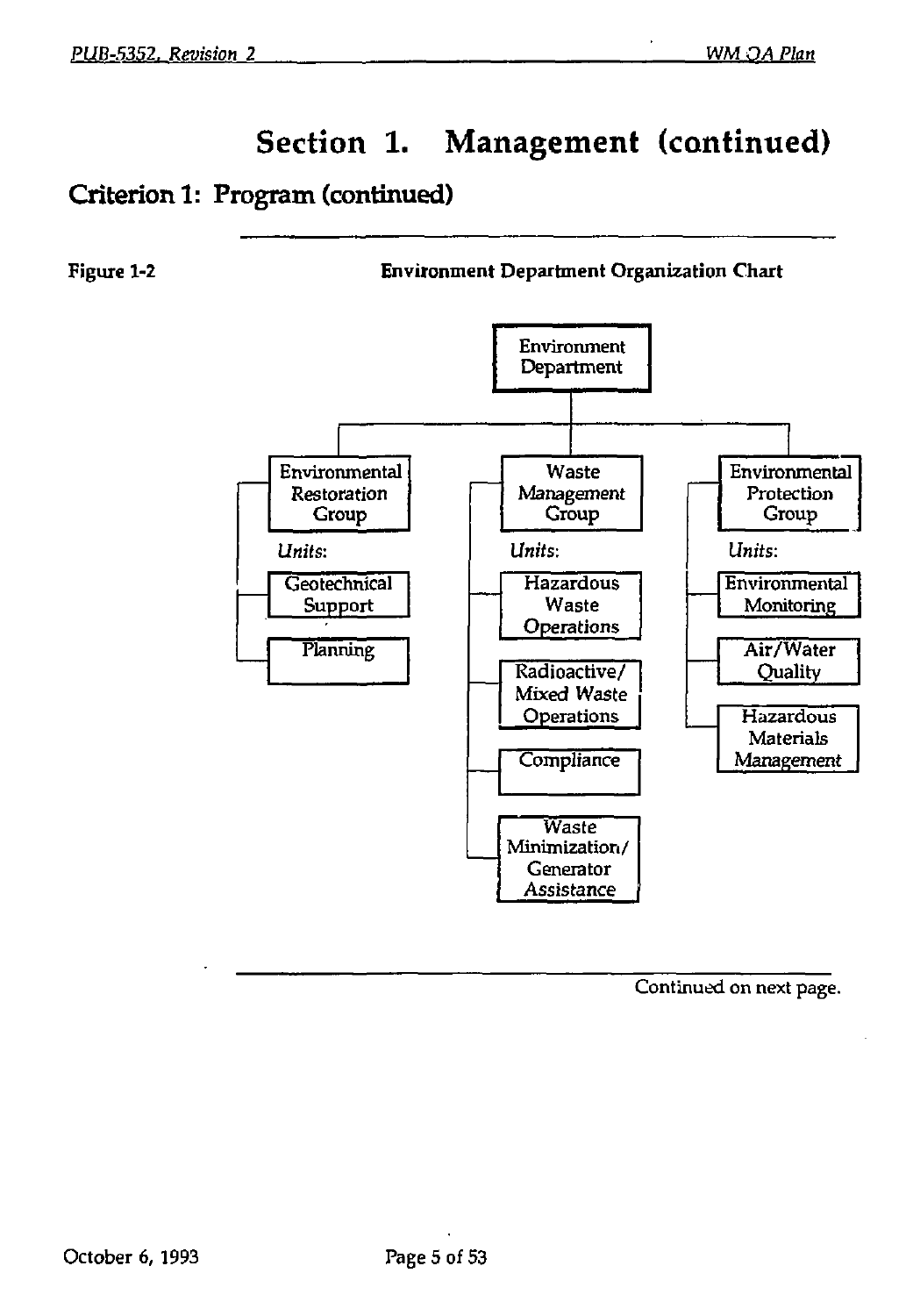### Criterion 1: Program (continued)

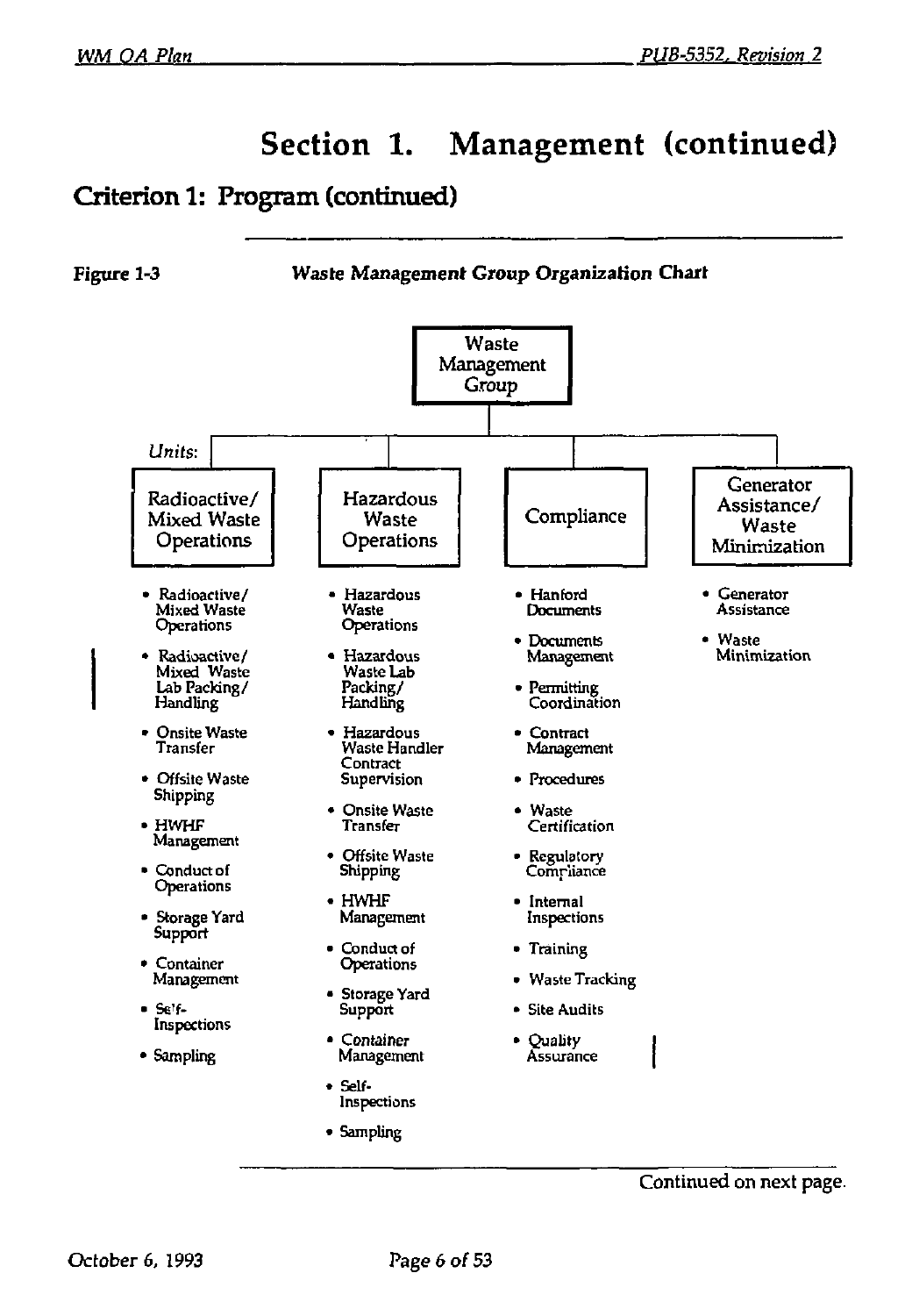### Criterion 1: Program (continued)

**Figure 1-4 LBL Organization Chart** 

### **Lawrence Berkeley Laboratory • University of California**

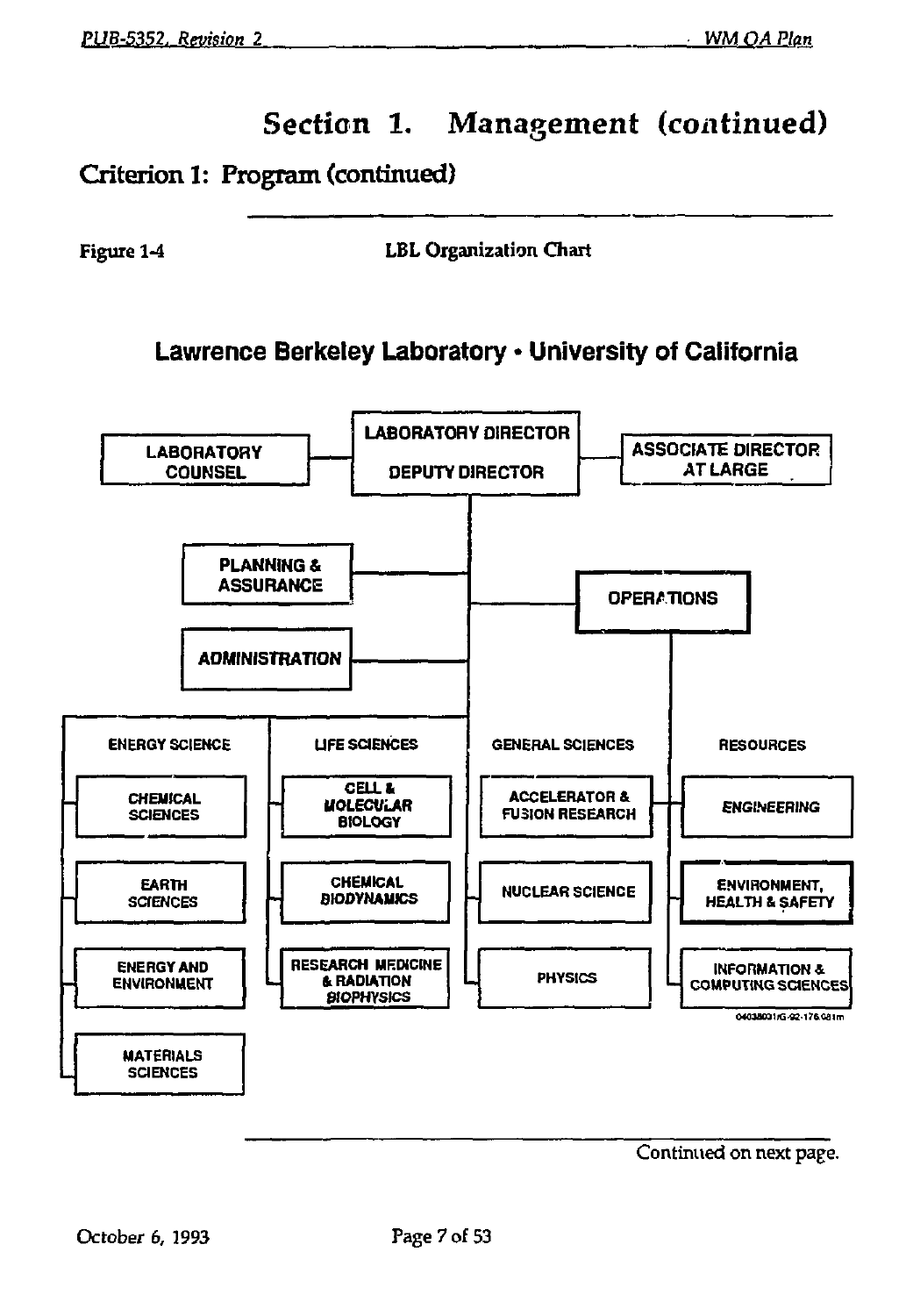### Criterion I: Program (continued)

### Plan (continued)

1.2.1 The Associate Laboratory Director (ALD) for Operations is responsible *Associate* for the functions listed below. The ALD for Operations may delegate *Laboratory* oversight for specific aspects of these functions to others but retains *Director for* overall management responsibility for these functions. Operations • Provides Laboratory-wide procedures for implementation of the OAP where required (e.g., procedure for preparation of facility and function notebooks). • Approves, issues, and provides resources for maintenance of the LBL policy and accompanying written procedure for laboratory-wide document control activities. • Establishes self-assessment programmatic requirements for all divisions and offices. • Provides the required resources to support efficient LBL implementation of the Self-Assessment Program. 1.2.2 The Associate Laboratory Director for Administration is responsible for *Associate* the functions listed below. The ALD for Administration may delegate *Laboratory* oversight for specific aspects of these functions to others but retains *Directo<sup>-</sup>* for overall management responsibility for these functions. *Administration*  • Provides resources for implementation and maintenance of the LBL records management procedure for QA-related records.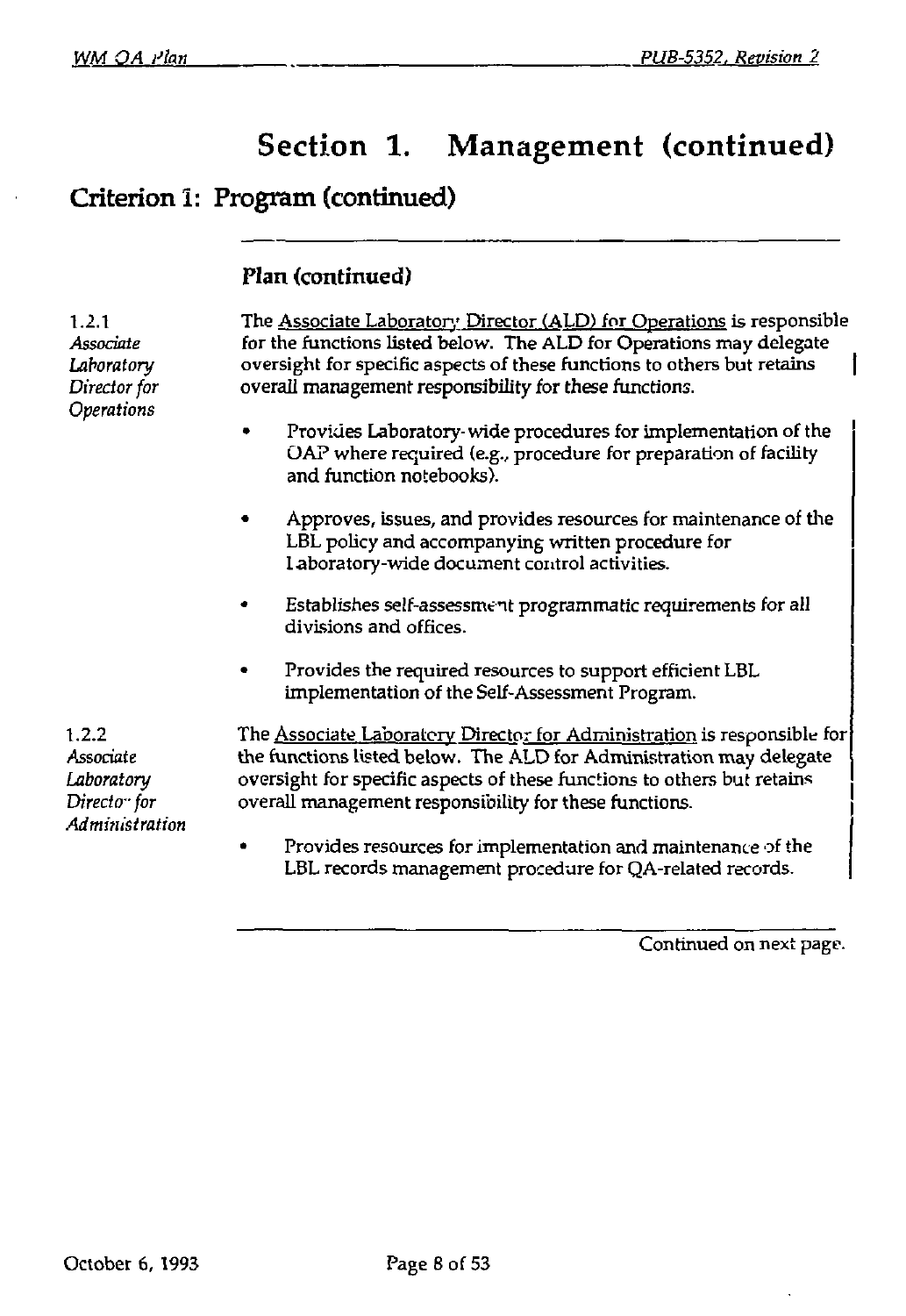### Criterion 1: Program (continued)

#### **Plan (continued)**

1.2.3 The Manager of the Office of Assessment and Assurance (OAA) is *Manager, Office* responsible for the functions listed below. The OAA Manager may of Assessment delegate oversight for specific aspects of these functions to others b *of Assessment* delegate oversight for specific aspects of these functions to others but retains overall management responsibility for these functions.

- Assists in implementing division self-assessment programs and plans.
- Maintains the LBL Corrective Action Tracking System (LCATS), and provides periodic reports, as required.
- Provides independent assessment services for line-management functions through the LBL OAA Management Appraisal process, as described in LBL PUB-5344, the LBL *Self-Assessment Program Implementation Plan.*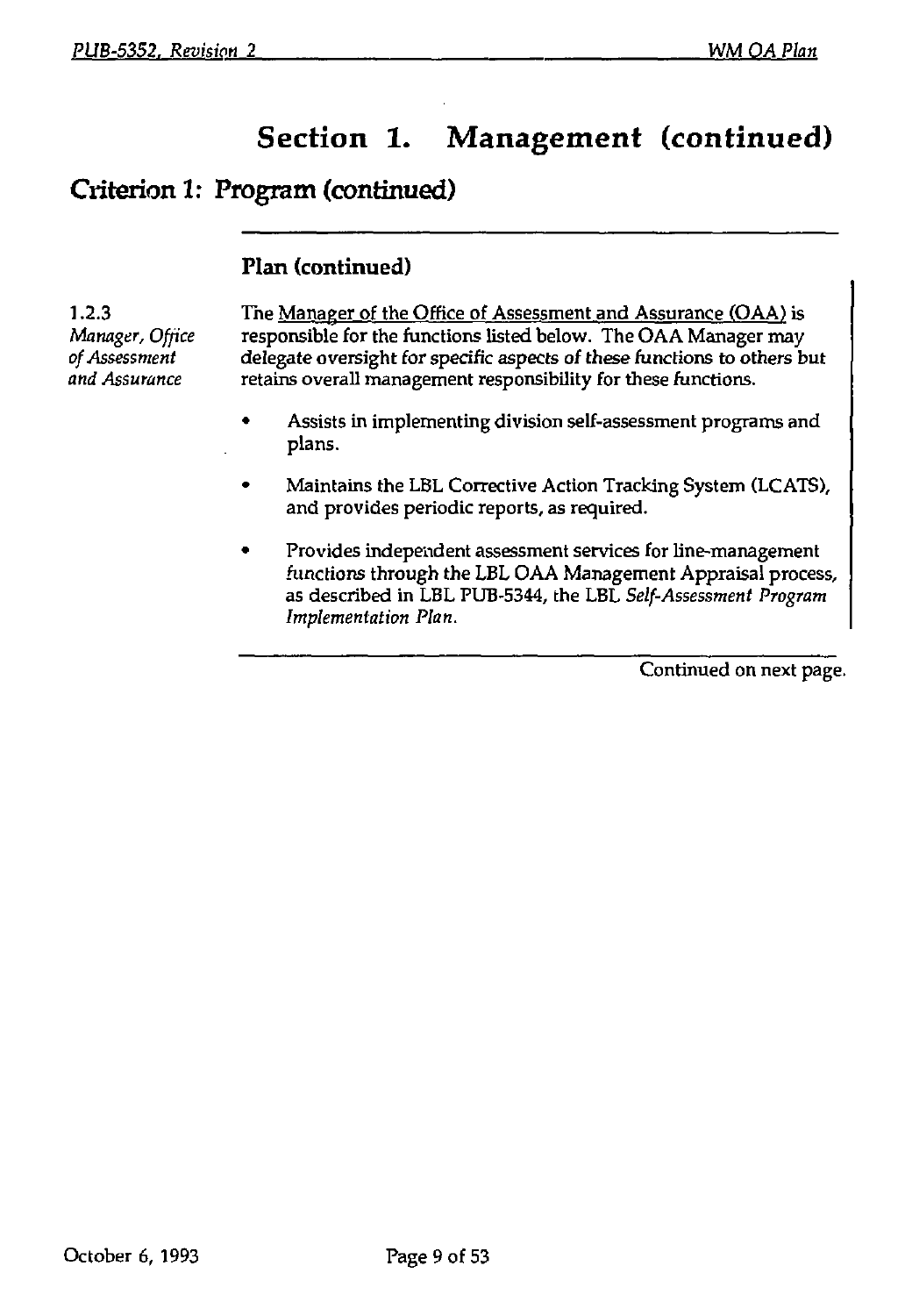### Criterion 1: Program (continued)

#### **Plan (continued)**

1.2.4 *Group Leader, Quality Assurance! Conduct of Operations* 

The Group Leader. Quality Assurance/Conduct of Operations (OA/CO), is responsible for the functions listed below. The QA/CO Group Leader may delegate oversight for specific aspects of these functions to others but retains overall management responsibility for these functions.

- Develops and maintains the LBL instructions for facility, function, and project notebooks.
- Provides QA/CO guidance, consultation, and training to LBL divisions and quality assurance representatives as required.
- Reviews and concurs or approves QA- and CO-related procedures and instructions for those facilities and activities that have been determined to be in the highest risk category or that provide institutional or LBL-wide direction (using the graded approach, as discussed in the GAP).
- Conducts and reports on independent assessments (functional appraisals) of WM QA, CO, and maintenance management performance.
- Facilitates external QA, CO, and maintenance management audits and assessments of WM.
- Concurs with corrective action for quality-related assessment findings, and verifies completion as  $re$  ruired.
- Selects, trains, and certifies QA, CO, and maintenance management independent assessment team members.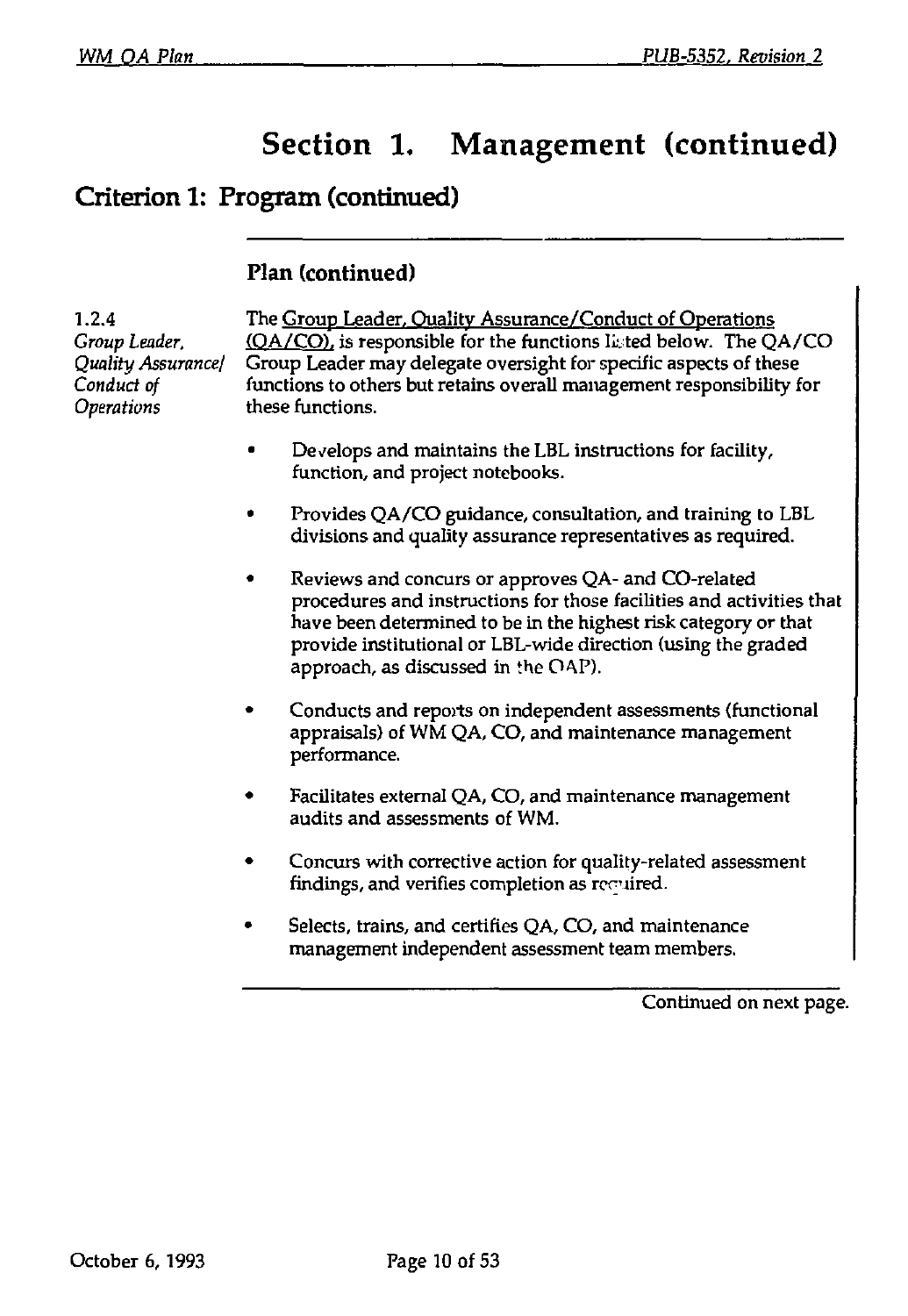# Criterion 1: Program (continued)

### **Plan (continued)**

| 1.2.5<br>EH&S<br>Division<br>Director | The Division Director, Environment, Health and Safety Division, is<br>responsible for the functions listed below. The Director may delegate<br>any or all of the EH&S QA program functions to the Deputy Division<br>Director or other appropriate personnel but retains overall<br>management responsibility for such functions. |
|---------------------------------------|-----------------------------------------------------------------------------------------------------------------------------------------------------------------------------------------------------------------------------------------------------------------------------------------------------------------------------------|
|                                       | Ensures that the LBL OAP requirements are appropriately<br>implemented through the use of notebooks and/or plans and<br>procedures, using the graded approach outlined in the OAP.                                                                                                                                                |
|                                       | Administers the division self-assessment process, which<br>supports the assessment requirements of the OAP.                                                                                                                                                                                                                       |
|                                       | Provides sufficient divisional resources to support the objectives<br>٠<br>and implementation of OAP requirements.                                                                                                                                                                                                                |
|                                       | Determines which EH&S documents, instructions, and drawings<br>are controlled, and maintains a master list of these documents.                                                                                                                                                                                                    |
|                                       | Ensures that sufficient records are generated, identified, and<br>maintained to accurately demonstrate completed Division,<br>department, and group work and activities.                                                                                                                                                          |
|                                       | Develops and issues the Division Self-Assessment Program<br>Implementation Plan.                                                                                                                                                                                                                                                  |
|                                       | Administers the Division self-appraisal process, and provides<br>adequate resources for implementation, including the Laboratory<br>Self-Assessment Database (LSAD).                                                                                                                                                              |
|                                       | Participates in the Division self-assessment process to ensure<br>that the Division focus is on achievement of performance<br>objectives and quality improvement.                                                                                                                                                                 |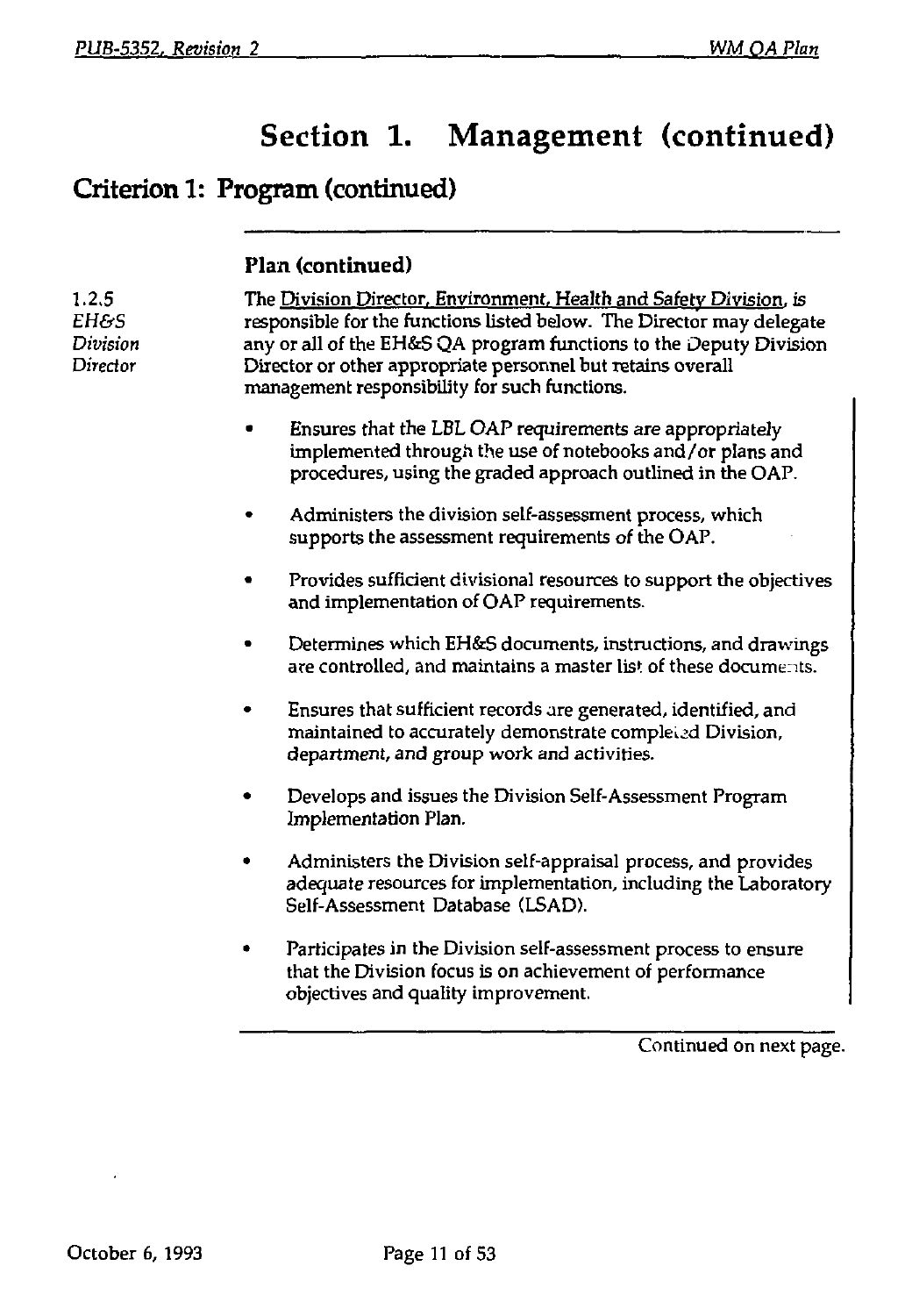# Criterion 1: Program (continued)

### **Plan (continued)**

| 1.2.6<br>EH&S<br>QA Manager | The Environment, Health and Safety Division OA Manager is<br>responsible for the functions listed below. The EH&S QA Manager may<br>delegate any or all of these functions to other appropriate personnel<br>but retains overall management responsibility for such functions. |  |  |  |
|-----------------------------|--------------------------------------------------------------------------------------------------------------------------------------------------------------------------------------------------------------------------------------------------------------------------------|--|--|--|
|                             | Provides guidance and consultation to Division personnel and<br>management regarding QA/CO requirements and methods.                                                                                                                                                           |  |  |  |
|                             | Acts as a primary point of contact with OAA's QA/CO<br>Group for Division QA/CO matters, such as independent<br>assessment coordination, promulgation of new requirements or<br>information, and training.                                                                     |  |  |  |
|                             | Reviews and approves WM Group quality assurance plans,<br>quality implementation plans, and operational plans and<br>procedures to assure inclusion of QA requirements.                                                                                                        |  |  |  |
|                             | Monitors WM quality-affecting activities by conducting<br>reviews, quality surveillances, audits, and other assessments.                                                                                                                                                       |  |  |  |
|                             | Assists WM personnel in QA matters through guidance,<br>consultation, and participation in training activities, document<br>reviews, meetings, presentations, and task forces.                                                                                                 |  |  |  |
|                             | Monitors computer software code development and verification<br>activities.                                                                                                                                                                                                    |  |  |  |
|                             | Monitors design activities by participating in design reviews,<br>conducting surveillances and audits, and reviewing appropriate<br>output documents.                                                                                                                          |  |  |  |
|                             | Monitors the procurement process to verify that applicable<br>procurement documents and procurement actions include<br>appropriate QA requirements.                                                                                                                            |  |  |  |
|                             | Continued on next page.                                                                                                                                                                                                                                                        |  |  |  |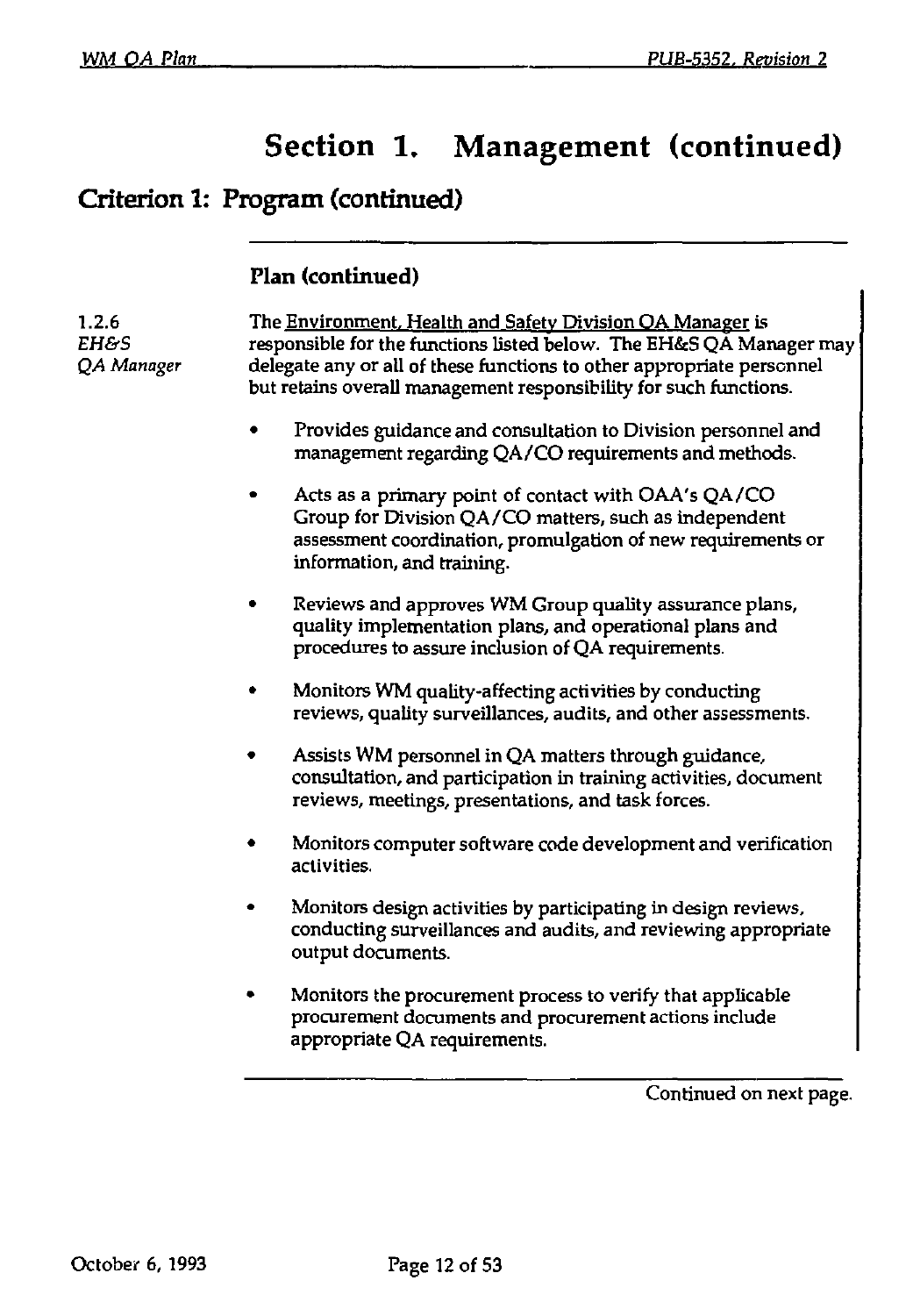### **Criterion 1: Program (continued)**

### **Plan (continued)**

- 1.2.6 Directs contractor and vendor QA surveillances and audit<br>
feontinued) encodesses, approves contractor and vendor qualifications. processes, approves contractor and vendor qualifications, and reviews contractual documents for inclusion of appropriate QA provisions.
	- Verifies that personnel performing special processes, inspections, tests, and other quality-affecting activities are properly trained, qualified, and certified, as applicable to the activity.
	- Prepares implementing procedures that provide specific requirements and methods for training, qualifying, and certifying assessment personnel. Personnel are trained and qualified per the requirements described in Section 5.3.2 of the OAP.
	- Verifies that inspections are performed at appropriate activity intervals and that tests are properly planned.
	- Verifies that measuring and test equipment items used in WM quality-affecting activities are controlled, calibrated, and documented by the applicable EH&S organization.
	- Reviews and concurs with dispositions of nonconformance and corrective action reports (NCARs), where the WM QA Plan *or*  related procedures are affected by the resolution of the NCAR.
	- Initiates corrective-action documentation for conditions adverse to quality, and investigates and validates corrective-action reports.
	- Verifies corrective-action implementation.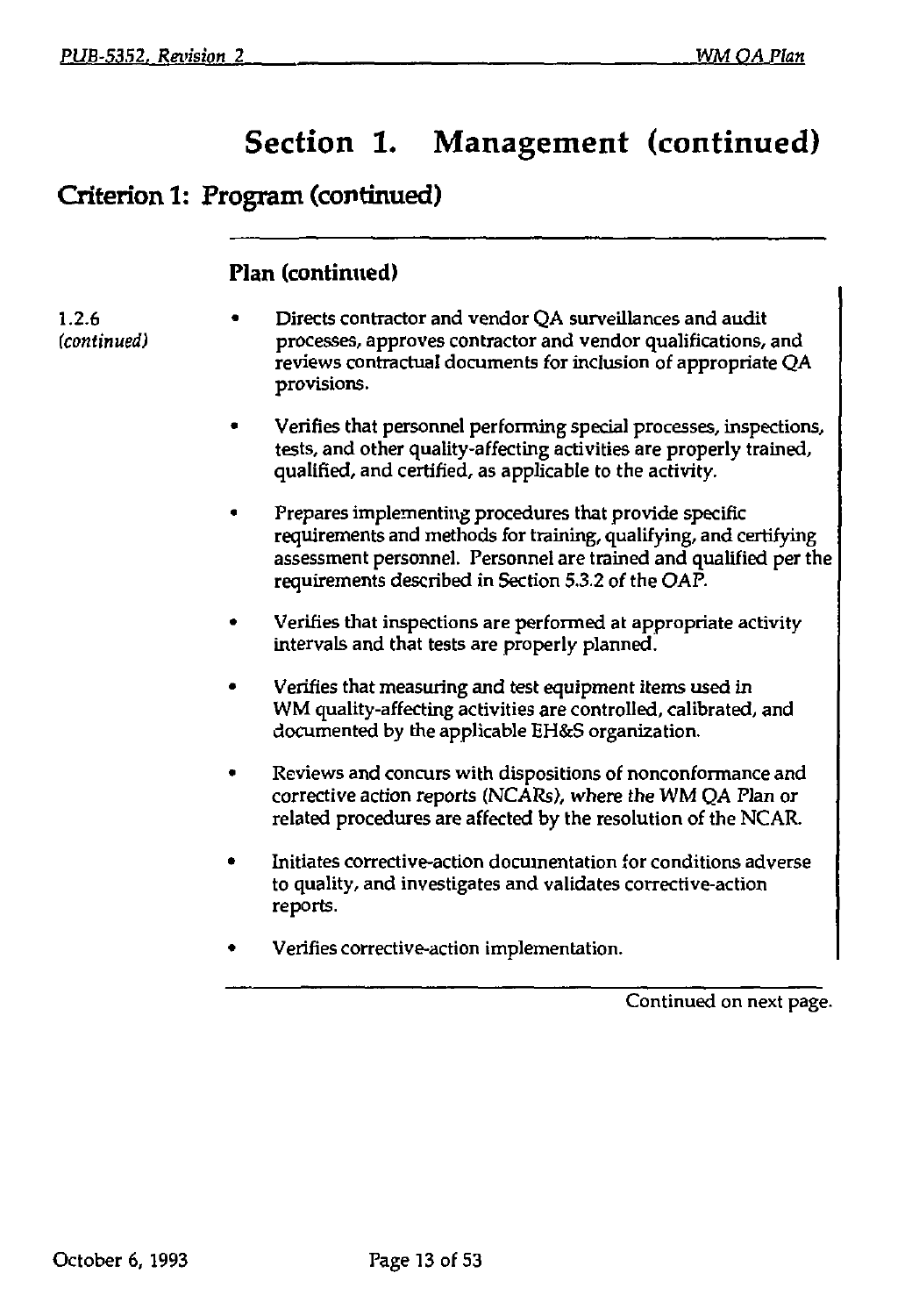### **Criterion 1: Program (continued)**

#### **Plan (continued)**

1.2.7 The Environment Department Head is responsible for the functions *Environment* listed below. The Environment Department Head may delegate any *Department* or all of the QA program functions to staff members but retains overall <br>Head **management responsibility for such functions** management responsibility for such functions.

- Manages Environment Department operations, personnel, and activities, including the implementation and application of this WM QA Plan.
- Fulfills the objective of assuring that operations are carried out in a safe manner, meeting applicable requirements of LBL, and complying with appropriate DOE, DOT, EPA, Cal/EPA, and QA regulations in handling, storage, and transportation of hazardous and/or radioactive wastes.
- Defines corrective-action and improvement details with the objective of assuring that they are completed, effective, properly documented, and closed.
- Approves and issues the WM QA Plan and any revisions.
- Performs periodic management reviews of the WM QA Plan and system, in order to direct corrections and improvements.
- Implements the EH&S QA program as it relates to the activities ofWM.
- Determines the need for and assuring that appropriate QA plans, procedures, and instructions are developed for applicable department activities.

Continued on next page.

ı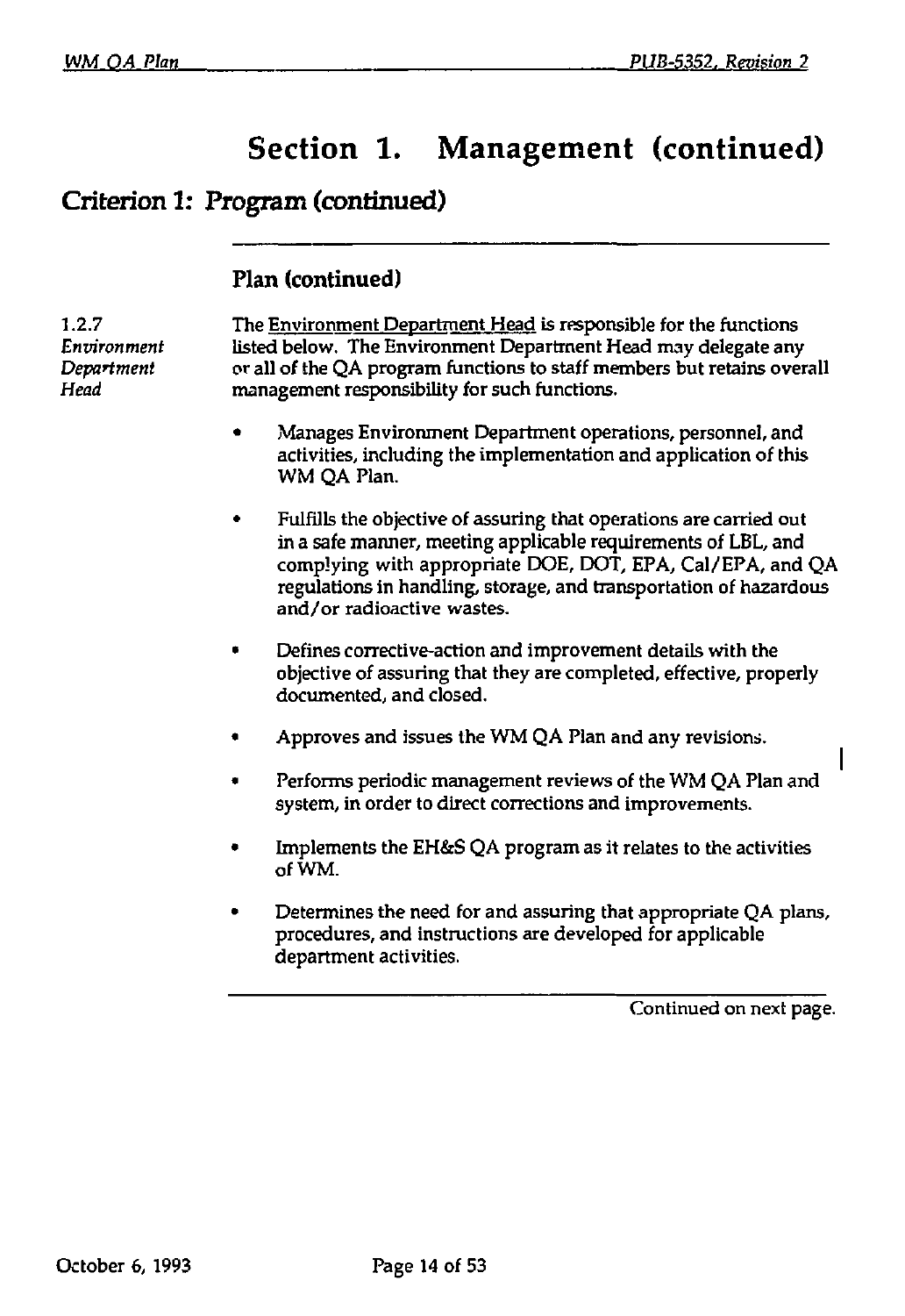### Criterion 1: Program (continued)

#### **Flan (continued)**

- Approves software design plans and code validation and verifying requirements applicable to WM.
	- Plans design activities, and reviews design inputs, outputs, and reports.
	- Participates in design verification as appropriate, and implements configuration management and design procedures.
	- Assures that procurement documents include the appropriate technical, regulatory, LBL Procurement Department, and QA requirements applicable to that item or service, including receipt, inspection, and acceptance.
	- Develops and implements appropriate controls for assuring that only properly identified and controlled items are used in quality-affecting activities.
	- Develops test plans, overviews testing activities, and assures that test results are properly documented.
	- Assures that measuring and test equipment used in the acceptance of data is properly calibrated.
	- Assures that conditions adverse to quality are identified and documented.
	- Assures that personnel generate and maintain QA records, and directs departmental document and records management functions.
	- Provides input into quality verification schedules, and assures the availability of personnel participating in these activities.
	- Reports information directly to the EH&S Division Director on issues affecting quality in WM where independence from WM is deemed necessary.

Continued on next page.

 $1.2.7$ (continued)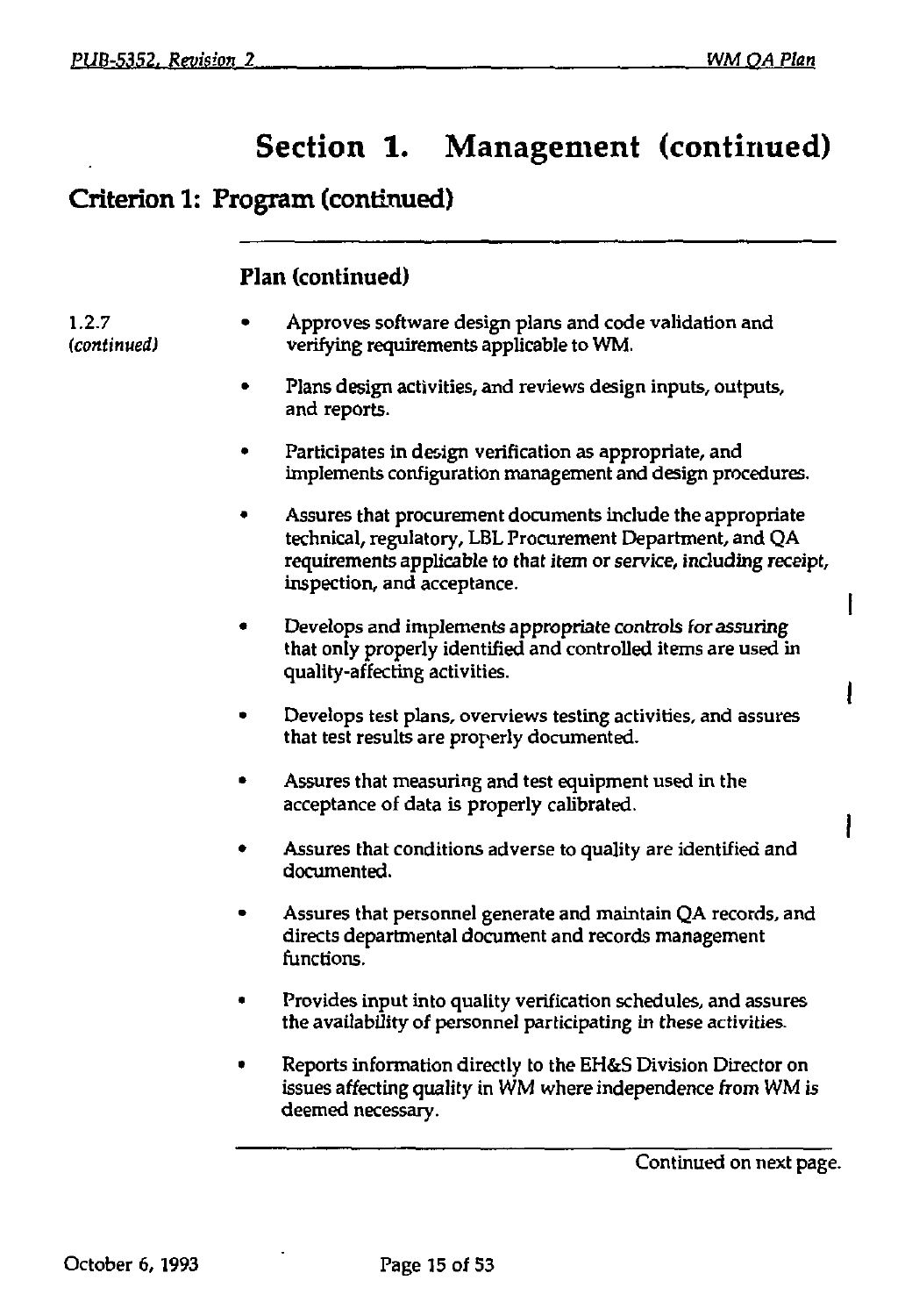### **Criterion 1: Program (continued)**

#### **Plan (continued)**

1.2.8 The Waste Management Group Leader is responsible for the functions<br>Waste Tisted below. The Waste Management Group Leader may delegate any *Waste* listed below. The Waste Management Group Leader may delegate any *Management* or all of the QA program functions to staff members but retains overall *Group Leader* management responsibility for such functions.

- Applies and documents OAP requirements using the LBL graded approach outlined in the OAP.
- Periodically assesses WM performance against established performance objectives and OAP requirements, and takes corrective action as necessary.
- Develops, issues, maintains, and controls the WM Function Notebook and the Hazardous Waste Handling Facility (KWHF) Facility Notebook.
- Ensures that personnel are qualified, trained, and proficient for assigned tasks.
- Determines and documents job requirements and qualifications, and evaluates initial qualifications of personnel for a position.
- Determines and documents the initial and ongoing training requirements for employees, including specialized job training, mentoring, on-the-job training, ES&H training, and OAP orientation training.
- Periodically evaluates and documents staff proficiency.
- Provides administrative controls for on-the-job training.
- Specifies those activities that require written procedures, instructions, or drawings.
- Develops and approves administrative, QA-related, COrelated, maintenance management-related, and operating procedures as required for the appropriate activities.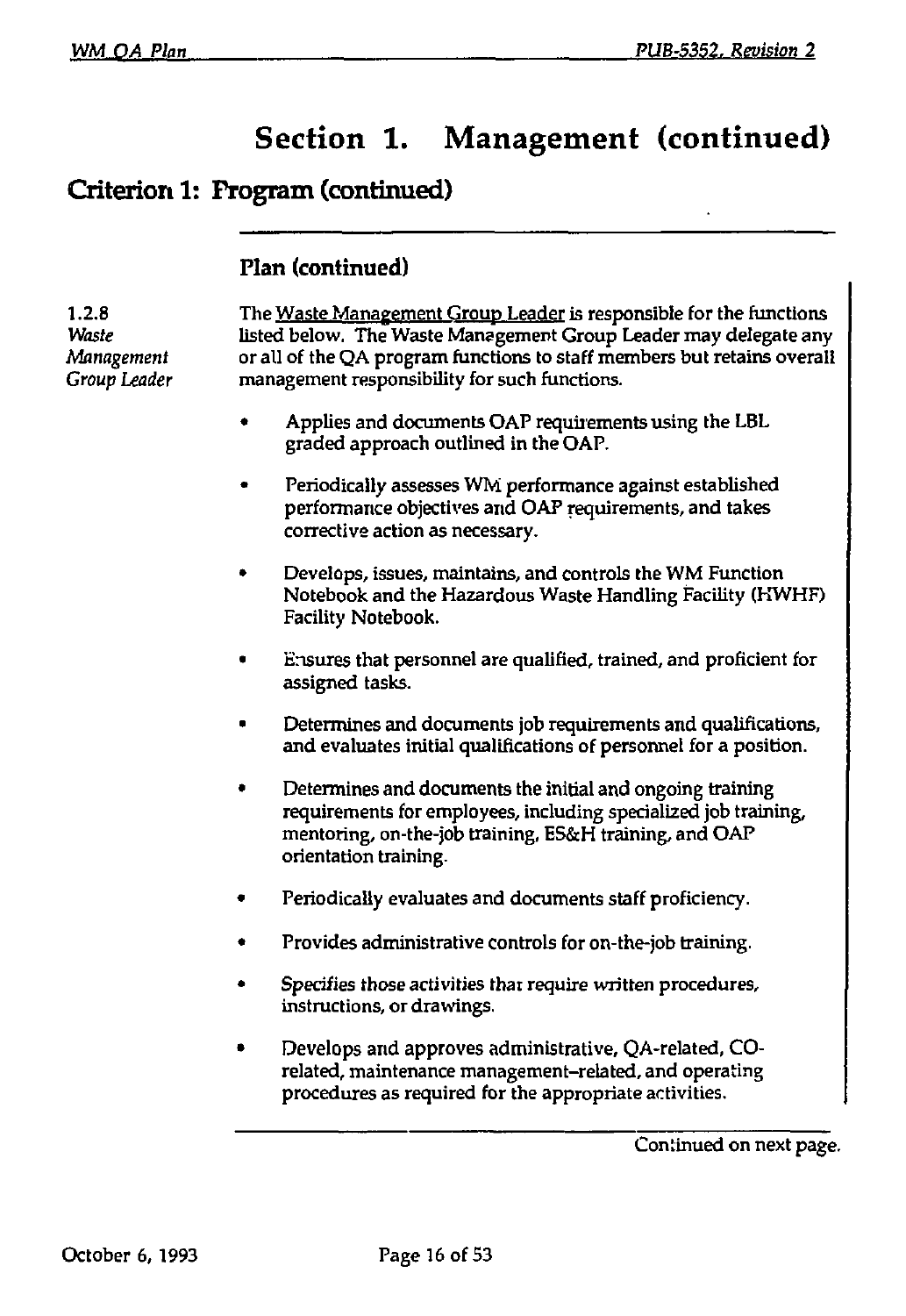### Criterion 1: Program (continued)

### **Flan (continued)**

 $1.2.8$ (continued)

- Flans, reviews, and documents design activities.
- Ensures that measuring and test equipment items are calibrated and maintained in accordance with their actual or intended use.
- Ensures the use of properly identified and controlled items to prevent the use of incorrect or defective items.
- Plans and performs inspections or tests of completed work at appropriate intervals.
- Uses the LBL procurement system to ensure that items meet requirements and perform as specified.
- Ensures the control and use of those documents associated with WM that provide instructions or direct the work.
- Ensures that records are generated, identified, and maintained to demonstrate completed WM work.
- Regularly and routinely observes and surveys activities, and takes an active role in prevention of quality problems, correction of deficiencies, and improvement of performance (ongoing assessment).
- Performs, documents, and reports on management assessment (self-assessment).
- Cooperates with the independent assessment (functional appraisal) process and assessors.
- Tracks identified problems and corrective actions using LSAD.
- Assures that nonconforming conditions are promptly addressed and documented.
- Performs root-cause analysis of significant or recurring problems.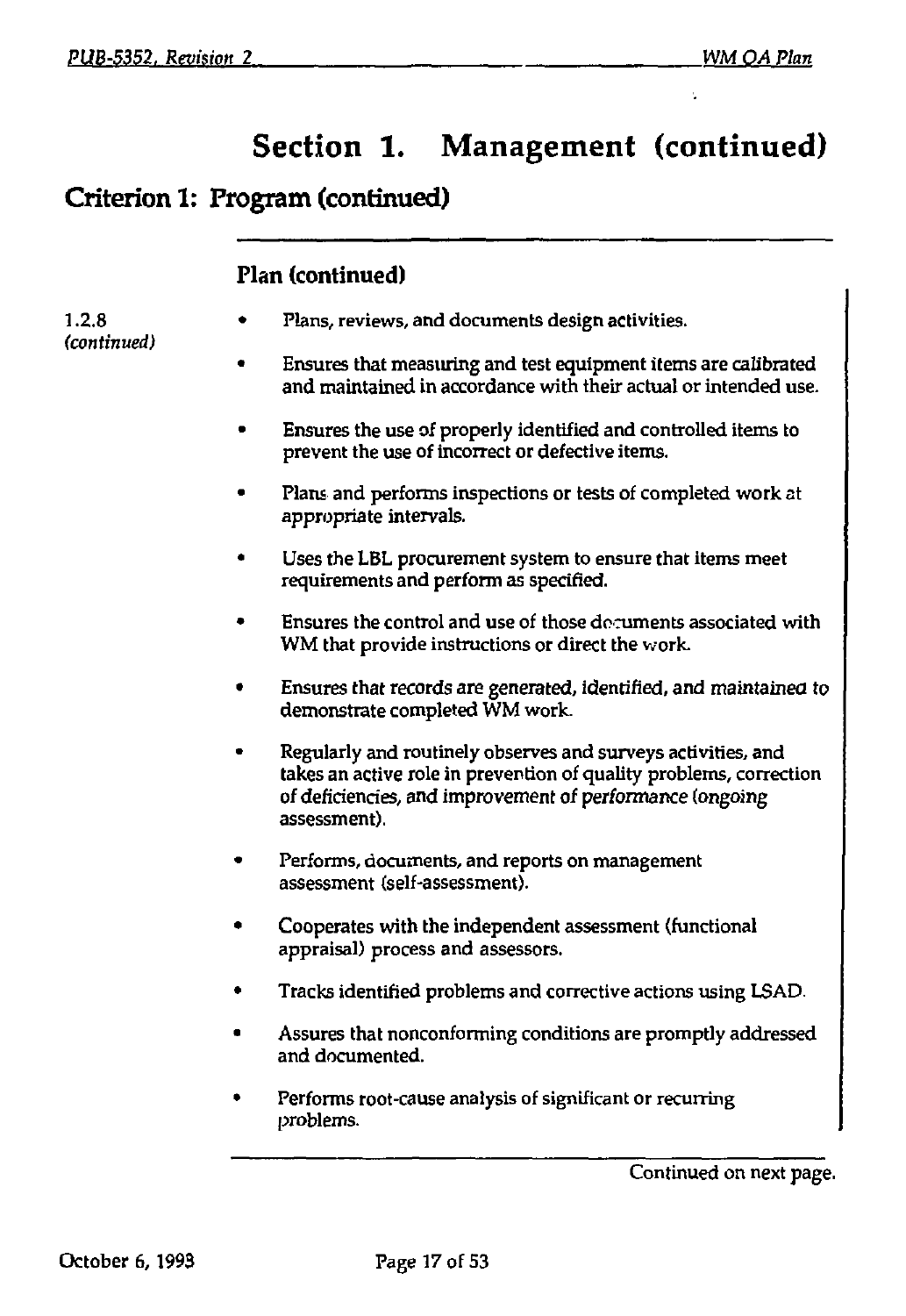# Criterion 1: Program (continued)

### **Plan (continued)**

| 1.2.9<br>Waste<br>Management | The Waste Management Operations Units Managers are responsible for<br>the functions listed below. |                                                                                                                                                                      |
|------------------------------|---------------------------------------------------------------------------------------------------|----------------------------------------------------------------------------------------------------------------------------------------------------------------------|
| Operations Units<br>Managers |                                                                                                   | Assure that the HWHF is operated in a safe manner, meeting<br>applicable requirements of LBL, Federal, state, local, and QA<br>regulations.                          |
|                              |                                                                                                   | Assure that the proper work environment exists for HWHF<br>personnel.                                                                                                |
|                              |                                                                                                   | Manage and coordinate maintenance activities for HWHF.                                                                                                               |
|                              |                                                                                                   | Manage and coordinate facility activities for the HWHF.                                                                                                              |
|                              |                                                                                                   | Assist with safety and control measures for employee and<br>environmental protection during HWHF operations.                                                         |
|                              |                                                                                                   | Provide support for the accountability, tracking of documents,<br>and regulatory guidance for the preparation of radioactive and<br>mixed hazardous waste shipments. |
|                              | ۰                                                                                                 | Assure that field operations are carried out in a safe manner,<br>meeting applicable requirements of LBL, DOE, DOT, and other<br>Federal and state regulations.      |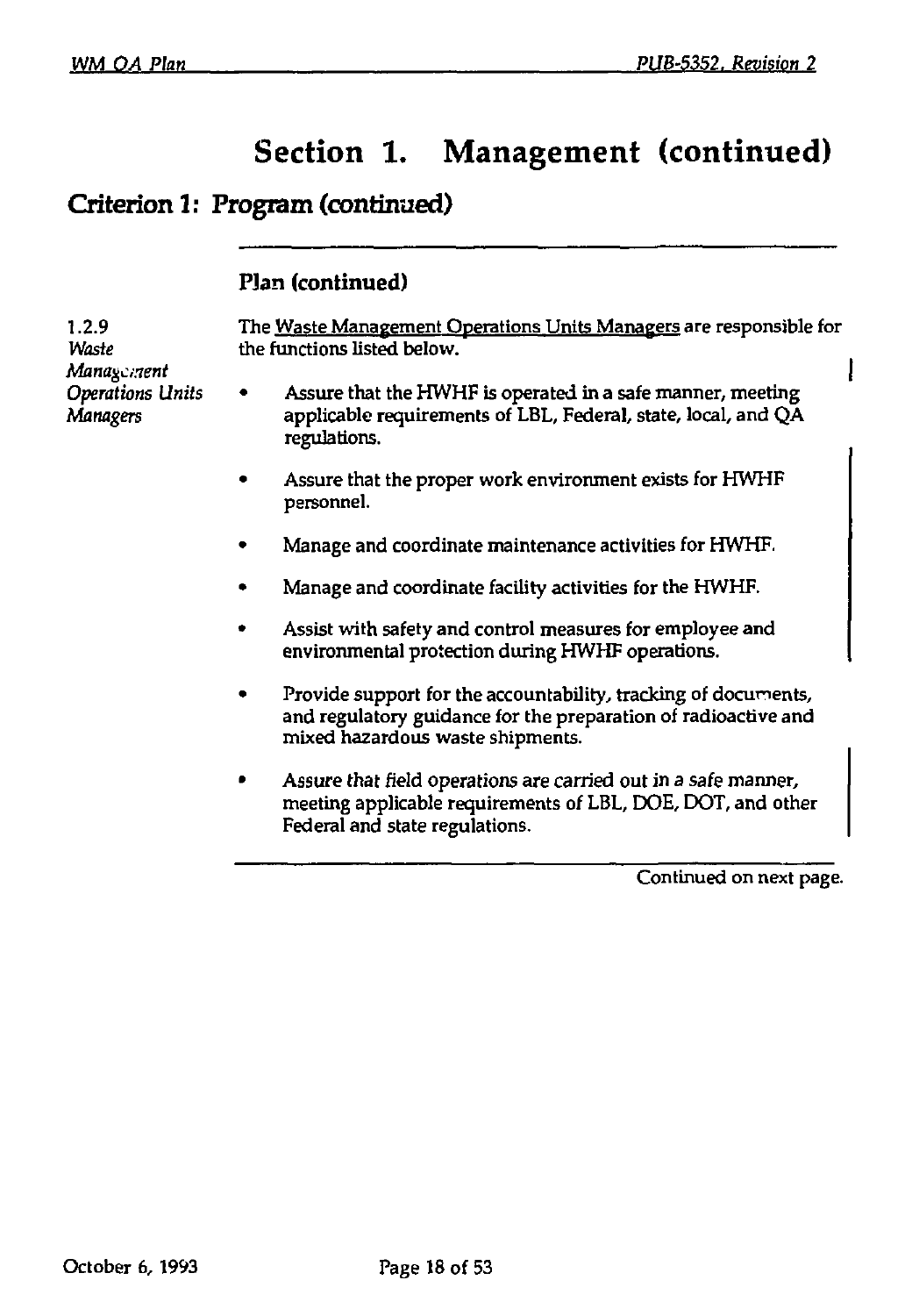$\mathbf{I}$ 

# Section 1. Management (continued)

# Criterion 1: Program (continued)

### **Plan (continued)**

| 1.2.10<br>Waste<br>Management<br>Compliance Unit<br>Manager | The Waste Management Compliance Unit Manager is responsible for<br>the functions listed below. The Compliance Unit Manager may delegate<br>any or all of the QA program functions to staff members but retains<br>overall management responsibility for such functions. |
|-------------------------------------------------------------|-------------------------------------------------------------------------------------------------------------------------------------------------------------------------------------------------------------------------------------------------------------------------|
|                                                             | Provides technical support to the WM Operations units in<br>emergency planning, compliance issues, computations,<br>RCRA, LLW, certification, procedure writing, record-keeping,<br>computer production, and other major systems activities.                            |
|                                                             | Identifies WM quality-related problems.                                                                                                                                                                                                                                 |
|                                                             | Initiates, recommends, or provides solutions to WM quality-<br>related problems.                                                                                                                                                                                        |
|                                                             | Provides a method to verify that activities affecting quality in<br>WM have been correctly performed.                                                                                                                                                                   |
|                                                             | Provides the quality control inspection function for WM.                                                                                                                                                                                                                |
|                                                             | Reviews procurement documents for technical content affecting<br>WM.                                                                                                                                                                                                    |
|                                                             | Develops quality assurance procedures.                                                                                                                                                                                                                                  |
|                                                             | Provides and maintains a document control system for WM<br>procedures.                                                                                                                                                                                                  |
|                                                             | Maintains records as required.                                                                                                                                                                                                                                          |
|                                                             | Assures that safety procedures and standard operating<br>procedures are followed.                                                                                                                                                                                       |
|                                                             | Provides technical input, guidance, and assurance to WM<br>to assure compliance with Federal and state regulations, DOE<br>Orders, and waste management acceptance requirements of<br>treatment/disposal sites.                                                         |
|                                                             |                                                                                                                                                                                                                                                                         |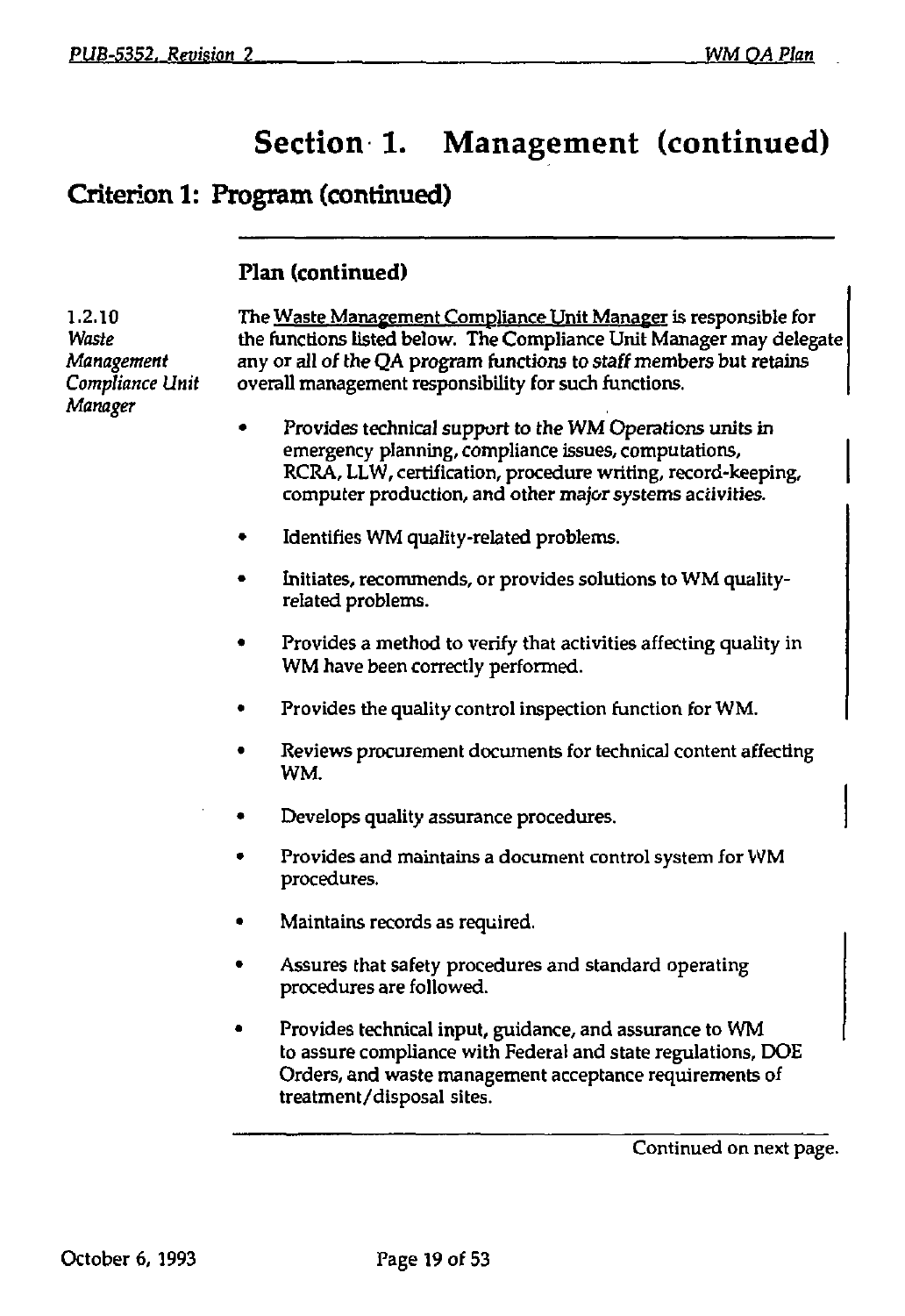### Criterion 1: Program (continued)

#### **Plan (continued)**

1.2.10 *(continued)* 

- Assumes responsibility for communications, permitting, reporting, and correspondence between LBL and regulatory agencies.
- Prepares reports to comply with DOE Orders and additional regulatory and management requirements as applicable.
- Assures compliance with applicable safety measures.
- Assures that chemical and radioactive waste treated on site is in compliance with the appropriate regulations and DOE Orders.
- Assures compliance with waste treatment and disposal regulations.
- Maintains the status tracking system for nonconformance reports, and monitors the control of nonconforming conditions and status indicators.
- Assures that reports to DOE are generated periodically.
- Trains personnel on computer usage and applications.
- Assists in the review of purchase orders dealing with DOE radioactive waste management facilities.
- Prepares manifests and related shipping documents.
- Provides technical support and expertise to LBL personnel as related to packaging and labeling.
- Inspects waste packaging and loading.
- Assists WM in meeting the radioactive criteria and hazardous waste acceptance criteria for shipments off site to other DOE treatment/disposal facilities.
- Arranges for the shipment and disposal of the Laboratory's hazardous and radioactive waste at Hanford/WIPP facilities.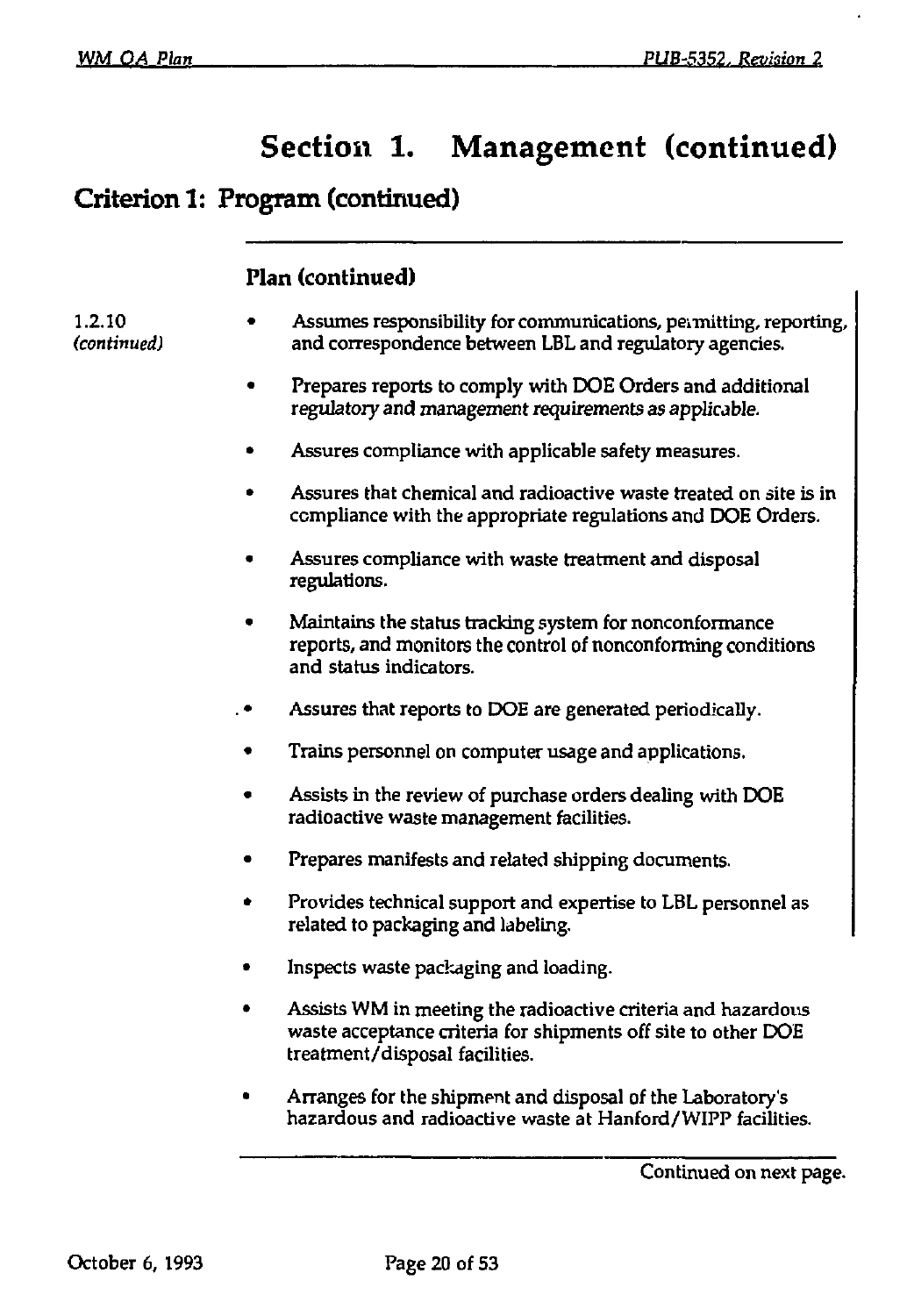### Criterion 1: Program (continued)

#### **Plan (continued)**

1.2.11 *All Waste Management Personnel* 

- Understand LBL organizational responsibilities and authorities as described in the OAF and elsewhere.
- Perform assigned tasks in accordance with OAP requirements as described in the WM Facility Notebook and the HWHF Function Notebook.
- Identify noncompliances or unsafe work practices, and understand and implement (as appropriate) the LBL stop-work policy.
- Identify, and report to management, deficiencies in the OAP or other management systems that hinder the ability to achieve performance objectives.
- Understand the assigned tasks and position description for their position.
- Perform only those assignments for which they have the requisite qualifications, training, and proficiency.
- Effectively apply qualifications and abilities in proficient performance of assigned tasks.
- Perform activities in accordance with approved procedures, instructions, and drawings (when required).
- Continuously assess individual performance to prevent quality problems and identify nonconforming conditions and opportunities for improvement in process or item quality.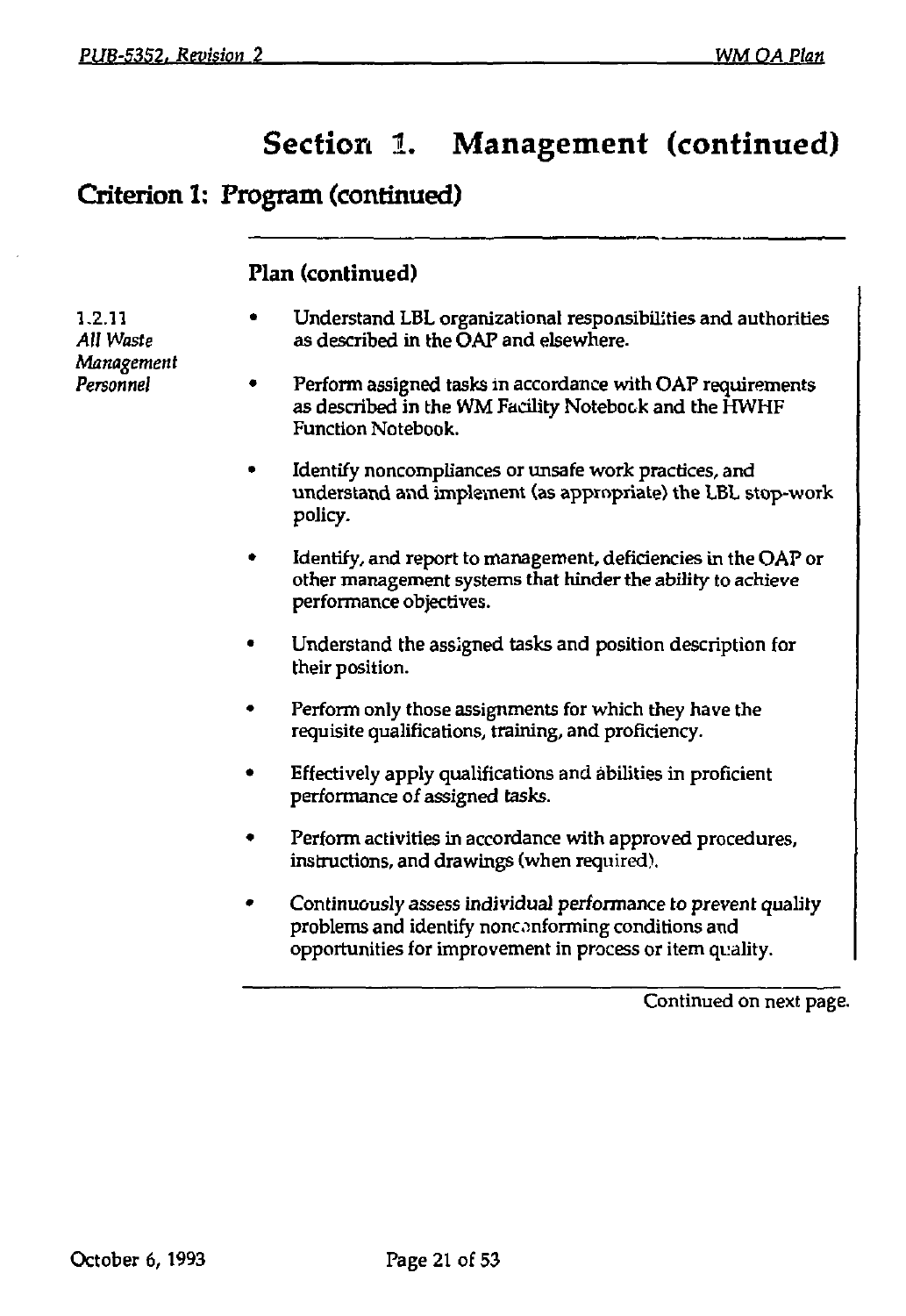### Criterion 1: Program (continued)

Þ

#### **Plan (continued)**

**1.3 WM Implementing Management Plan (WM QA Flan)**  One purpose of the WM QA program is to select the QA requirements and measures that are consistent with WM objectives. The overall requirements of the WM QA program are defined in this governing QA Plan. The hierarchy of governing ciocuments applicable to the WM QA program is shown in Figure 1-5.



Figure 1-5. WM QA program document hierarchy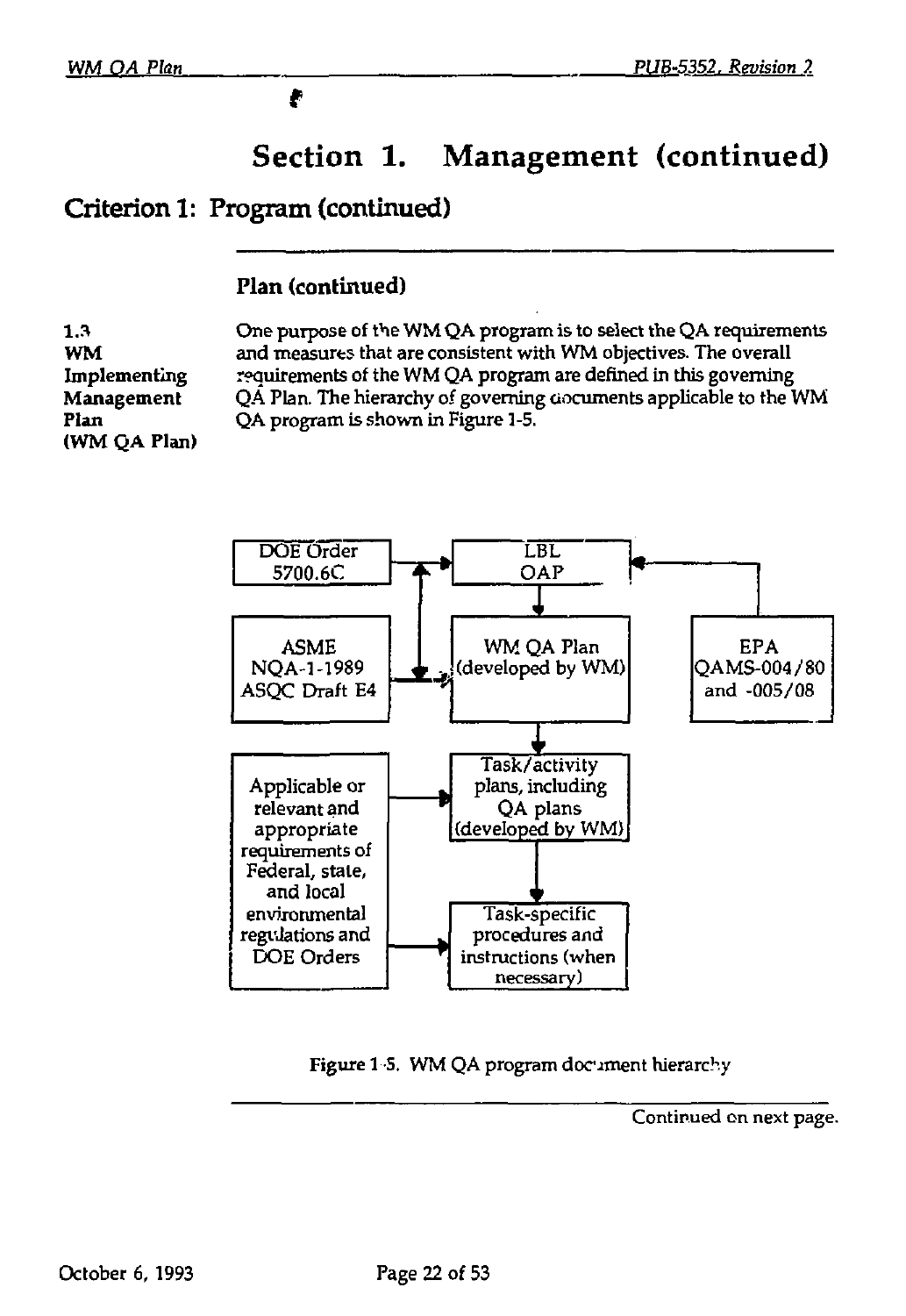### Criterion 1: Program (continued)

#### **Plan (continued)**

1.3 This WM QA Plan has been developed by selective applications of QA **(continued)** requirements to the overall activities to be performed. Whether QA requirements are applied to specific WM activities depends on the following factors:

- Risk to programmatic objectives
- Consequence of failure of the program
- Importance of the data
- Complexity of function
- Reliability of process
- Reproducibility of results
- Uniqueness of product
- Degree of standardization
- Impact on schedule or cost to replace in the event of failure
- Necessity of special controls or process
- Significance to regulatory compliance
- Worker health and safety
- Public health, safety, and environment

1.3.1 Application of QA requirements to WM activities must be planned and *Planning and* documented to assure that a comprehensive and systematic approach *Scheduling* is used. Planning and scheduling must be performed as early as practical, and prior to the start of activities that are to be controlled, to assure an exchange of information and adequate implementation of quality requirements. Planning must be accomplished to provide

- identification and documentation of the methods and organizational responsibilities that are necessary to assure a systematic approach to, and compliance with, the requirements of this WM QA Plan; and
- assurance that activities requiring special procedures, QA plans, peer reviews, work instructions, drawings, controls, equipment, or personnel training are identified, developed, and implemented.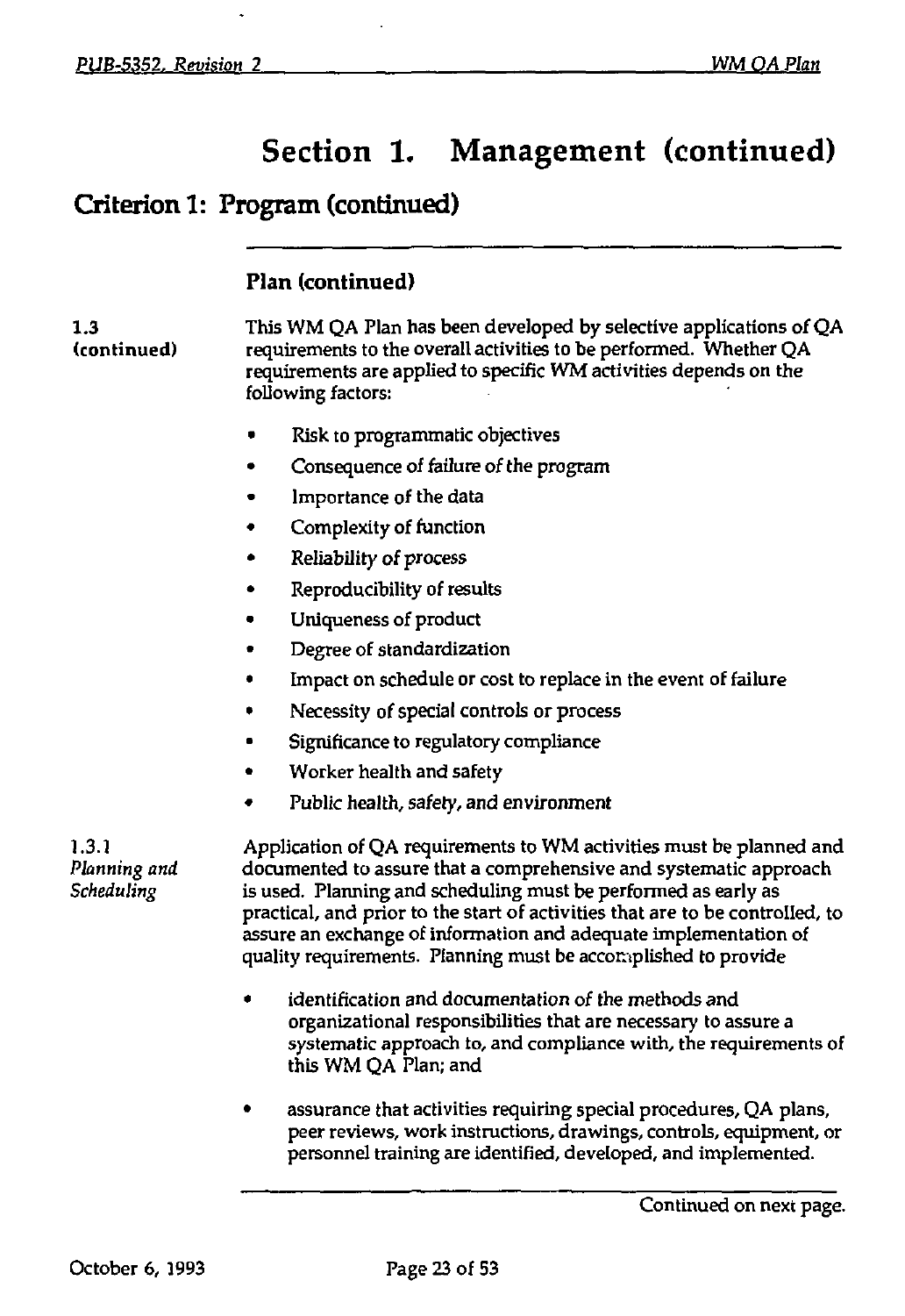# Criterion 1: Program (continued)

### **Plan (continued)**

| 1.3.2<br>Independent<br>Verification             | Independent verification methods include audits, surveillances, peer<br>reviews, technical reviews, design reviews, inspections, and<br>independent management assessments. Verification must be performed<br>by persons or organizations not directly responsible for the activity<br>being verified.                                                                                                                                                       |
|--------------------------------------------------|--------------------------------------------------------------------------------------------------------------------------------------------------------------------------------------------------------------------------------------------------------------------------------------------------------------------------------------------------------------------------------------------------------------------------------------------------------------|
| 1.3.3<br>Subcontractor/<br>Vendor QA<br>Programs | The Compliance Unit Manager must perform assessments of the<br>quality-affecting activities of external organizations contributing<br>supportive work to the department. Subcontractors, vendors, or<br>other LBL organizations interfacing with WM on quality-affecting<br>activities must develop and implement applicable QA programs<br>approved by WM prior to use or must comply with the provisions of<br>the WM QA Plan and implementing procedures. |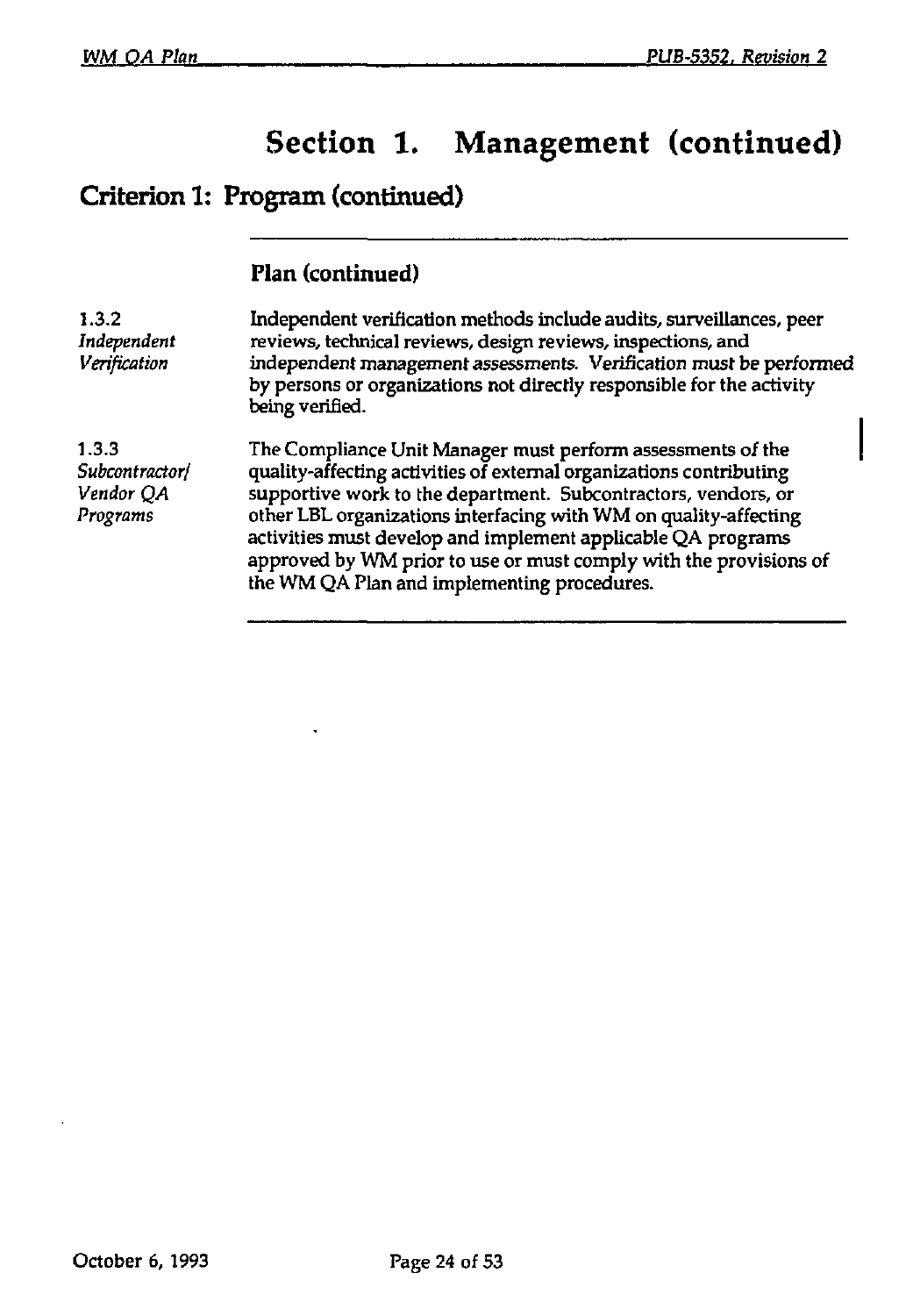### Criterion 2: Personnel Training and Qualification

#### **General**

The EH&S Division is responsible for HW training. This requirement is satisfied through training, seminars, and other educational opportunities available through outside organizations or in-house activities. WM personnel or supervisors attend these continuing training activities whenever personnel request such training, if resources and time allow. When supervisors identify the training need, the training must be provided within a reasonable time (months) and prior to the performance of any functions or operations that depend on, or are related to, that training. Training and qualification activities that WM must perform are outlined in the plan below. This Criterion implements portions of Criteria 2,9,10, and 18 from ASME NQA-1-1989, Criterion 2 to DOE Order 5700.6C, and applicable portions of the OAP.

#### **Plan**

2.1 Personnel involved in quality-affecting activities must receive sufficient<br>Orientation and orientation and training to assure proper understanding of these orientation and training to assure proper understanding of these Training of WM requirements prior to initiation of those activities. Specialized<br>Personnel orientation and training measures must be provided to assure to orientation and training measures must be provided to assure that personnel, including quality-verification personnel, achieve and maintain suitable proficiency in the activities they perform. The Environment Department Head must assure that training needs are identified and that training assignments are made.

> Completion of training activities must be documented. The Compliance Unit Manager must verify on a sampling basis that appropriate training is provided, as assigned. Training may be provided in the form of required reading, formal classroom sessions, or other methods. The Environment Department Head must assure that assigned staff receive complete training commensurate with the scope and complexity of their assigned tasks.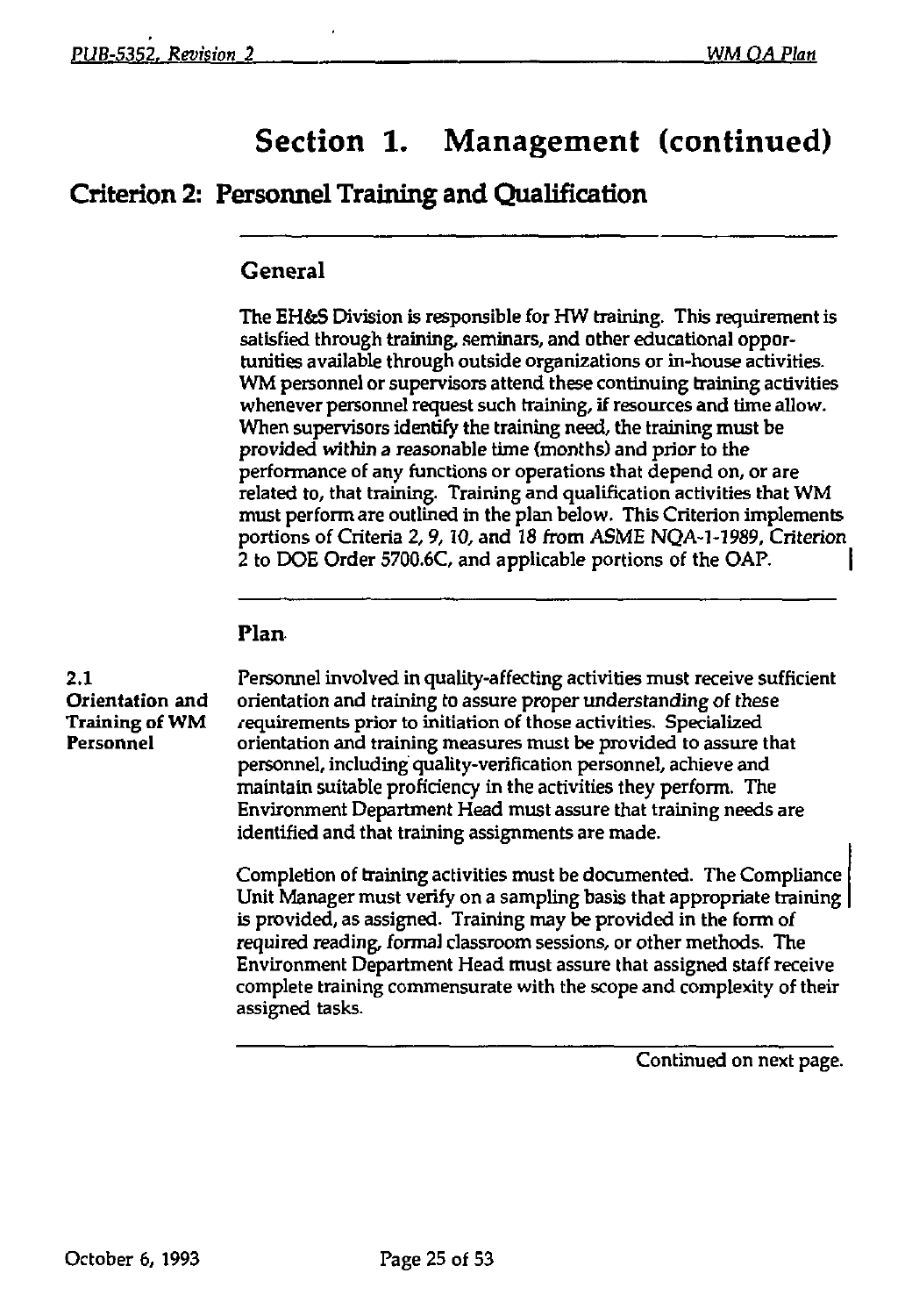# **Criterion 2: Personnel Training and Qualification (continued)**

### **Plan (continued)**

| 2.2<br>Qualification of<br><b>WM Personnel</b>               | The EH&S Division Director must assure that an appropriate personnel<br>qualification system is developed. The Environment Department Head<br>is responsible for assuring that personnel performing activities affecting<br>quality are properly qualified as identified in job descriptions. The<br>Environment Department Head must assure that documentation is<br>available that indicates the verification of education and experience<br>required for these positions.                    |
|--------------------------------------------------------------|-------------------------------------------------------------------------------------------------------------------------------------------------------------------------------------------------------------------------------------------------------------------------------------------------------------------------------------------------------------------------------------------------------------------------------------------------------------------------------------------------|
| 2.3<br>Orentation and<br>Training of HW<br><b>Generators</b> | LBL staff who generate waste must be trained sufficiently to ensure the<br>quality of initial waste accumulation and characterization. Special<br>training must be provided for staff overseeing accumulation of waste in<br>excess of 100 kg/month (WAAs), for staff generating waste in<br>radioactive materials management areas (RMMAs), and for staff<br>generating acutely hazardous waste.                                                                                               |
|                                                              | Proficiency of this training must be verified initially and annually<br>thereafter by examination and compliance with assessments and audits<br>(see Section 3, Assessment). Refresher training must be provided to<br>maintain uniformly high proficiency in generator waste management.                                                                                                                                                                                                       |
|                                                              | Completion of training and refresher training must be documented.<br>Training may be in the form of classroom presentations, required<br>reading, interactive video presentations, a combination of these, or<br>other methods, such as on-the-job training. To assure that generators<br>meet the training requirements to characterize waste sufficiently for<br>offsite disposal, waste will not be accepted from generators who lack<br>documented proficiency of waste generator training. |
| 2.4<br>Proficiency<br><b>Evaluation</b>                      | Supervisors must assure that the job proficiency of personnel<br>performing quality-affecting activities is adequately monitored and<br>documented at least annually.                                                                                                                                                                                                                                                                                                                           |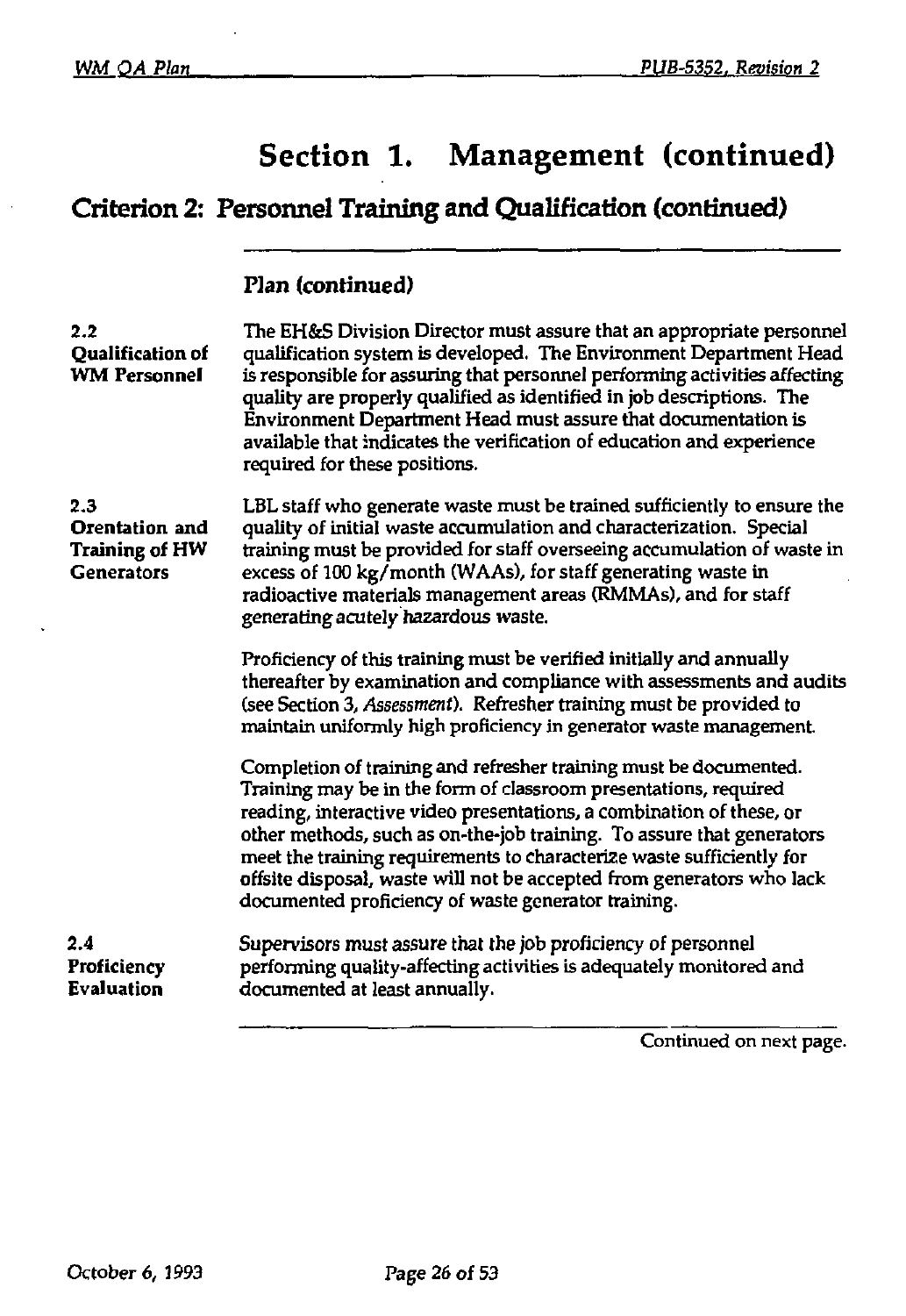# **Criterion 2: Personnel Training and Qualification (continued)**

#### **Plan (continued)**

| 2.5<br><b>Special Process</b><br>Personnel                                     | Personnel performing or controlling special processes must be qualified.<br>Qualification records for individuals who perform or control special<br>processes must include results of a written proficiency examination, or<br>results of a practical examination in which the process was performed,<br>and evaluated by a qualified examiner. A documented technical<br>evaluation by management may be used in lieu of an examination.                                                                                                                                                                                                                                                                                                                                                      |
|--------------------------------------------------------------------------------|------------------------------------------------------------------------------------------------------------------------------------------------------------------------------------------------------------------------------------------------------------------------------------------------------------------------------------------------------------------------------------------------------------------------------------------------------------------------------------------------------------------------------------------------------------------------------------------------------------------------------------------------------------------------------------------------------------------------------------------------------------------------------------------------|
| 2.6<br>Inspection<br>Personnel                                                 | Inspection personnel who verify conformance of work activities for<br>purposes of acceptance must be qualified to perform the assigned<br>inspection task.                                                                                                                                                                                                                                                                                                                                                                                                                                                                                                                                                                                                                                     |
| 2.7<br>Personnel<br>Selection and<br><b>Training for</b><br><b>Assessments</b> | Personnel selected for assessments or other evaluators must collectively<br>have training and experience commensurate with the scope and<br>complexity of the activities to be evaluated. Individuals participating<br>in a quality-verification activity must be independent of any direct<br>responsibility for performance of the activities that they will evaluate.<br>Personnel selected for assessments must have training and must be<br>qualified for conducting assessment activities. The EH&S QA Manager  <br>or designee must prepare implementing procedures that provide specific<br>requirements and methods for training, qualifying, and certifying<br>assessment personnel. Personnel are trained and qualified per the<br>requirements listed in Section 5.3.2 of the OAP. |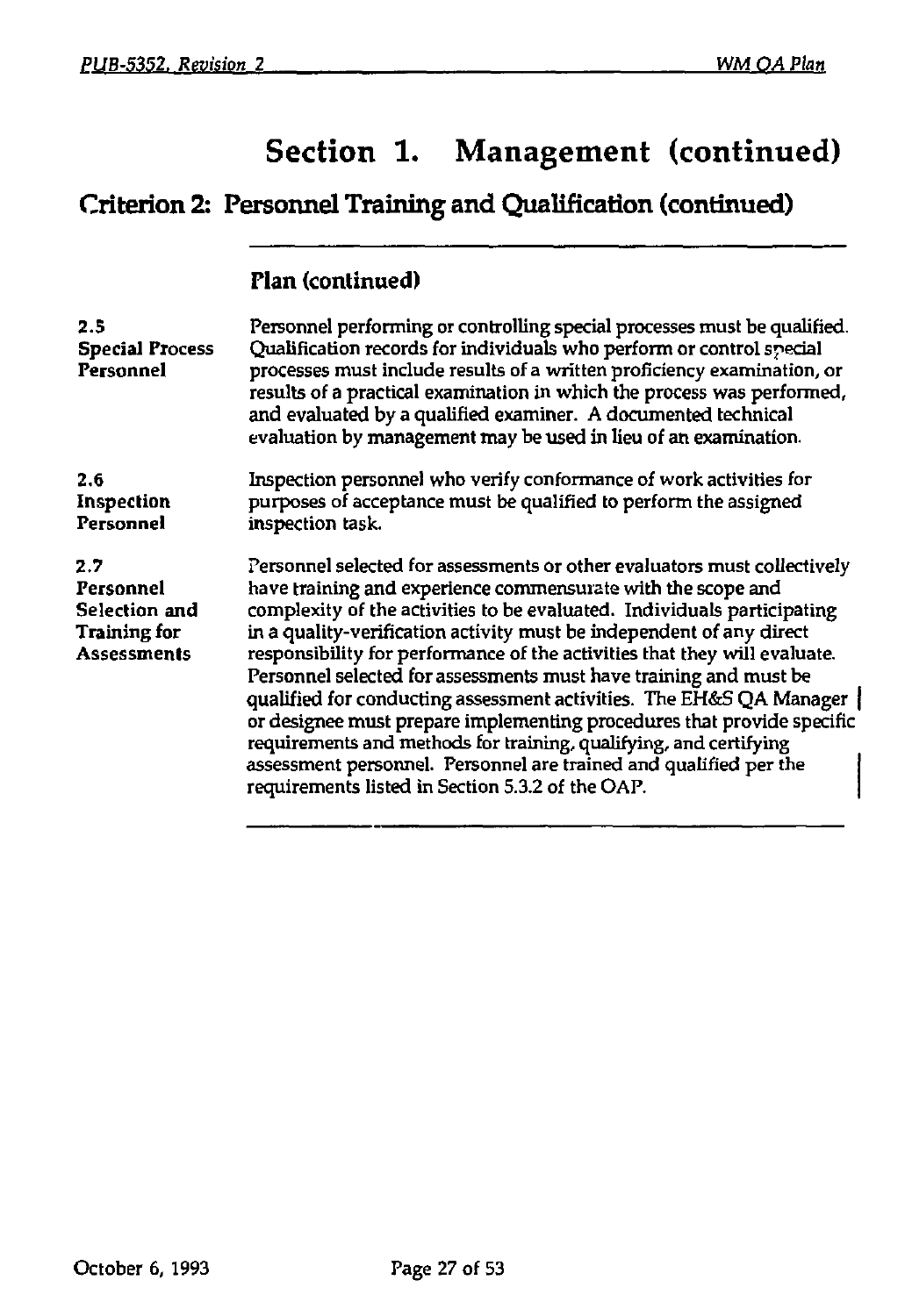### Criterion 3: Quality Improvement

#### **General**

Management, at all levels in WM, is responsible for quality and fosters a 'no-fault' attitude to encourage the identification of problems. WM management must be the leader in the total-quality-management and quality-improvement process to ensure that proper focus is given, adequate resources are provided, difficult issues are resolved, and that customer-supplier understanding of problem resolution is achieved. WM management encourages staff at all levels to identify and correct problems and to offer solutions to those problems. WM management encourages continuous quality improvement and encourages staff and other managers to exceed the expectations of their customers whenever possible as a quality-improvement goal. This Criterion implements portions of Criterion 15 and 16 of ASME NQA-1-1989, Criterion 3 to DOE Order 5700.6C, and applicable portions of the OAP.

### **Flan**

| 3.1<br><b>Identification of</b><br>Nonconforming<br>Items | Upon the discovery of a nonconforming condition, the responsible<br>individual must initiate a nonconformance and corrective action report<br>(NCAR). The NCAR must identify the requirements that were not met,<br>the actual nonconforming condition, and any immediate disposition to<br>correct the condition. Implementing procedures must further define the<br>process for reporting, tracking, issuing, dispositioning, evaluating, and<br>closing nonconformance reports.                                      |
|-----------------------------------------------------------|-------------------------------------------------------------------------------------------------------------------------------------------------------------------------------------------------------------------------------------------------------------------------------------------------------------------------------------------------------------------------------------------------------------------------------------------------------------------------------------------------------------------------|
| 3.2<br>Segregation of<br>Nonconforming<br>Items           | Nonconforming items must be segregated, when practical, by placing<br>them in a clearly identified and designated hold area until they are<br>properly dispositioned. When segregation is impossible or impractical<br>due to physical conditions, environmental conditions, size, weight,<br>access limitations, or other such reasons, other precautions must be<br>taken to preclude inadvertent use of a nonconforming item. Such<br>measures include tagging, flagging, securing, or posting security<br>measures. |
| 3.3<br>Determination<br>of Cause                          | To assure effective corrective action, the root cause of the problem must<br>be identified and documented. Root cause analysis must be performed<br>on recurring significant problems to prevent recurrence. The root cause<br>determination may be input into the LBL Self-Assessment Database<br>(LSAD) for trend analysis.                                                                                                                                                                                           |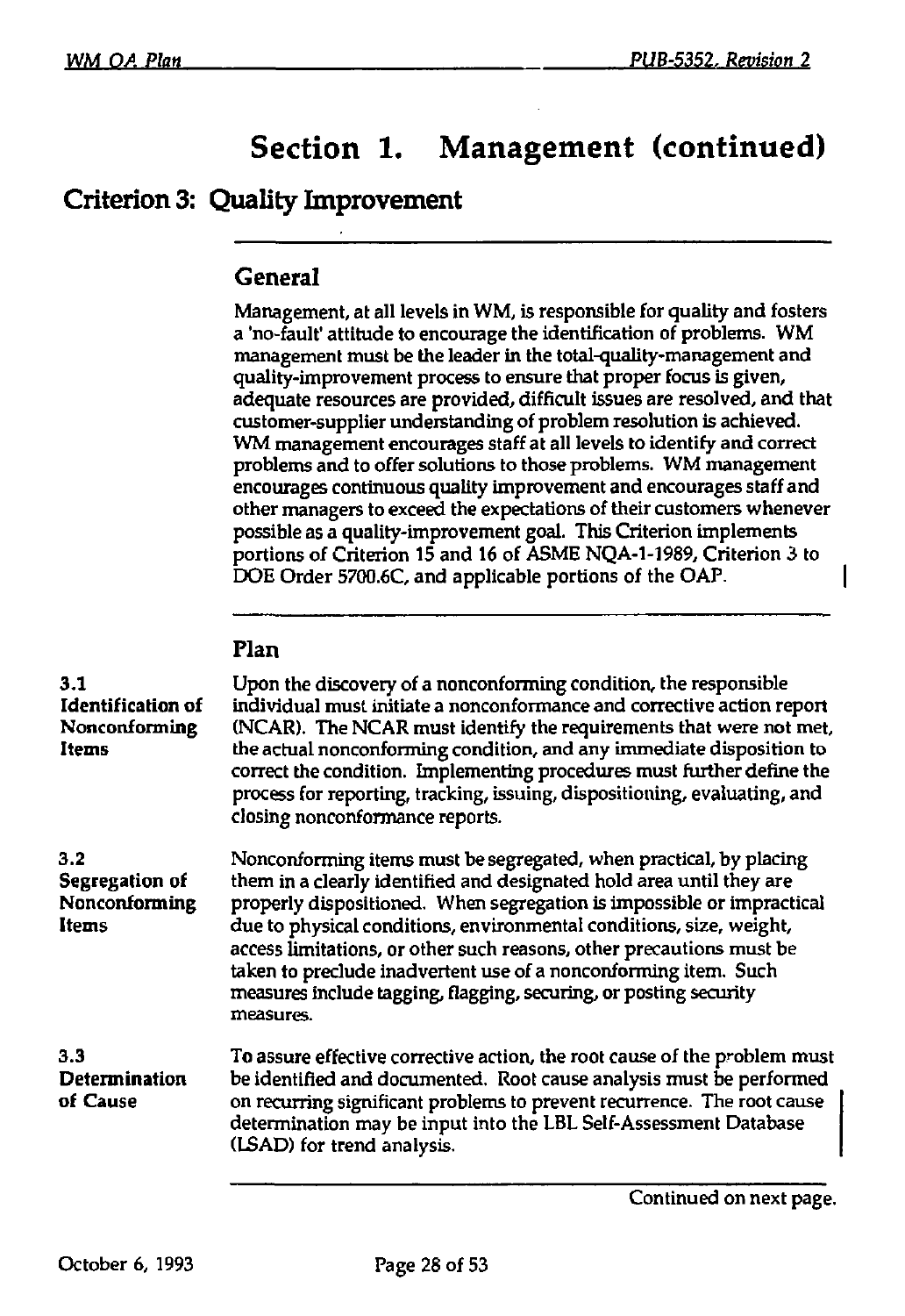# Criterion 3: Quality Improvement (continued)

**Plan (continued)** 

| 3.4<br>Approvals<br><b>ci NCAR</b><br><b>Dispositions</b>        | The Compliance Unit Manager must review and approve all<br>dispositions to nonconformance reports. In situations where the QA<br>Plan or procedures may be affected by the resolution of the NCAR, or<br>where action is required by the EH&S QA Manager, the EH&S QA<br>Manager must also review and concur with this disposition.                                                                                                                                                |
|------------------------------------------------------------------|------------------------------------------------------------------------------------------------------------------------------------------------------------------------------------------------------------------------------------------------------------------------------------------------------------------------------------------------------------------------------------------------------------------------------------------------------------------------------------|
| 3.5<br>Tracking,<br>Verification, and<br><b>Closure of NCARs</b> | The Compliance Unit Manager must track the status of all open NCARs<br>until closure. The Compliance Unit Manager must verify<br>implementation of corrective action prior to closure of the NCAR.<br>Upon verification of implementation of corrective actions and the<br>generation of the required records, the Compliance Unit Manager must<br>close the NCAR.                                                                                                                 |
| 3.6<br>Responding<br>to NCARs                                    | Personnel who are assigned or required to respond to NCARs and/or<br>to implement corrective actions must do so in accordance with the<br>requirements of the appropriate procedure(s). The planned corrective<br>actions should be commensurate with the type, importance, complexity,<br>and priority of the condition; and with health and safety of the public<br>and LBL personnel.                                                                                           |
| 3.7<br>Evaluation<br>and Closure<br>of NCARs                     | The Compliance Unit Manager must evaluate responses to NCARs to<br>verify that all the requirements have been addressed. Upon approval<br>of the proposed corrective action, the Compliance Unit Manager must<br>verify implementation of NCAR corrective action on a sampling basis.<br>Upon satisfactory implementation, the Compliance Unit Manager must<br>close the corrective action report. The status of NCARs must be tracked<br>from the time of origination to closure. |
| 3.8<br><b>Trend Analysis</b>                                     | The EH&S QA Manager must input WM QA Plan deficiencies into the<br>LSAD for trend analysis. Trend analysis should include, but not be<br>limited to, NCARs, assessment findings, and root cause analysis.                                                                                                                                                                                                                                                                          |
|                                                                  | The ultimate purpose of this trend analysis is to proactively attempt to<br>note trends that require a management response before the trend<br>becomes an actual problem.                                                                                                                                                                                                                                                                                                          |
| 3.9<br>Management<br>Assessments                                 | Criterion 9 describes another proactive program that will allow WM to<br>pot issues before they become problems. The Management Assessment<br>activity is part of the quality-improvement process.                                                                                                                                                                                                                                                                                 |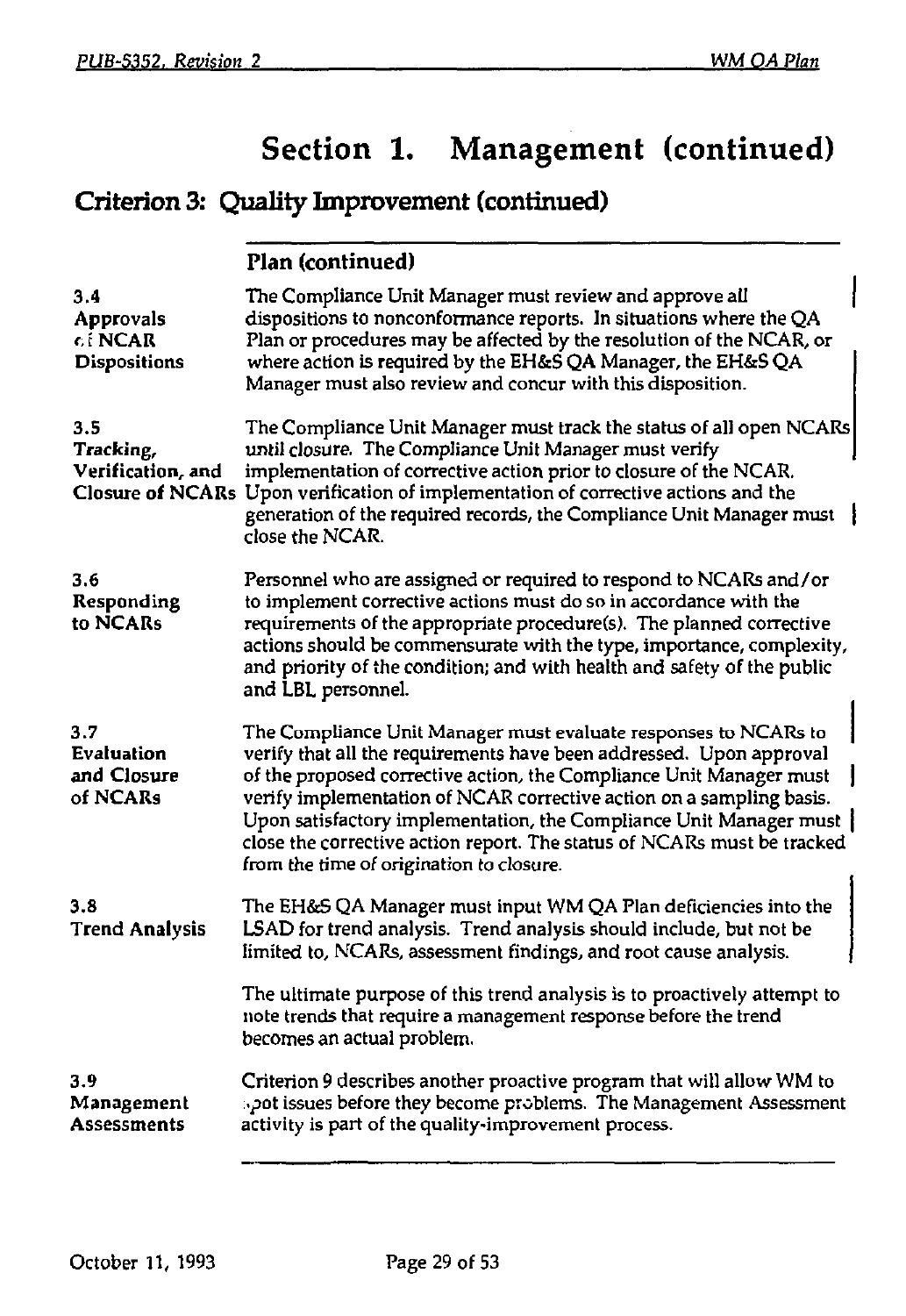### **Criterion 4: Documents and Records**

#### **General**

WM complies with the LBL policy regarding records management. This policy includes provisions for retention, protection, preservation, traceability, and retrievability per DOE Order 1324.2A. WM's implementation of this policy is outlined below. This Criterion implements portions of Criteria 6 and 17 of ASME NQA-1-1989, Criterion 4 to DOE Order 5700.6C, and applicable portions of the OAP.

#### **Plan**

**4.1 Document Preparation, Review, Approval, and** Use

Documents that specify QA requirements or prescribe quality-affecting activities must be prepared; reviewed for adequacy, completeness, and correctness; and approved and released for issuance and distribution ii. accordance with written procedures. The preparation and review of procedures, instructions, reports, and other documents must address, as a minimum, the following requirements:

- Identification of WM personnel responsible for the preparation, review, approval, and issuance of the document.
- Review by individuals with responsibility for implementation.
- Review by individuals other than the author of the document.
- Sufficient access by the reviewers to pertinent background data.
- Resolution of review comments.
- Management resolution of unresolved issues.
- Review and approval of changes by the same organization that performed the original review and approval.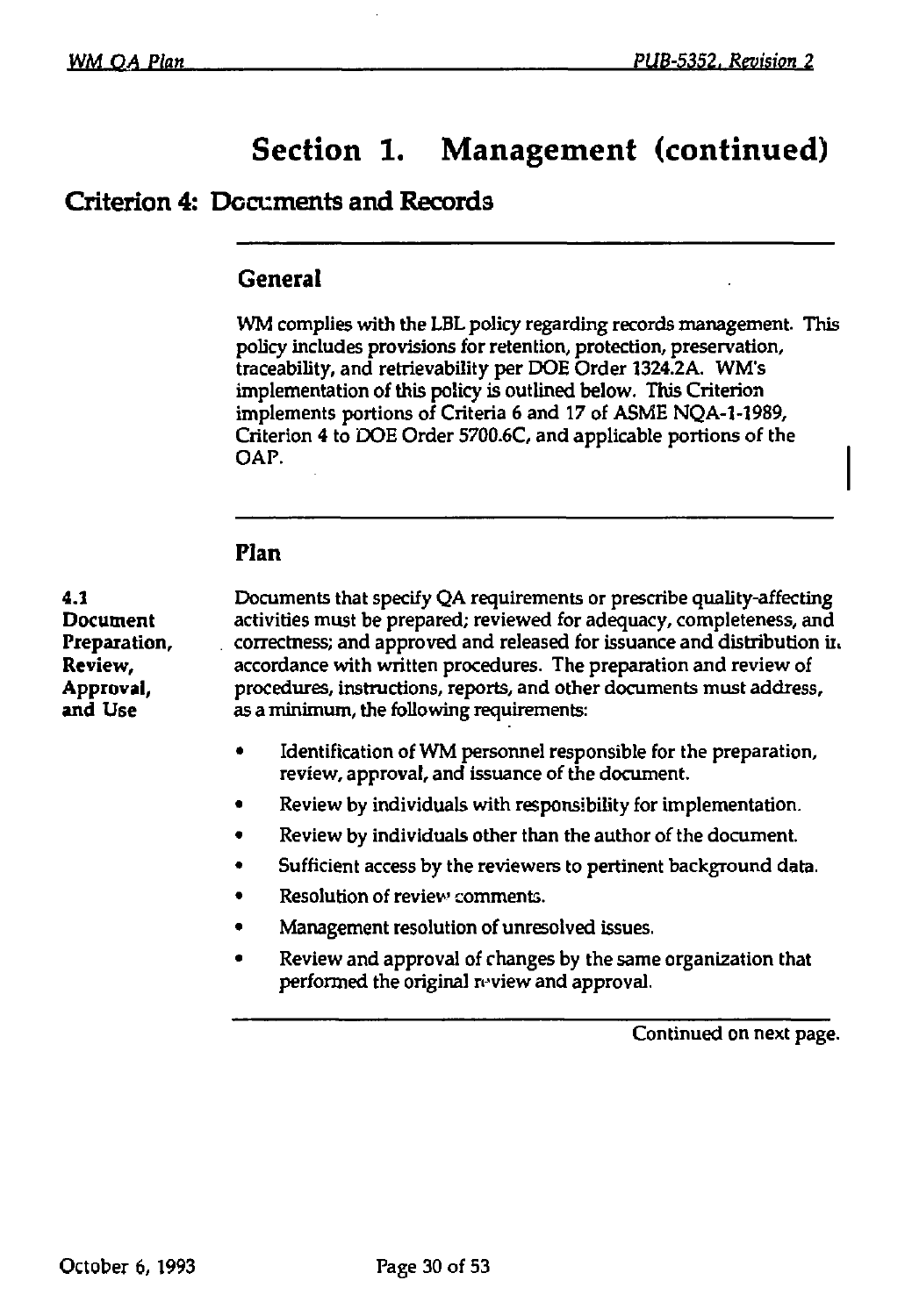# Criterion 4: Documents and Records (continued)

### **Flan (continued)**

| 4.2<br>Document<br><b>Distribution</b> | Control of documents involves distributing revisions to individuals and<br>assuring that the latest documents are available prior to the<br>commencement of work. Document control procedures must be<br>developed to include the following as a minimum:                                                     |
|----------------------------------------|---------------------------------------------------------------------------------------------------------------------------------------------------------------------------------------------------------------------------------------------------------------------------------------------------------------|
|                                        | Identifying and marking documents, including documents released<br>٠<br>prior to completion of the approval process.                                                                                                                                                                                          |
|                                        | Maintaining controlled-document distribution lists.<br>۰                                                                                                                                                                                                                                                      |
|                                        | Marking, removing, or destroying obsolete or superseded<br>documents.                                                                                                                                                                                                                                         |
|                                        | Maintaining an index of revision status for controlled documents.<br>٠                                                                                                                                                                                                                                        |
|                                        | Using receipt acknowledgment document transmittal forms, as<br>applicable.                                                                                                                                                                                                                                    |
| 4.3<br><b>Records System</b>           | The LBL records management system is described in Section 1.17 of the<br>LBL Regulations and Procedures Manual (RPM), which is consistent<br>with the Paperwork Reduction Act of 1980, the Federal Records Act of<br>1950, as amended, the Freedom of Information Act, and the Privacy<br>Act.                |
| 4.4<br>Generation<br>of Records        | Completed documents that support or provide objective evidence of the<br>planning and accomplishment of quality-affecting activities must be<br>designated as records. Records must be uniquely identified.                                                                                                   |
| 4.5<br>Acceptance<br>Criteria          | Documents that specify qualitative or quantitative acceptance criteria<br>must identify the required types of records to furnish documentary<br>evidence of the achievement of the specified requirements.                                                                                                    |
| 4.6<br>Record Index                    | As part of the process of transmitting inactive records to LBL's<br>Archives and Records Office, the originator of the records, in<br>cooperation with the Group Records Liaison Officer and EH&S Records<br>Analyst, will generate a records index that will assure that records are<br>readily retrievable. |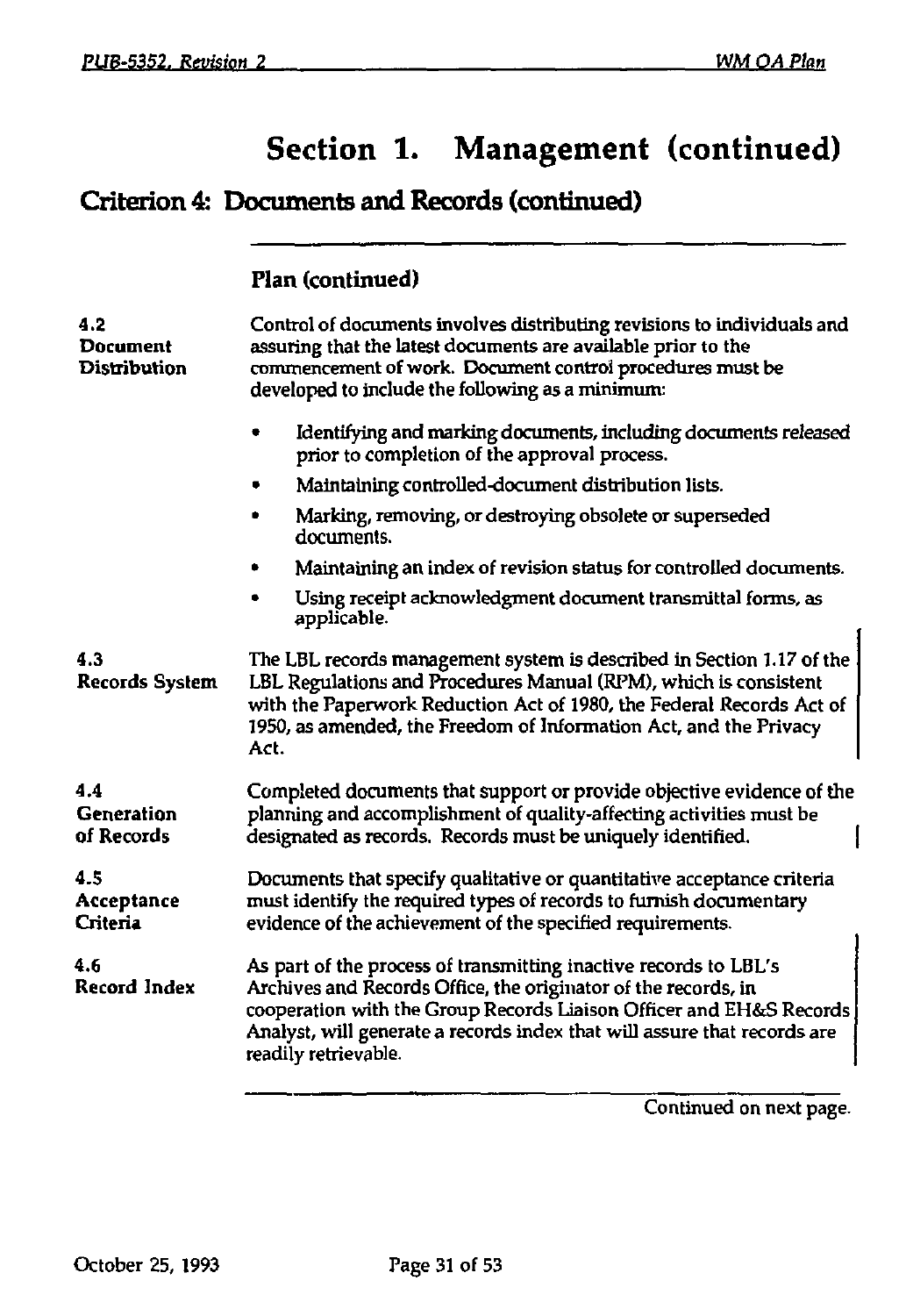$\blacksquare$ 

# **Section 1. Management (continued)**

# **Criterion 4: Documents and Records (continued)**

### **Plan (continued)**

| 4.7<br><b>Retention Status</b>                                      | The EH&S Records Analyst, in cooperation with the Environment<br>Department Head or designee, will assign a retention period to Waste<br>Management records consistent with the appropriate DOE Order,<br>Federal regulation, and administrative and legal needs of Waste<br>Management. Retention periods for these records are identified in the<br>relevant Records Inventory form and will be identified in the EH&S<br>Division Records Management Plan and disposition schedule. |
|---------------------------------------------------------------------|----------------------------------------------------------------------------------------------------------------------------------------------------------------------------------------------------------------------------------------------------------------------------------------------------------------------------------------------------------------------------------------------------------------------------------------------------------------------------------------|
| 4.8<br>Record<br><b>Revisions or</b><br><b>Corrections</b>          | Revisions of documents identified as records (see Section 4.4 above)<br>are considered to be records and should be authenticated, retained,<br>and retired according to the same procedures and schedules as pertain<br>to the original documents.                                                                                                                                                                                                                                     |
| 4.9<br><b>Records Receipt</b>                                       | Inactive records are transferred to the Archives and Records Office by<br>means of a Records Transmittal form, a copy of which is returned to the<br>person transferring the records as their receipt of records transfer.                                                                                                                                                                                                                                                             |
| 4.10<br>Records Storage,<br>Preservation, and<br><b>Safekeeping</b> | Inactive records retired to the Archives and Records Office are stored at<br>the Federal Records Center under conditions that protect them from<br>loss or damage. The records inventories must identify vital records,<br>and the EH&S Records Management Plan will address measures<br>required to protect vital records. Access to retired records by<br>appropriate personnel is managed by the Archives and Records Office.                                                       |
| 4.11<br>Records<br>Disposition                                      | File cutoffs, frequency of transfer of inactive records to the Archives<br>and Records Office, and records disposition (records destruction or<br>permanent storage), are identified in the Records Inventory form and<br>will be identified in the EH&S Division Records Management Plan and<br>disposition schedule.                                                                                                                                                                 |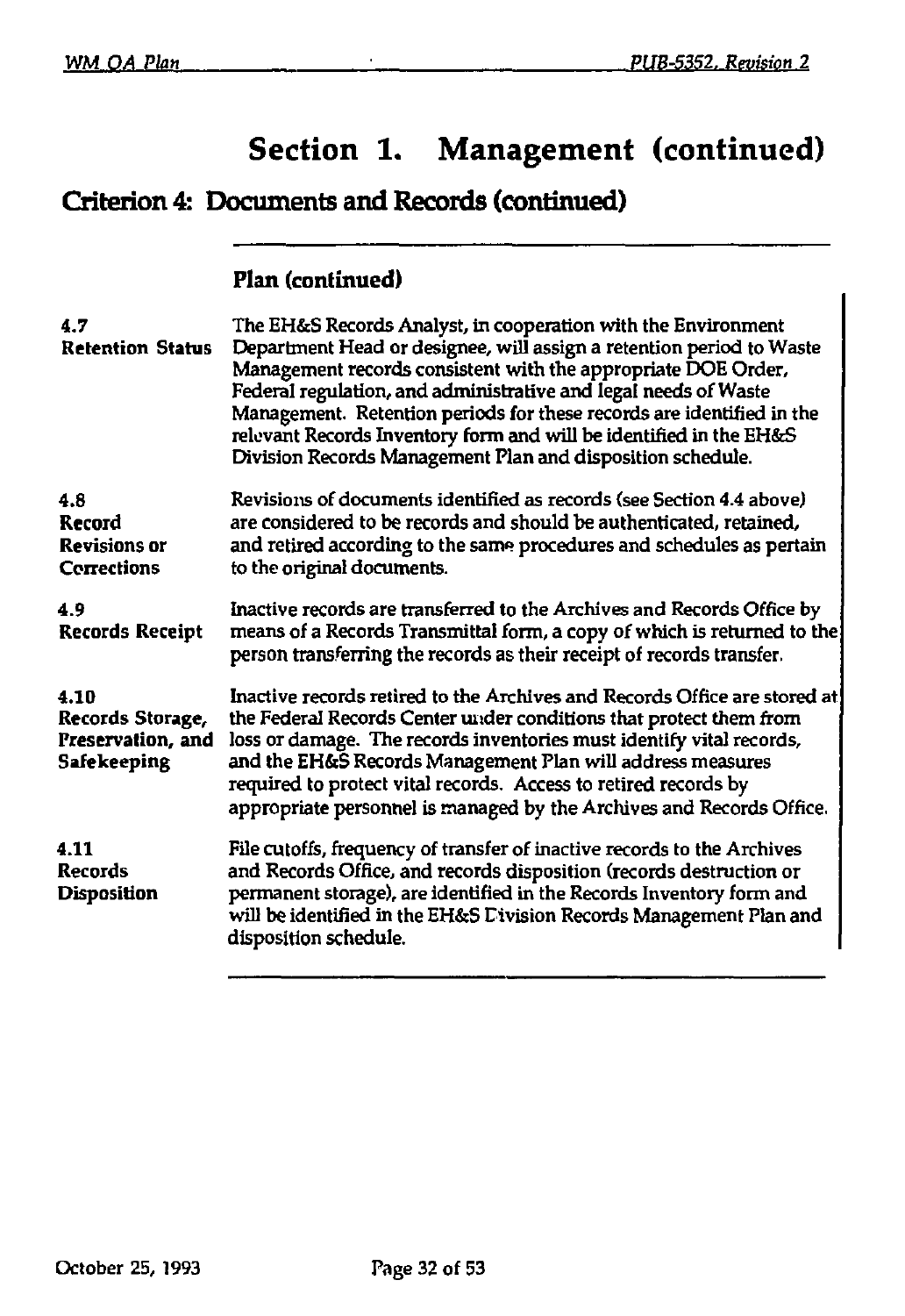# Section 2. Performance

#### Criterion 5: Work Processes

#### **General**

WM projects involving the generation, acquisition, and use of compliance data (e.g., waste analyses) must be planned and documented. The type and quality of compliance data needed for their intended use must be defined and documented. Determination of the type and quality of compliance data needed must involve key users of the data as well as those responsible for activities affecting data quality. Planning activities must be documented to assure that participants in the compliance data operations are informed and understand the requirements.

For convenience, the calibration objective from DOE Order 5700.6C in Criterion 7, "Equipment used for inspections and tests must be calibrated and maintained," is implemented in this Criterion. Additionally, this Criterion implements the requirements for computer software controls in ANSI/ASOC E-4 (Draft), Part A, as well as the Part B Planning and Scoping requirements, which deal with characterization of compliance processes and conditions.

Computer programs used in compliance data operations and engineered compliance systems must be developed using an approved software development methodology. Such programs must be independently validated, verified, and documented according to the intended use of the software. Changes must be controlled to assess the potential impact of the change on the performance of the software. Computer programs subject to these controls include design, design analysis, modeling of compliance processes and conditions, operations or process control, and data bases (when used as the controlled source of quality information).

This Criterion implements portions of Criteria 5,8,9,12, and 13 of ASME NQA-1-1989, Criterion 5 to DOE Order 5700.6C, and applicable portions of the OAP.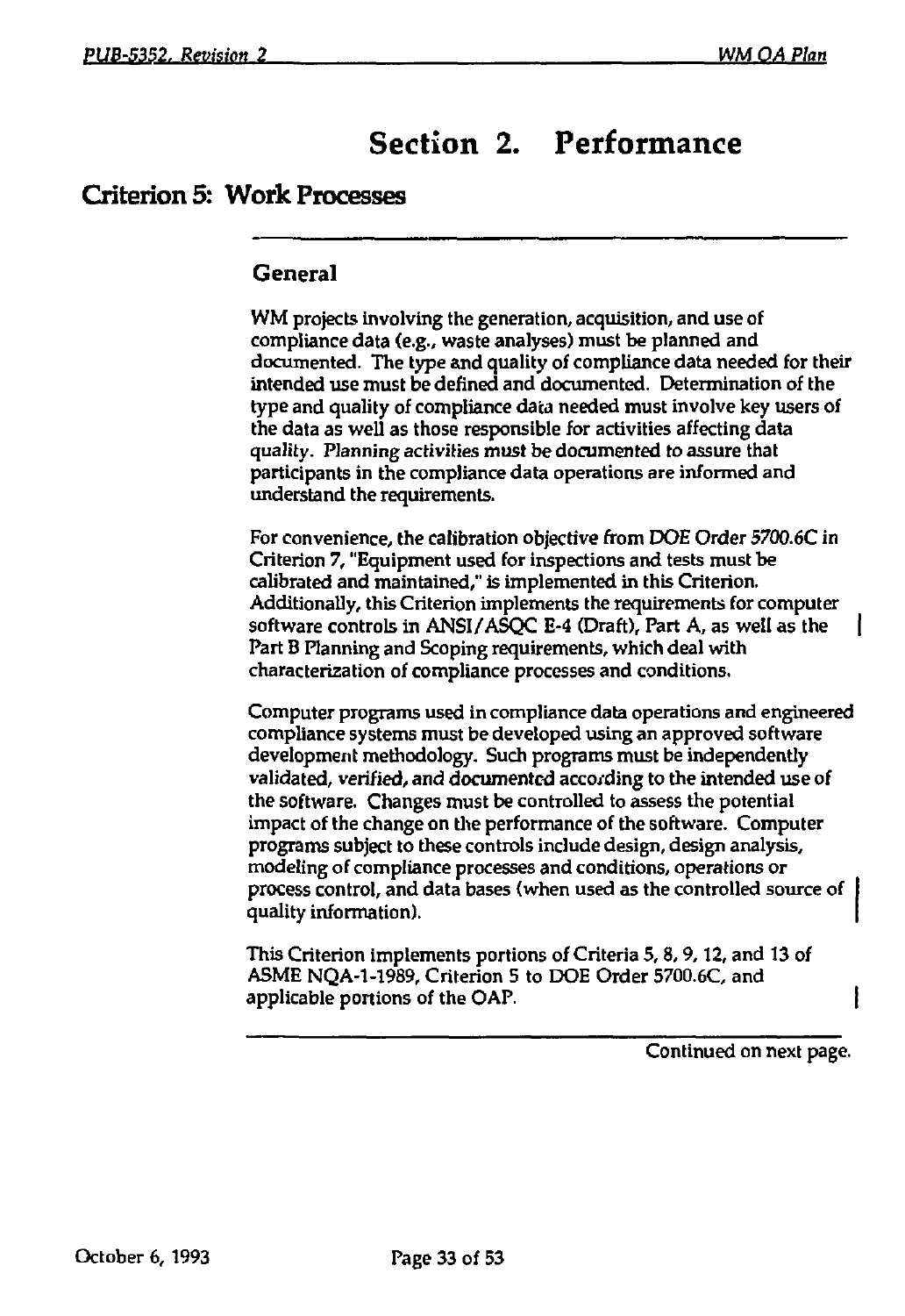### Criterion 5: Work Processes (continued)

|                                                         | Plan                                                                                                                                                                                                                                                                                                                                                                                                                                                                                 |
|---------------------------------------------------------|--------------------------------------------------------------------------------------------------------------------------------------------------------------------------------------------------------------------------------------------------------------------------------------------------------------------------------------------------------------------------------------------------------------------------------------------------------------------------------------|
| 5.1<br>Preparation<br>of Procedures<br>and Instructions | Procedures or instructions must be prepared for each quality-affecting<br>activity to the level of detail necessary to assure that the activity can be<br>performed as required. Procedures and instructions must include or<br>refer to appropriate quantitative or qualitative acceptance criteria for<br>determining that prescribed activities have been completed as specified.<br>Procedures and instructions must be uniquely identifiable, retrievable,<br>and reproducible. |
| 5.2<br>Procedure<br>Format                              | Procedures and instructions must be formatted to include the following<br>sections as appropriate and as specified in a Procedure Development<br>procedure:                                                                                                                                                                                                                                                                                                                          |
|                                                         | Approval signatures and effective date.                                                                                                                                                                                                                                                                                                                                                                                                                                              |
|                                                         | Unique identifier, including revision.                                                                                                                                                                                                                                                                                                                                                                                                                                               |
|                                                         | Purpose: A short statement of why the procedure or instruction<br>was written and what it contains.                                                                                                                                                                                                                                                                                                                                                                                  |
|                                                         | Applicability or Scope: A concise description of the requirements<br>and to which organization they apply.                                                                                                                                                                                                                                                                                                                                                                           |
|                                                         | References: Identification of the source of requirements.<br>٠                                                                                                                                                                                                                                                                                                                                                                                                                       |
|                                                         | Responsibilities: Description of specific positions/organizations<br>٠<br>identified within the procedure.                                                                                                                                                                                                                                                                                                                                                                           |
|                                                         | Definitions: Descriptions of unique acronyms or unique terms that<br>are not included in the overall QA program glossary<br>(Appendix A). Definitions can be based on reference to<br>standards, codes, regulations, DOE Orders, LBL practices, etc.                                                                                                                                                                                                                                 |
|                                                         | <b>Procedure:</b> Description of the actions necessary to accomplish the<br>objectives identified in the purpose statement.                                                                                                                                                                                                                                                                                                                                                          |
|                                                         | Records: Identification of records produced or retained by<br>compliance with the procedure.                                                                                                                                                                                                                                                                                                                                                                                         |
| 5.3<br>Procedure<br>Review                              | Procedures and instructions must be reviewed for applicable technical<br>and administrative details. These reviews must be performed, at a<br>minimum, by the Waste Management Group Leader or designee, the<br>EH&S QA Manager, and the Complance Unit Manager to evaluate<br>the adequacy of the requirements and responsibilities for implementing<br>the procedure or instruction.                                                                                               |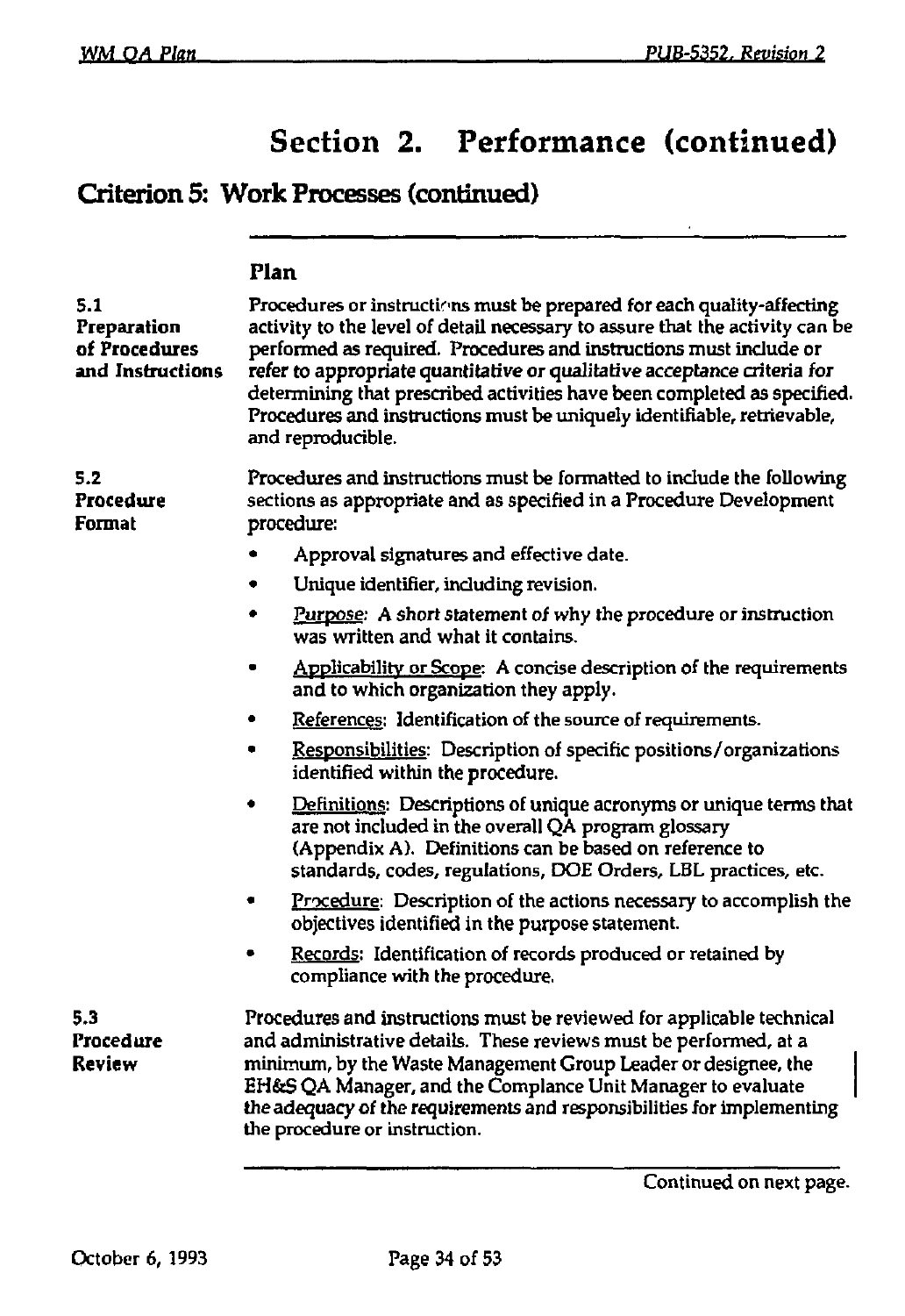### Criterion 5: Work Processes (continued)

### **Plan (continued)**

| 5.4<br>Procedure<br>Approval                  | WM procedures, instructions, and subsequent revisions or cancellations<br>must be approved by the Waste Management Group Leader prior to<br>use. At a minimum, approval signatures must be affixed to the<br>procedure or instruction.                                                                                                                                                                                                                                                                                                                          |
|-----------------------------------------------|-----------------------------------------------------------------------------------------------------------------------------------------------------------------------------------------------------------------------------------------------------------------------------------------------------------------------------------------------------------------------------------------------------------------------------------------------------------------------------------------------------------------------------------------------------------------|
| 5.5<br>and Issue                              | Approved procedures and instructions must be issued through the<br>Procedure Control document control process identified in Criterion 4 of this QA Plan.                                                                                                                                                                                                                                                                                                                                                                                                        |
| 5.6<br>Procedure<br><b>Revisions</b>          | Revisions to procedures and instructions must be controlled by the<br>same process used to review and approve the original procedures or<br>instructions.                                                                                                                                                                                                                                                                                                                                                                                                       |
| 5.7<br><b>Waste Container</b><br>Control      | Waste containers and appropriate appurtenances that have been<br>specifically designed to WM requirements and that require traceability<br>will be assigned a unique identifier through the use of identification<br>numbers, color coding, bar coding, or other means.                                                                                                                                                                                                                                                                                         |
|                                               | Procurement documents must require that the unique identifier be<br>applied to the item or container, and supplied with support<br>documentation. Identification must be maintained on or near the item<br>and in documents traceable to the item, for the life of the item.                                                                                                                                                                                                                                                                                    |
| 5.8<br>Physical<br>Identification<br>of Items | Physical identification of items must be used to the maximum extent<br>possible. Identifying markings must be permanent and legible and must<br>not adversely affect the function, service, or archival life of the item.<br>When identification directly on the item is impractical, physical<br>segregation, record traceability, or other tracking methods must be<br>described in implementing procedures. Physical identification is<br>required on waste containers, waste storage areas and buildings,<br>operating components, and emergency equipment. |
|                                               | Each part or piece of an item, when removed from the sample lot, must<br>have a unique identifier affixed.                                                                                                                                                                                                                                                                                                                                                                                                                                                      |
|                                               |                                                                                                                                                                                                                                                                                                                                                                                                                                                                                                                                                                 |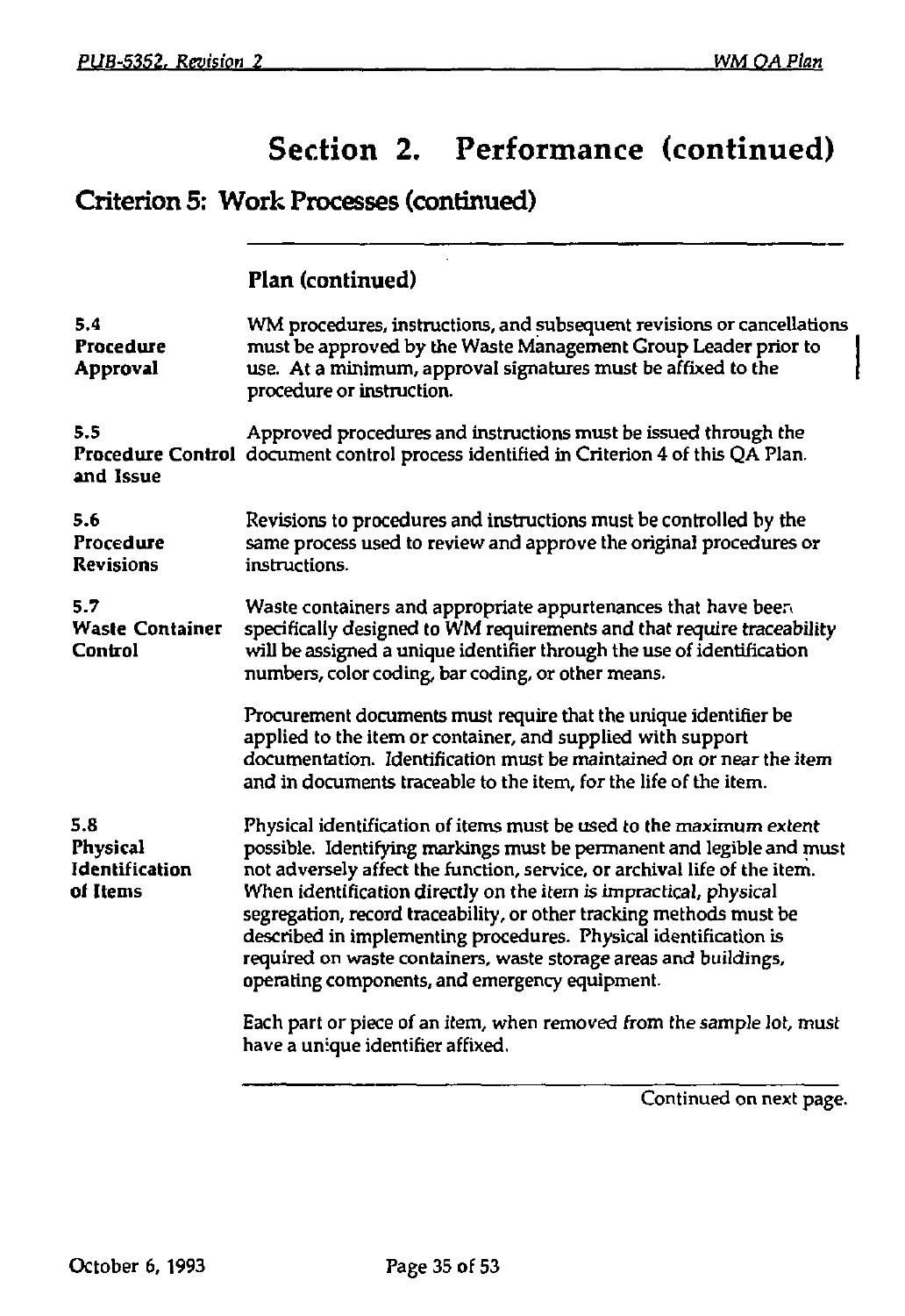### Criterion 5: Work Processes (continued)

### **Plan {continued)**

| 5.9<br><b>Control of Items</b><br>with Finite<br><b>Shelf Life</b>       | ltems with finite shelf life must be controlled and physically identified<br>to assure that they are provided the maximum protection. Procedures<br>must identify the methods for disposal of items with expired shelf lives.                                 |
|--------------------------------------------------------------------------|---------------------------------------------------------------------------------------------------------------------------------------------------------------------------------------------------------------------------------------------------------------|
| 5.10<br><b>Storage</b>                                                   | Storage areas must be protected, must provide for access control, and<br>must maintain appropriate environmental storage conditions, (e.g.,<br>temperature, humidity, light, etc.).                                                                           |
| 5.11<br><b>Distribution</b>                                              | When items with specific traceability requirements are distributed<br>outside of the Environment Department, a distribution record must be<br>completed to assure that chain-of-custody requirements are met. The<br>transfer of the item must be documented. |
| 5.12<br><b>Special Process</b><br><b>Procedures</b>                      | Special process procedures such as those used for chemical sampling<br>must be written and qualified in accordance with requirements of<br>applicable codes or standards. These procedures should address the<br>following:                                   |
|                                                                          | Acceptance criteria                                                                                                                                                                                                                                           |
|                                                                          | Ambient conditions and requirements as defined by the applicable<br>specifications, codes, or standards                                                                                                                                                       |
|                                                                          | Qualification and certification requirements for procedures,<br>٠<br>specifications, and personnel                                                                                                                                                            |
|                                                                          | Equipment or calibration requirements<br>٠                                                                                                                                                                                                                    |
|                                                                          | Parameters for which verification and/or documentation is<br>required.                                                                                                                                                                                        |
| 5.13<br>Selection of<br>Measuring and<br><b>Test Equipment</b><br>(M&TE) | M&TE selection and procurement processes must assure that such items<br>are of proper type, range, accuracy, and tolerance to accomplish the<br>function of determining conformance to specified requirements.                                                |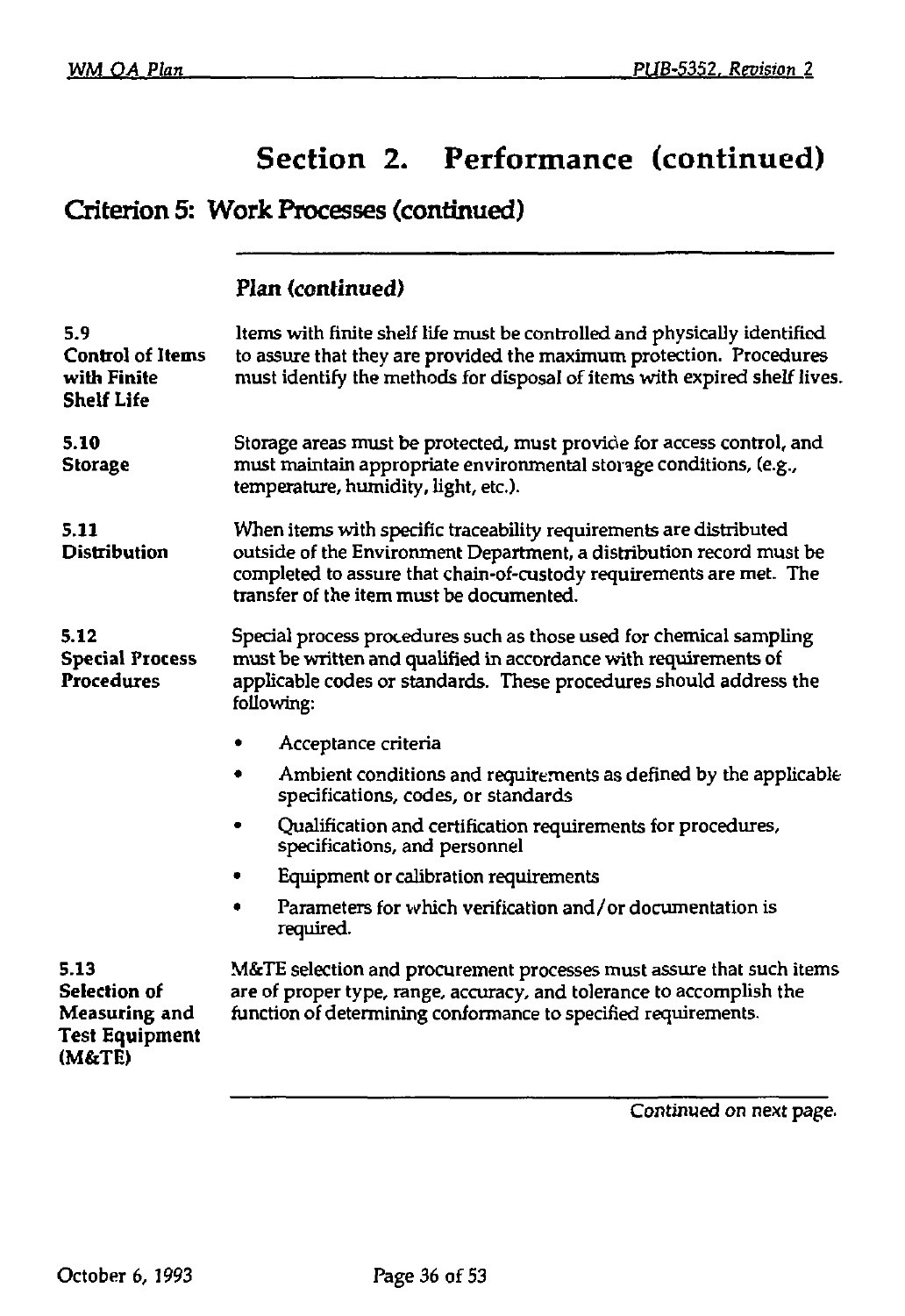# Criterion 5: Work Processes (continued)

|                                        | Plan (continued)                                                                                                                                                                                                                                                                                                                                                                                                                                                                                                                |
|----------------------------------------|---------------------------------------------------------------------------------------------------------------------------------------------------------------------------------------------------------------------------------------------------------------------------------------------------------------------------------------------------------------------------------------------------------------------------------------------------------------------------------------------------------------------------------|
| 5.14<br>Identification<br>of M&TE      | M&TE must be identified through controlled inventory and by<br>physically marking of the equipment with a unique identification<br>number, status tag, color code, or calibration sticker. The identifier<br>must be recorded on the data sheet, log book, etc., along with the data<br>taken when using that item.                                                                                                                                                                                                             |
|                                        | A controlled M&TE inventory must be maintained. The inventory must<br>include                                                                                                                                                                                                                                                                                                                                                                                                                                                   |
|                                        | a brief description of the item                                                                                                                                                                                                                                                                                                                                                                                                                                                                                                 |
|                                        | unique identifier on the item                                                                                                                                                                                                                                                                                                                                                                                                                                                                                                   |
|                                        | calibration recall frequency                                                                                                                                                                                                                                                                                                                                                                                                                                                                                                    |
|                                        | date of last calibration                                                                                                                                                                                                                                                                                                                                                                                                                                                                                                        |
|                                        | next calibration recall date                                                                                                                                                                                                                                                                                                                                                                                                                                                                                                    |
|                                        | date of each inventory/log entry and the name of the individual<br>٠<br>recording the entry                                                                                                                                                                                                                                                                                                                                                                                                                                     |
| 5.15<br>Calibration<br>of M&TE         | M&TE must be calibrated, adjusted, and maintained at prescribed<br>intervals, or immediately before and after use. M&TE must be certified<br>against equipment having known valid relationships to nationally<br>recognized standards such as the National Institute for Standards and<br>Technology (formerly known as National Bureau of Standards). If no<br>nationally recognized standards exist, the basis for calibration (e.g.,<br>items' required accuracy, intended use, and frequency of use) must be<br>documented. |
| 5.16<br>Nonconformance<br>Control with | Prior to use of M&TE, WM personnel must verify that the calibration<br>recall date has not expired. If it is past the date of recall, the item must<br>be tagged, and segregated if possible, and a Nonconformance and<br>Respect to M&TE Corrective Action Report must be prepared in accordance with<br>Criterion 3 of this QA Plan.                                                                                                                                                                                          |
|                                        | If, upon any recalibration, M&TE is found to be out of tolerance, it must<br>be immediately removed from service, tagged, and segregated if<br>possible. An evaluation to determine the effect and significance of the<br>use of suspect data must be performed and documented. If the<br>evaluation discloses an adverse effect on items, work, or data<br>previously accepted, appropriate corrective action must be taken.                                                                                                   |
|                                        | Continued on next page.                                                                                                                                                                                                                                                                                                                                                                                                                                                                                                         |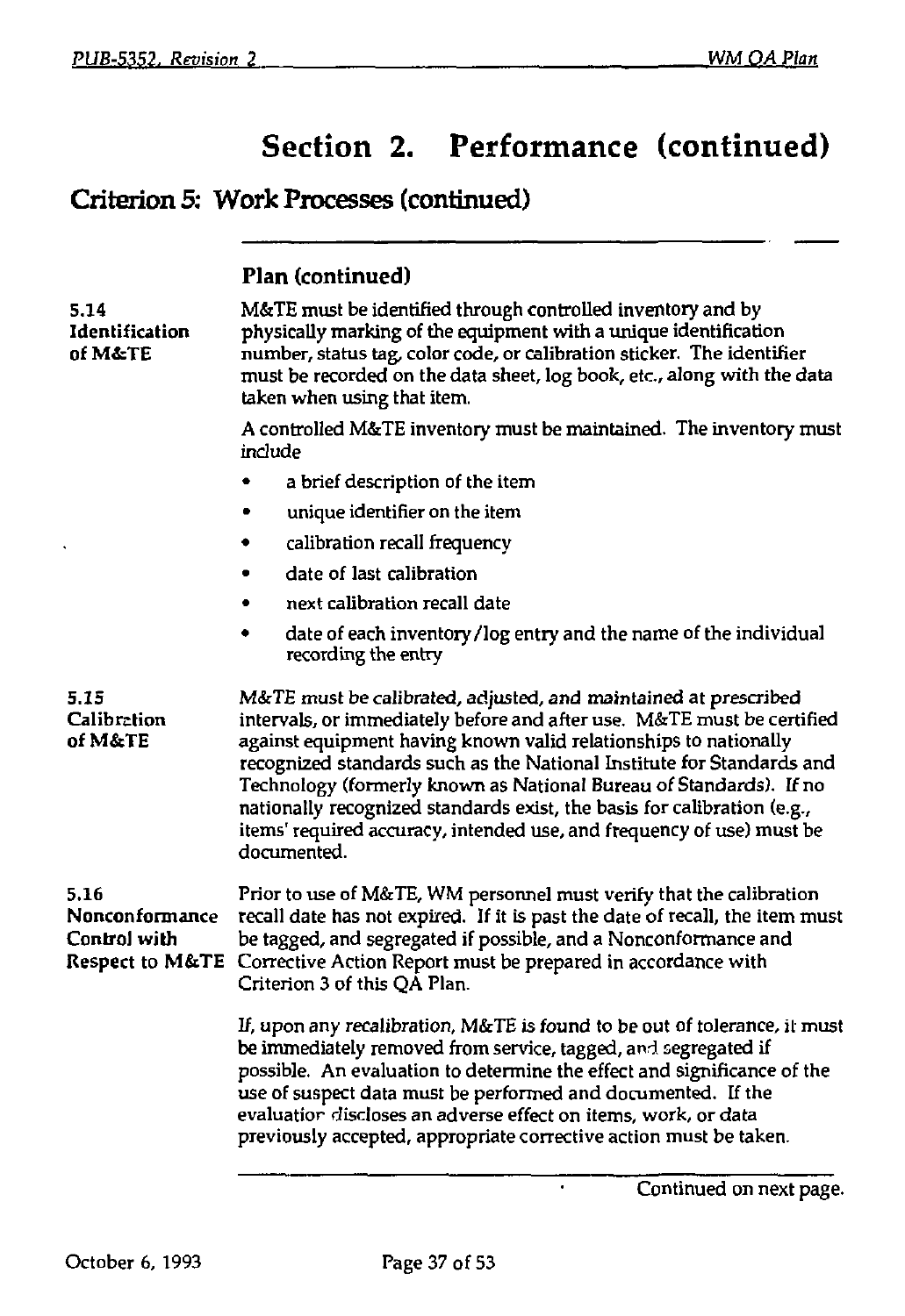# Criterion 5: Work Processes (continued)

### **Flan (continued)**

| 5.17<br>Handling and<br><b>Storage of M&amp;TE</b> | The Environment Department Head or designee must assure that<br>proper protection, storage, handling, and environmental conditions are<br>maintained for M&TE. The effects of the environment or other factors<br>on an item must be considered when calibration specifications are<br>established. If appropriate, limitations on the handling, use, and<br>storage of items must be defined in the applicable calibration<br>procedures, in the test procedures, and in the specific M&TE<br>procedures. |
|----------------------------------------------------|------------------------------------------------------------------------------------------------------------------------------------------------------------------------------------------------------------------------------------------------------------------------------------------------------------------------------------------------------------------------------------------------------------------------------------------------------------------------------------------------------------|
| 5.18<br>Shipping<br>Procedures                     | Shipping of waste must be conducted in accordance with established<br>instructions or procedures specified for use in conducting the activity.                                                                                                                                                                                                                                                                                                                                                             |
|                                                    | All items (e.g., hazardous waste) to be shipped must be processed by<br>appropriately assigned WM personnel. The cognizant individual must<br>assure that documentation (e.g., carrier shipping forms, chain-of-<br>custody forms, labels, property release forms) is prepared and, if<br>required, signed by the appropriate person(s).                                                                                                                                                                   |
|                                                    | Shipping documentation should accurately reflect tag and serial<br>numbers for tagged items. Traceability must be maintained at all times<br>for the items to be shipped, from the point of origination to the final<br>receipt of the item or material. Requirements for offsite transportation<br>must be in accordance with local, state, and Federal regulations.                                                                                                                                      |
| 5.19<br><b>Special Handling</b><br>Equipment       | When required for particular items, special equipment (such as<br>containers, forklifts, shock absorbers, and accelerometers), special<br>protective environments (such as inert gas atmosphere), and specific<br>moisture content levels and temperature levels must be provided, and<br>the special conditions must be verified by independent inspection or by<br>peer inspection.                                                                                                                      |
| 5.20<br>Storage of<br>Waste                        | Limited-access areas must be designated for storage of waste items.<br>These areas must be controlled by WM personnel.                                                                                                                                                                                                                                                                                                                                                                                     |
| 5.21<br>Packaging<br>of Items                      | Packaging requirements must be specified for protection against<br>corrosion, contamination, physical damage, or any effect that would<br>negatively impact the item or cause deterioration during the time it is<br>handled, stored, or shipped.                                                                                                                                                                                                                                                          |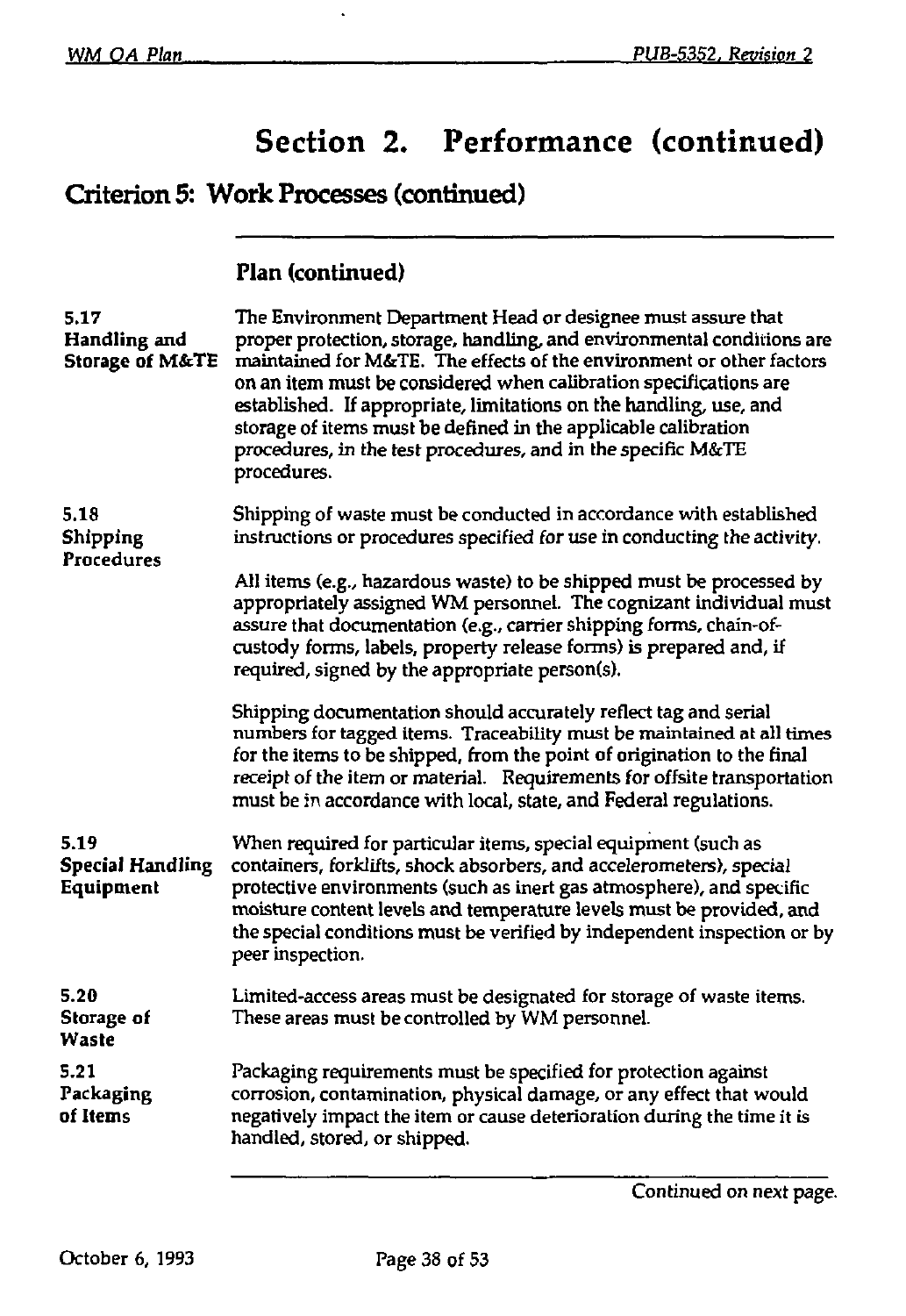### Criterion 5: Work Processes (continued)

### **Flan (continued)**

| 5.22<br>Software Control                                                                                                | Development and usage of software used for quality-affecting activities<br>by WM conforms to the requirements of Section 3.11 (Computer Software<br>Control) of the OAP.                                                                             |
|-------------------------------------------------------------------------------------------------------------------------|------------------------------------------------------------------------------------------------------------------------------------------------------------------------------------------------------------------------------------------------------|
| 5.23<br>Procedures and<br>Other Documen-<br>tation for Char-<br>acterization<br>of Waste<br>Processes and<br>Conditions | Procedures and other documentation that include requirements for<br>characterization of waste processes and conditions must include the<br>following:                                                                                                |
|                                                                                                                         | Definition of program/task scope and objectives and listings of<br>the primary requirements and activities involved in the work.<br>When appropriate, this includes the definition of the precise<br>problem and the associated action to be taken.  |
|                                                                                                                         | Identification of the specific environmental waste data to be<br>collected and analyzed, including those data that measure the<br>success or failure of the project.                                                                                 |
|                                                                                                                         | Identification of the applicable technical, regulatory, or program-<br>specific quality standards, criteria, or objectives such as<br>acceptable sampling and measurement uncertainty, and<br>identification of procedures for quality verification. |
|                                                                                                                         | Identification of personnel, equipment (including field and<br>laboratory testing equipment, along with performance and<br>calibration requirements), and other resources required to perform<br>activities needed.                                  |
|                                                                                                                         | Identification of controlled conditions required for the collection<br>and analysis of environmental waste samples and data.                                                                                                                         |
|                                                                                                                         | Determination of assessment tools needed (e.g., program technical<br>reviews, peer reviews, surveillances, and technical audits as<br>needed and/or specified by the QA program).                                                                    |
|                                                                                                                         | Identification of methods or procedures for field and laboratory<br>٠<br>sampling, testing, and analysis activities, as well as the<br>appropriate mechanism for making changes to sampling and<br>analysis plans produced.                          |
|                                                                                                                         | Definition of records required.                                                                                                                                                                                                                      |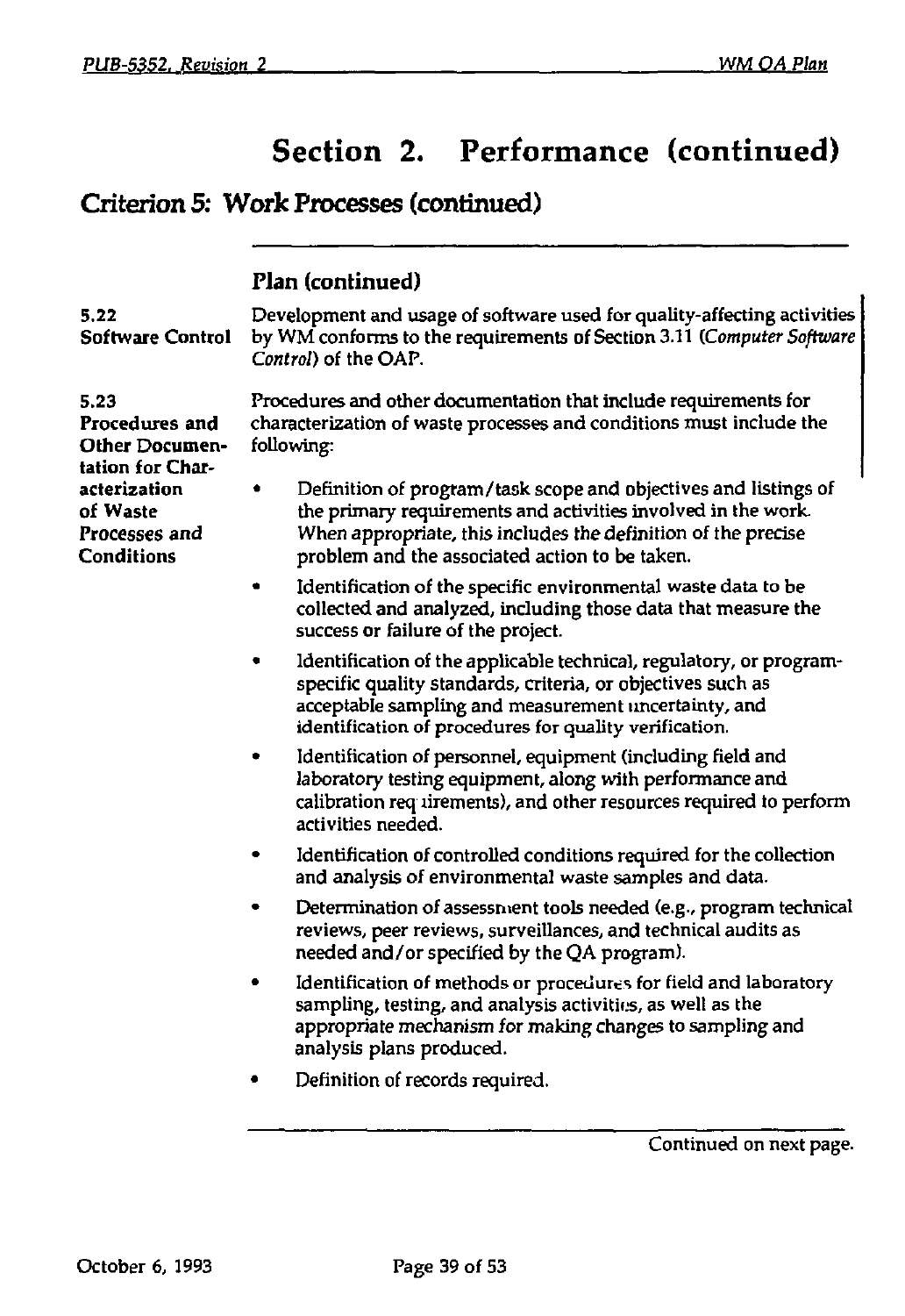$\ddot{\phantom{a}}$ 

### **Criterion 5: Work Processes (continued)**

### **Plan (continued)**

| 5.24<br>Sample<br>Identification<br>and Control | Samples must be identified and controlled in a manner consistent<br>with their intended use, that is in compliance with EPA guidelines,<br>and that provides traceability to related documentation.                                                                                                                                                                                                                                                                                                                         |
|-------------------------------------------------|-----------------------------------------------------------------------------------------------------------------------------------------------------------------------------------------------------------------------------------------------------------------------------------------------------------------------------------------------------------------------------------------------------------------------------------------------------------------------------------------------------------------------------|
|                                                 | The Department personnel collecting the sample must assign a unique<br>identifier that must be maintained throughout its existence. The<br>identifier must trace samples to the source(s) and related documen-<br>tation (e.g. date, conditions prevailing at the time of sampling, method<br>of sample collection, chain of custody, etc.)                                                                                                                                                                                 |
|                                                 | The identification must be placed directly on the sample or container<br>and on records traceable to the sample. If it is impractical to place all<br>the identification on the sample, the implementing procedures must<br>include requirements to assure that samples are not interchanged.                                                                                                                                                                                                                               |
|                                                 | Methods for collecting, handling, transporting, and storing samples<br>must be described in implementing procedures. The procedures must<br>identify the required protocols to assure the technical validity, safety,<br>and environmental conditions to avoid degradation. Requirements for<br>offsite transportation are to be in accordance with local, state, and<br>Federal regulations. Special handling requirements and traceability<br>between organizations must also be described in implementing<br>procedures. |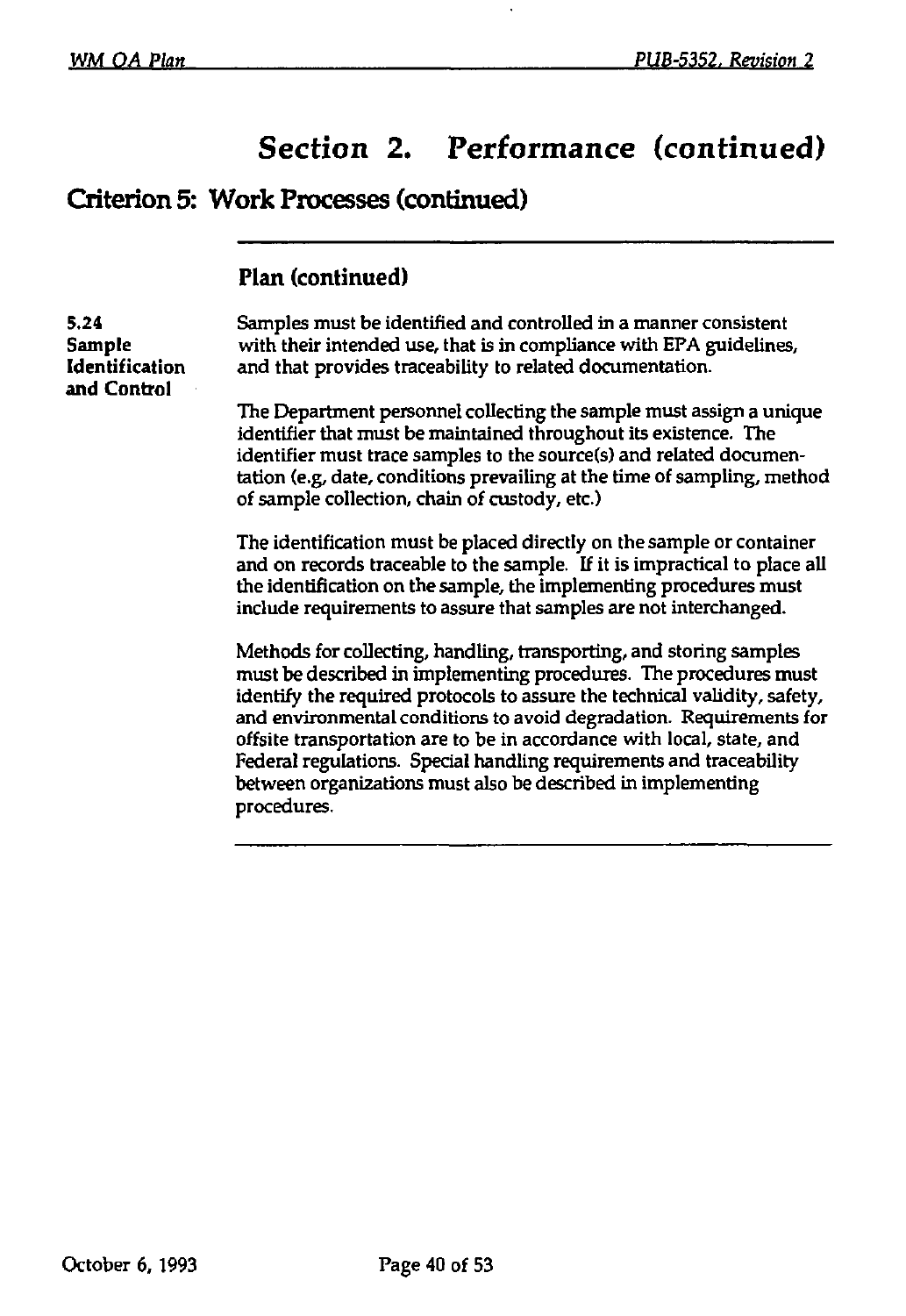I

# Section 2. Performance (continued)

### **Criterion 6: Design**

#### General

WM performs no hardware design work in a quality-affecting sense. Designs or design modifications that are done for WM consist of standardized products that are adapted for use by WM. The design process, therefore, is limited to those activities that verify the acceptability of the adaptation. This Criterion implements Criterion 3 of ASME NQA-1, Criterion 6 of DOE Order 5700.6C and applicable portions of the OAP.

#### **Plan**

No design work is performed under the Environment Department's auspices.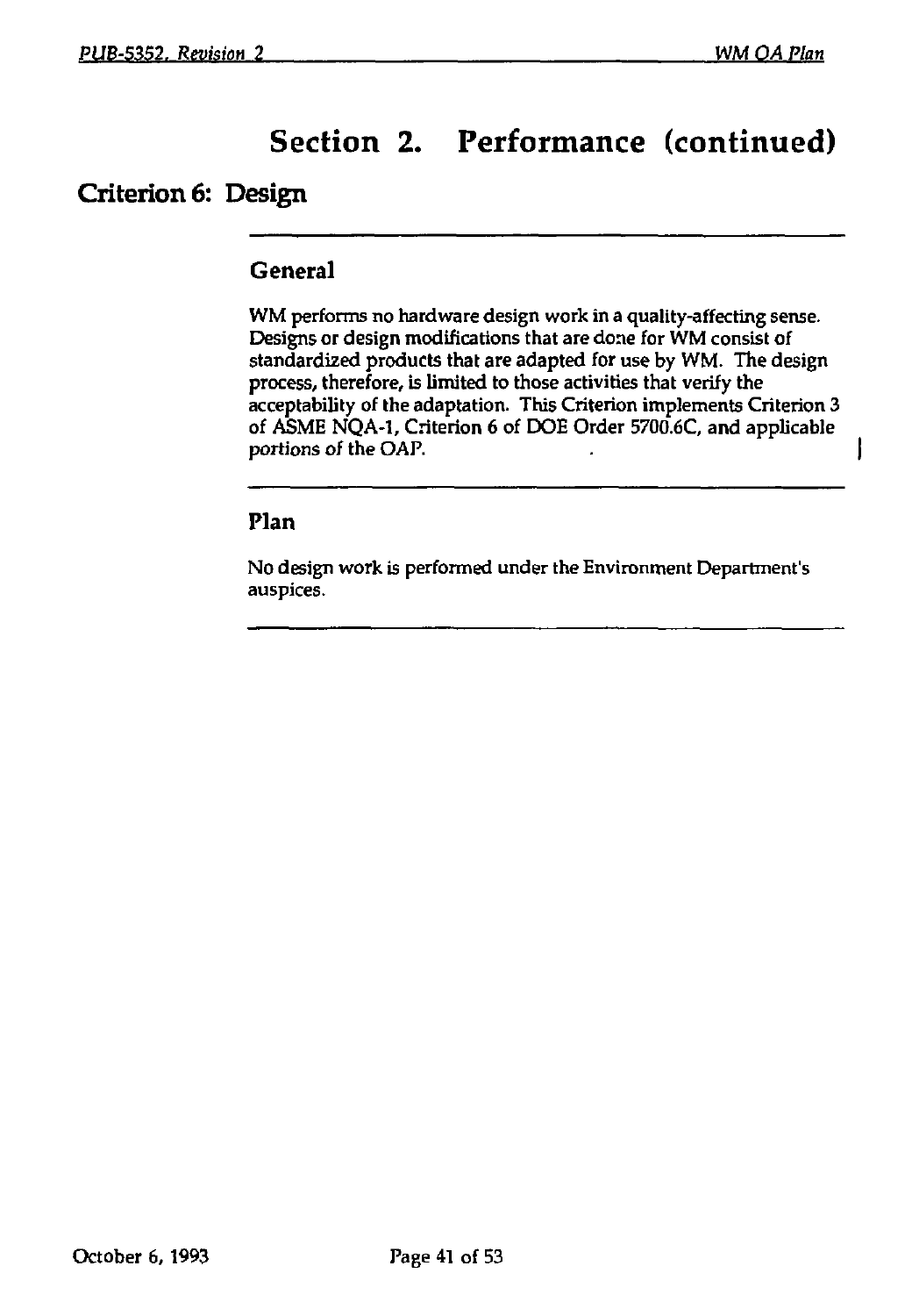#### **Criterion 7: Procurement**

#### **General**

WM is not primarily responsible for procurement or source selection activities. The LBL Procurement Department is primarily responsible for these activities. However, WM's portion of the procurement process specific to meet WM's needs is outlined in the plan description provided below. This Criterion satisfies portions of Criteria 4 and 7 of ASME NQA-1, Criterion 7 to DOE Order 5700.6C, and applicable portions of the OAP.

#### **Plan**

7.1 **Procurement activities must be planned and documented to assure that**  $\frac{1}{2}$  **Procurement a** systematic approach to the procurement process is accomplished. a systematic approach to the procurement process is accomplished. **Planning** Planning must be accomplished as early as practical.

> Planning must result in the documented identification of methods in procurement activities, the sequence of actions, and milestones indicating the completion of these activities. Planning must also result in the preparation of applicable procedures prior to the initiation of each individual activity listed below. Planning should provide for integration of these activities, as applicable:

- Procurement requisitioning document preparation, review, and change control.
- Recommendation of procurement sources.
- Purchaser monitoring of vendor technical performance.
- Verification of QA compliance.
- Control of nonconformances.
- Corrective action.
- Acceptance of item or service.
- Quality assurance records.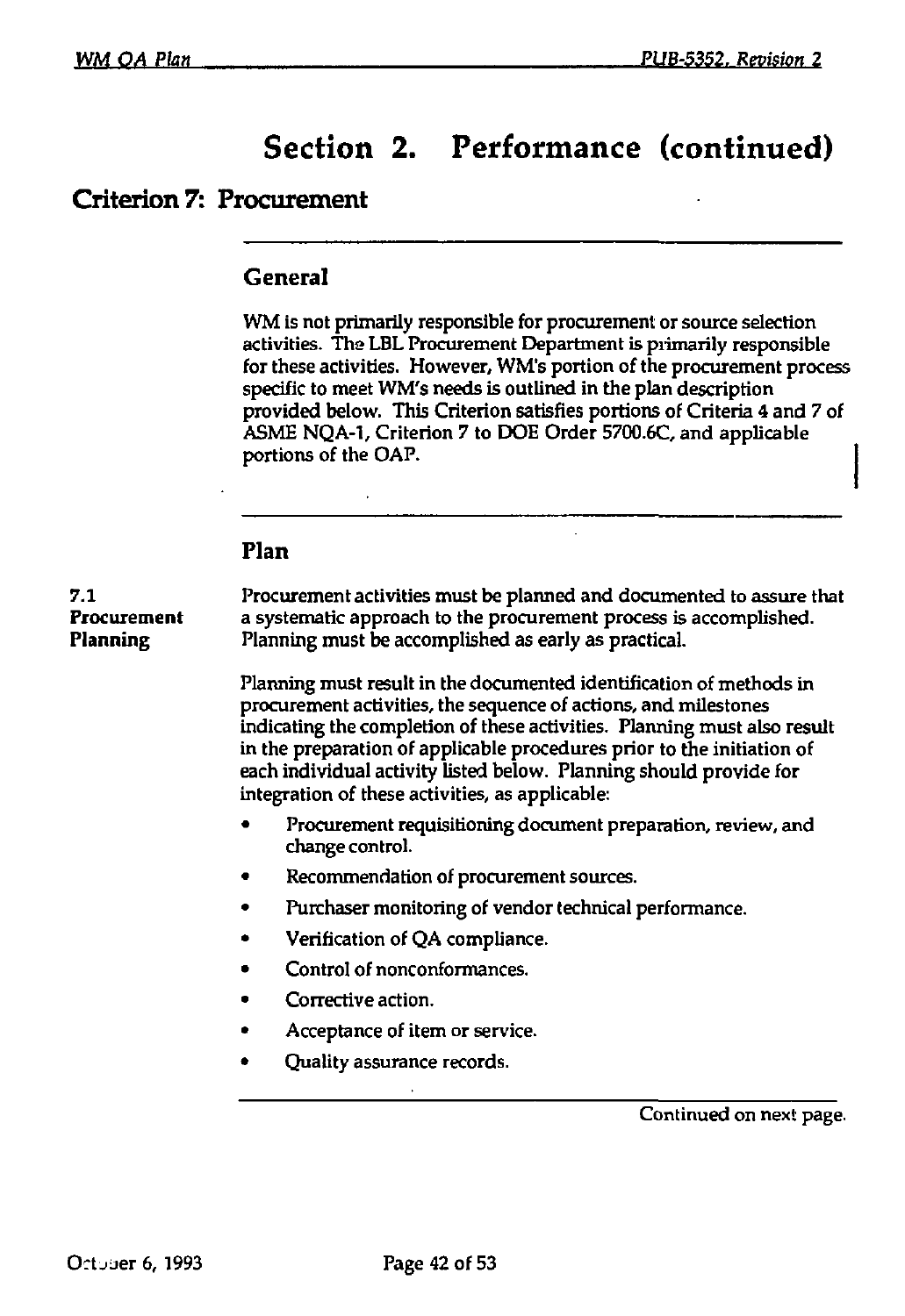# Criterion 7: Procurement (continued)

|  | Plan (continued) |
|--|------------------|
|--|------------------|

| 7.2<br>Initiation of<br>Procurement<br>Document<br>Packages | The Environment Department Head or designee is responsible for<br>initiating and maintaining a Procurement Document Package containing<br>a copy of all documentation for the procurement. Quality-affecting<br>procurement documents must be controlled to assure that the<br>procurement cycle has been implemented effectively. The procurement<br>cycle begins when the need for an item or service has been identified.<br>The appropriate procurement requirements are developed, and the<br>decision to purchase from a qualified subcontractor or vendor is made.                                                                                          |
|-------------------------------------------------------------|--------------------------------------------------------------------------------------------------------------------------------------------------------------------------------------------------------------------------------------------------------------------------------------------------------------------------------------------------------------------------------------------------------------------------------------------------------------------------------------------------------------------------------------------------------------------------------------------------------------------------------------------------------------------|
| 7.3<br>Review of<br>Procurement<br>Document<br>Packages     | The Environment Department Head or designee is responsible for<br>assuring that a review of procurement documents and changes thereto<br>are made. The review assures that documents transmitted to<br>subcontractors include provisions that services and associated<br>deliverables will meet specified requirements. Reviews must also verify<br>that procurement documents contain applicable regulatory<br>requirements. Furthermore, the review must verify that procurement<br>documents contain provisions for requiring subcontractors to implement<br>appropriate QA programs when, and if, initially requested as part of<br>the technical requirement. |
| 7.4<br>Approval of<br>Procurement<br>Documents              | After appropriate review, the Environment Department Head or<br>designee is responsible for the approval of procurement documents<br>prior to submittal to the LBL Procurement Department.                                                                                                                                                                                                                                                                                                                                                                                                                                                                         |
| 7.5<br>Procurement<br>Document<br><b>Changes</b>            | Changes to procurement documents must be subjected to the same<br>review and approval process as required for the preparation of the<br>original document.                                                                                                                                                                                                                                                                                                                                                                                                                                                                                                         |
| 76<br>Selection of<br>Contractors/<br>Vendors               | Selection of contractors/vendors must be based on an evaluation of<br>their capability to provide items, services, or other products in<br>accordance with the requirements of procurement documents. Selection<br>is coordinated with the LBL Procurement Department.                                                                                                                                                                                                                                                                                                                                                                                             |
|                                                             | Measures for evaluation and selection of procurement sources and the<br>results there from must be documented and must include one or more of<br>the following:                                                                                                                                                                                                                                                                                                                                                                                                                                                                                                    |
|                                                             |                                                                                                                                                                                                                                                                                                                                                                                                                                                                                                                                                                                                                                                                    |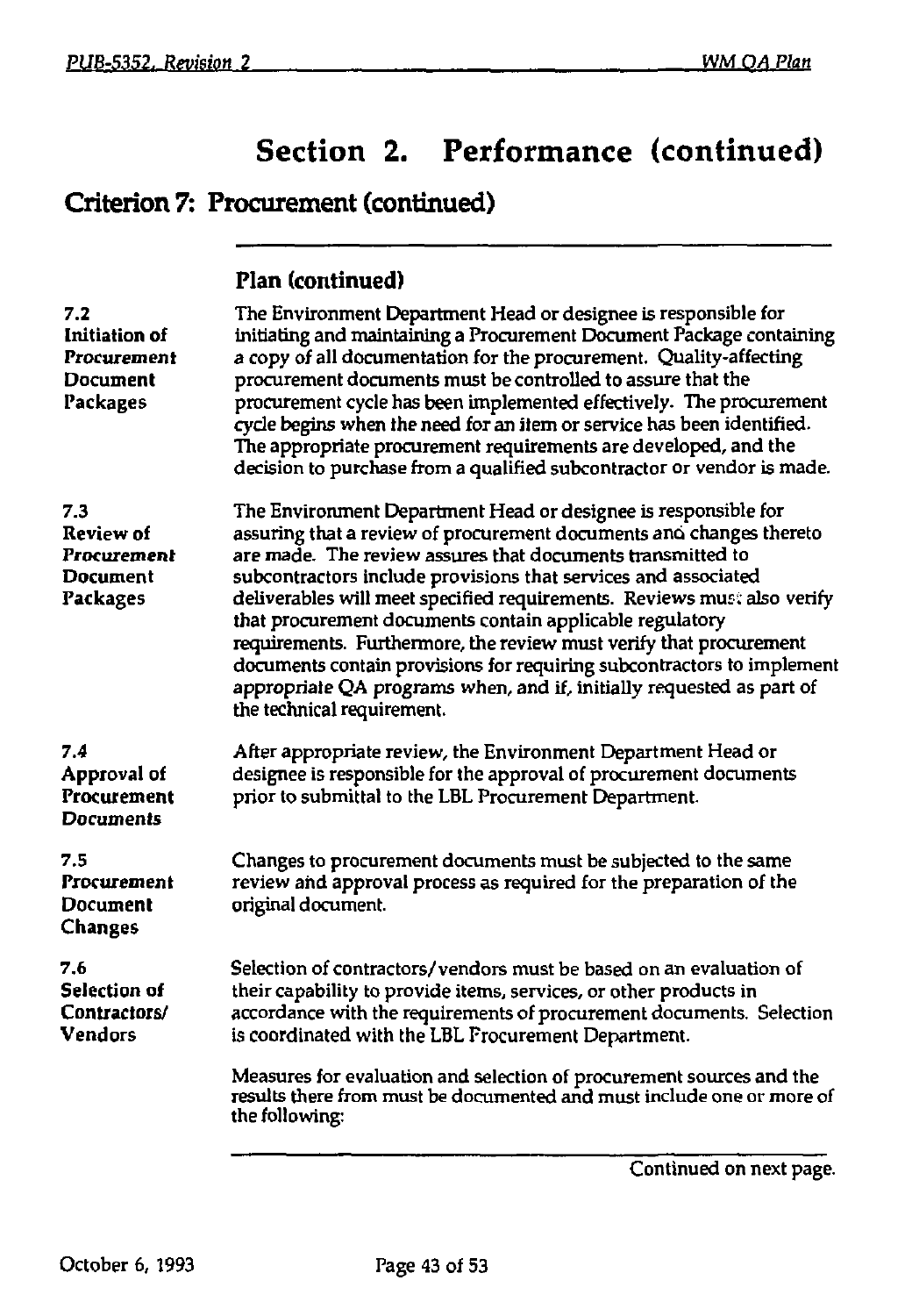l.

### Criterion 7: Procurement (continued)

### **Plan (continued)**

| 7.6<br>(continued)                                                                   | Evaluation of the contractor or vendor history and capability of<br>providing the service or product required by the purchaser.                                                                                                                                                                                                                                                                                                                              |
|--------------------------------------------------------------------------------------|--------------------------------------------------------------------------------------------------------------------------------------------------------------------------------------------------------------------------------------------------------------------------------------------------------------------------------------------------------------------------------------------------------------------------------------------------------------|
|                                                                                      | Current contractor/vendor QA records, supported by<br>documented qualitative and quantitative information that can be<br>objectively evaluated.                                                                                                                                                                                                                                                                                                              |
|                                                                                      | Contractor/vendor technical and QA capability, as determined<br>by evaluation of the facilities and implementation of the QA<br>program.                                                                                                                                                                                                                                                                                                                     |
| 7.7<br>Verification of<br>Acceptability of<br>Contractor or<br>Vendor<br>Performance | The extent of verification activities must be a function of the relative<br>importance, complexity, and quantity of the item or services procured,<br>and the contractor or vendor QA performance. Verification activities<br>must be accomplished by qualified personnel assigned to monitor these<br>activities through inspection, surveillance, audit, or test. Verification<br>activities should be coordinated with the LBL Procurement<br>Department. |
| 7.8<br>Acceptance of<br><b>Items or Services</b>                                     | Methods for acceptance of items or services must be identified in<br>contractual agreements. Methods for accepting products or services<br>must include any or all of the following:                                                                                                                                                                                                                                                                         |
|                                                                                      | receipt inspection through technical or peer review                                                                                                                                                                                                                                                                                                                                                                                                          |
|                                                                                      | receipt inspection through physical inspection of the product                                                                                                                                                                                                                                                                                                                                                                                                |
|                                                                                      | acceptance of certificates of conformance from the supplier                                                                                                                                                                                                                                                                                                                                                                                                  |
|                                                                                      | post-installation testing of item, software, or other product                                                                                                                                                                                                                                                                                                                                                                                                |
|                                                                                      | surveillance or audit of activity                                                                                                                                                                                                                                                                                                                                                                                                                            |
|                                                                                      | technical verification of data produced                                                                                                                                                                                                                                                                                                                                                                                                                      |
|                                                                                      | review of objective evidence for conformance to the procurement<br>document requirements such as certifications, reports, etc.                                                                                                                                                                                                                                                                                                                               |
| 7.9<br>Control of<br>Contractor<br>or Vendor<br><b>Nonconformances</b>               | WM procedures must identify methods for the disposition of items and<br>services that do not meet contractual documentation requirements as<br>appropriate. Methods must include accept, reject, or repair, based on a<br>technical evaluation of the item or service.                                                                                                                                                                                       |
|                                                                                      |                                                                                                                                                                                                                                                                                                                                                                                                                                                              |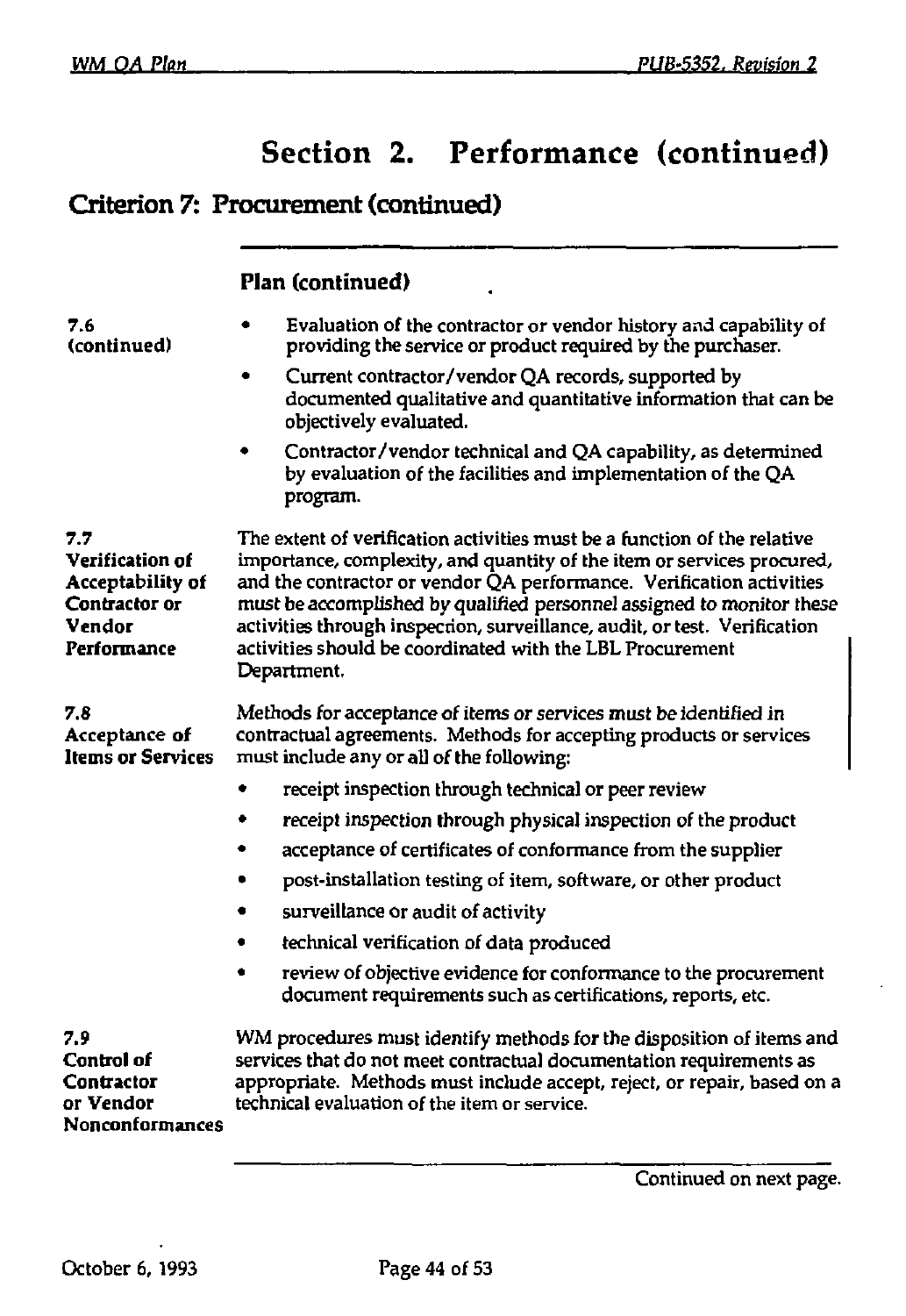ł

# Section 2. Performance (continued)

### Criterion 7: Procurement (continued)

#### **Plan (continued)**

**7.10** WM Management may delegate Criterion 7 requirements to othe.s at **Procurement** LBL. WM procurements may be delegated to other LBL organizations Control by as long as the requirements stated in Criterion 7 are followed. For **Control** by as long as the requirements stated in Criterion *7* are followed. For example, container-procurement quality assurance activities are provided by the Procurement Department's processes and others. The WM responsibility in this case must be to support the container procurement process actively and perform audits or quality surveillances to be assured that the Criterion 7 requirements are followed. Receipt inspection by WM personnel helps provide this assurance as an ongoing process.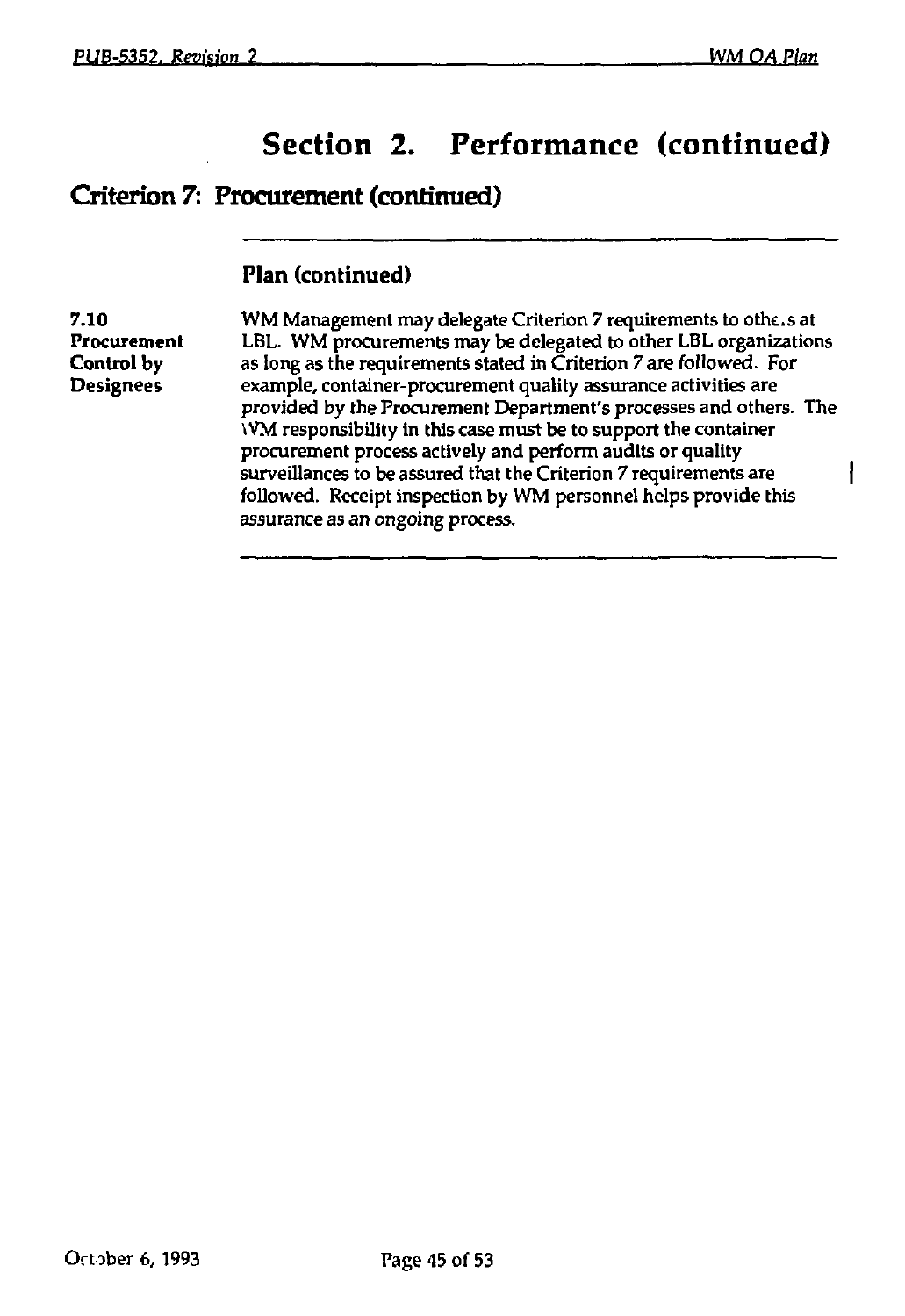1

# Section 2. Performance (continued)

### Criterion 8: Inspection and Acceptance Testing

#### **General**

Data from environmental/waste data operations used to characterize environmental/ waste processes and conditions must be qualified according to the intended use of the data. This Criterion implements Criteria 10,11, and 14 of NQA-1. This Criterion also implements ANSI/ASQC E-4 (Draft), Part B-4, regarding characterization of environmental/waste processes and conditions' assessment of data useability. Finally, Criterion 8 of DOE Order 5700.6C and applicable portions of the OAP are implemented herein.

#### **Plan**

| 8.1<br>Inspection<br>Personnel | Inspection procedures or notebooks must describe the methods and<br>requirements for the qualification of inspection personnel.                                                                                                                                                                                                                                                                                                                                                                                                                                                                                                                                                                                                                                                                                                                                                         |
|--------------------------------|-----------------------------------------------------------------------------------------------------------------------------------------------------------------------------------------------------------------------------------------------------------------------------------------------------------------------------------------------------------------------------------------------------------------------------------------------------------------------------------------------------------------------------------------------------------------------------------------------------------------------------------------------------------------------------------------------------------------------------------------------------------------------------------------------------------------------------------------------------------------------------------------|
| 8.2<br>Inspection<br>Planning  | Planning for inspection must be accomplished prior to or concurrent<br>with planning the work activities. Planning must consider the following:<br>Inspection "Hold Points." If mandatory inspection hold points<br>are required beyond which work must not proceed without the<br>specific consent of WM representatives, these specific hold points<br>must be indicated in appropriate documents.<br>Sampling. When a sample is used to verify acceptability of a<br>٠<br>group of items, the sampling procedure must be based on<br>accepted sampling practices.<br>Documentation must include the following:<br>٠<br>- item or process inspected<br>date of inspection<br>name of inspector<br>$\blacksquare$<br>inspection techniques<br>$-$<br>acceptance criteria<br>hold points<br>results or acceptability<br>- 1<br>nonconformances and dispositions of nonconformances<br>- |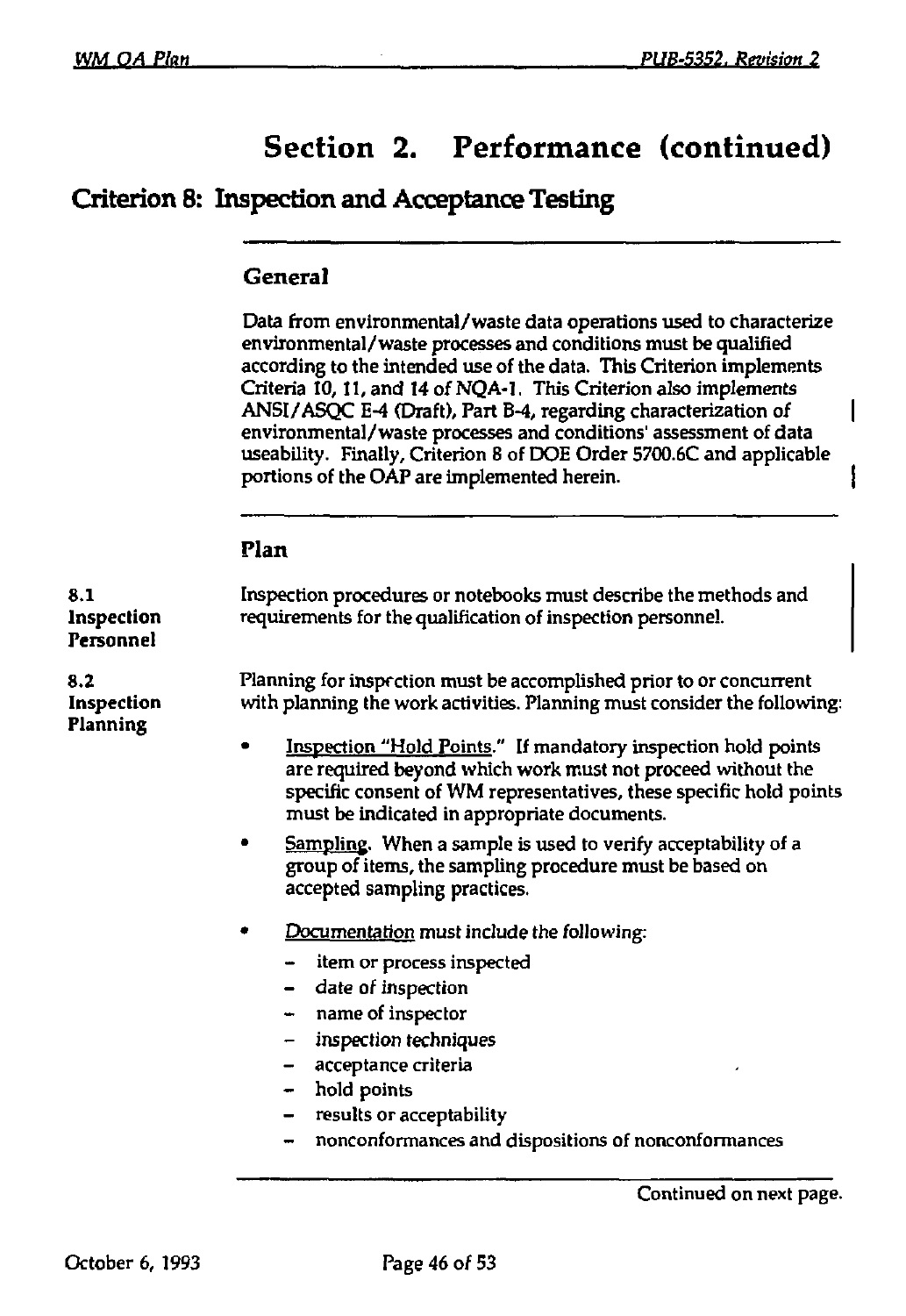# Criterion 8: Inspection and Acceptance Testing (continued)

### **Plan (continued)**

| 8.3<br>Inspection<br><b>Process</b>             | The inspection process involves real-time examination and/or<br>observation of activities and items to acceptance criteria defined in<br>specifications, drawings, checklists, etc. A combination of inspection<br>and process monitoring methods, when used, must be performed in a<br>systematic manner to assure that the specified requirements for control<br>of the process and quality of the item are being achieved throughout the<br>duration of the process. Controls, where required, must be established<br>and documented for the coordination and sequencing of these activities<br>at established inspection points during successive stages of the<br>conducted process or construction. When final inspections are<br>performed, they must include a review of the results and resolution of<br>nonconformances identified in prior inspections. The acceptance of<br>items must be documented and approved by authorized personnel. |
|-------------------------------------------------|--------------------------------------------------------------------------------------------------------------------------------------------------------------------------------------------------------------------------------------------------------------------------------------------------------------------------------------------------------------------------------------------------------------------------------------------------------------------------------------------------------------------------------------------------------------------------------------------------------------------------------------------------------------------------------------------------------------------------------------------------------------------------------------------------------------------------------------------------------------------------------------------------------------------------------------------------------|
| 8.4<br><b>Test Plans</b>                        | Testing activities must be planned by WM personnel prior to starting<br>the test. Test plans must establish characteristics to be verified. Test<br>plans must include or refer to test objectives and must make provisions<br>for assuring that proper instrumentation is available and is used,<br>necessary monitoring is performed, and suitable environmental<br>conditions are maintained to avoid degradation of the test. Test plans<br>must also address                                                                                                                                                                                                                                                                                                                                                                                                                                                                                      |
|                                                 | instrument calibration                                                                                                                                                                                                                                                                                                                                                                                                                                                                                                                                                                                                                                                                                                                                                                                                                                                                                                                                 |
|                                                 | qualification and certification requirements of test personnel                                                                                                                                                                                                                                                                                                                                                                                                                                                                                                                                                                                                                                                                                                                                                                                                                                                                                         |
|                                                 | type of testing and measuring equipment required and calibration<br>requirements                                                                                                                                                                                                                                                                                                                                                                                                                                                                                                                                                                                                                                                                                                                                                                                                                                                                       |
|                                                 | testing parameters and acceptance criteria                                                                                                                                                                                                                                                                                                                                                                                                                                                                                                                                                                                                                                                                                                                                                                                                                                                                                                             |
|                                                 | environmental conditions                                                                                                                                                                                                                                                                                                                                                                                                                                                                                                                                                                                                                                                                                                                                                                                                                                                                                                                               |
| 8.5<br>Performance of<br><b>Test Activities</b> | WM personnel must conduct test activities in accordance with the<br>requirements identified in test plans and procedures. Personnel must<br>assure that proper environmental conditions are maintained in the<br>requisite activities and any deviations or nonconformances that may<br>occur during these tests must be documented and dispositioned in<br>accordance with the requirements identified in Criterion 3 of this QA<br>Plan.                                                                                                                                                                                                                                                                                                                                                                                                                                                                                                             |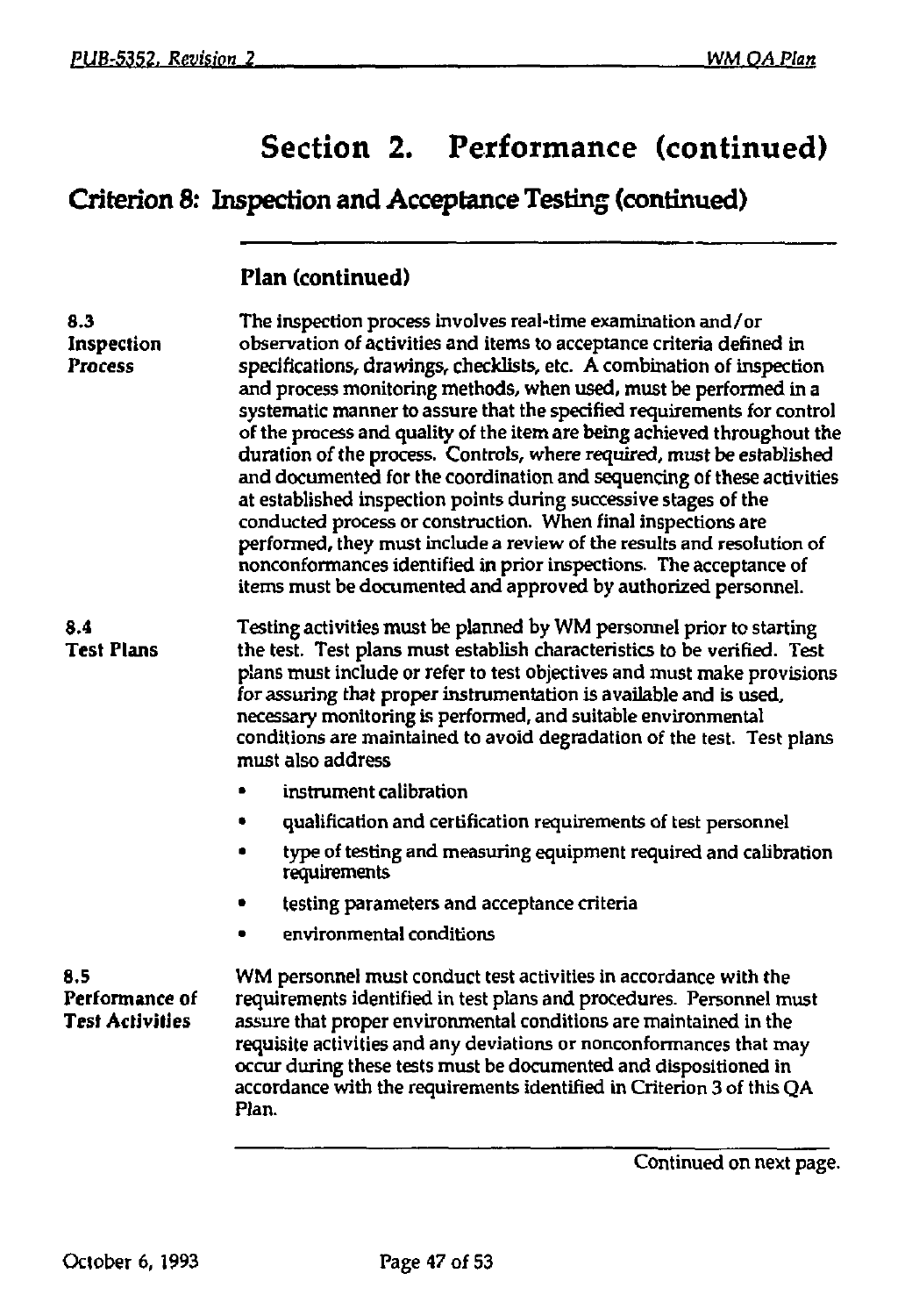## **Criterion 8: Inspection and Acceptance Testing (continued)**

### **Flan (continued)**

| 8.6<br>Test<br>Documentation                  | Test results must be documented and evaluated by responsible and<br>qualified personnel to assure that test requirements have been met.<br>Personnel are not to test their own work for acceptance. Test records<br>must contain, at a minimum,                                                                                                                                                                                                                                       |
|-----------------------------------------------|---------------------------------------------------------------------------------------------------------------------------------------------------------------------------------------------------------------------------------------------------------------------------------------------------------------------------------------------------------------------------------------------------------------------------------------------------------------------------------------|
|                                               | item, system, or sample tested                                                                                                                                                                                                                                                                                                                                                                                                                                                        |
|                                               | date of test                                                                                                                                                                                                                                                                                                                                                                                                                                                                          |
|                                               | unique identification of item and test equipment                                                                                                                                                                                                                                                                                                                                                                                                                                      |
|                                               | tolerance requirements and acceptance criteria<br>٠                                                                                                                                                                                                                                                                                                                                                                                                                                   |
|                                               | results and acceptability                                                                                                                                                                                                                                                                                                                                                                                                                                                             |
|                                               | deviations and actions taken with regard to the deviations                                                                                                                                                                                                                                                                                                                                                                                                                            |
|                                               | names of personnel performing tests                                                                                                                                                                                                                                                                                                                                                                                                                                                   |
|                                               | names of personnel evaluating results                                                                                                                                                                                                                                                                                                                                                                                                                                                 |
| 8.7<br><b>Status</b><br>Identification        | The status of inspection and test activities must be identified either on<br>the items or in documents traceable to the items where it is necessary to<br>assure that required inspections and tests are performed and to assure<br>that items that have not passed the required inspections and tests are<br>not inadvertently installed, used, or operated. Physical status<br>indicators (e.g., markings, tags, and other identification) and status<br>documentation must address |
|                                               | the operating status of the system or component                                                                                                                                                                                                                                                                                                                                                                                                                                       |
|                                               | activities that require the use of these indicators<br>٠                                                                                                                                                                                                                                                                                                                                                                                                                              |
|                                               | proper unique identification to provide for traceability<br>۰                                                                                                                                                                                                                                                                                                                                                                                                                         |
|                                               | out-of-service conditions                                                                                                                                                                                                                                                                                                                                                                                                                                                             |
|                                               | The use of these indicators must not adversely affect the characteristics<br>or function of the item.                                                                                                                                                                                                                                                                                                                                                                                 |
| 8.8<br>Removal of<br><b>Status Indicators</b> | The removal of status indicators must be strictly controlled to assure<br>that they are removed only by authorized personnel.                                                                                                                                                                                                                                                                                                                                                         |
|                                               |                                                                                                                                                                                                                                                                                                                                                                                                                                                                                       |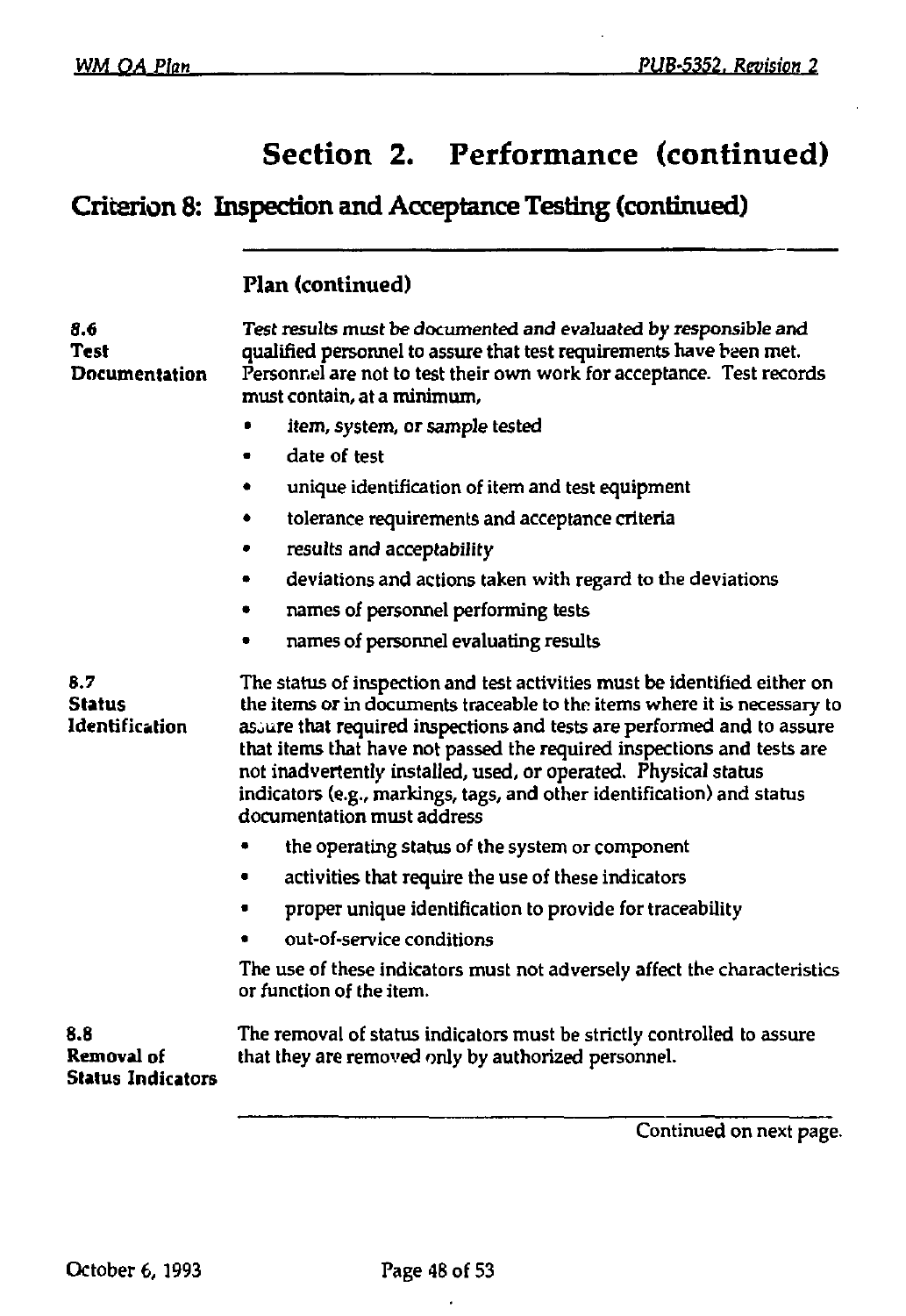### **Criterion 8: Inspection and Acceptance Testing (continued)**

#### **Plan (continued)**

8.9 Experimental **Activities** The use of physical status indicators is necessary to assure that operational, support, and experimental activities important to health, safety, and security are properly controlled. The following items and systems must be identified with a physical status indicator when they do not conform to specified requirements or when out-of-normal conditions exist:

- facility or experimental systems
- security systems
- emergency systems
- environmental or biological samples taken from geological sources

8.10 Characterization of Environmental/ Waste Processes and Conditions; Assessment of Data Usability

Any limitations on data use must be identified quantitatively and fully documented in procedures. Reports containing data *or* reporting the results of environmental/waste data operations must be reviewed independently to confirm that the data or results are presented correctly. Such reports must be approved by the Environment Department Head for release, publication, or distribution.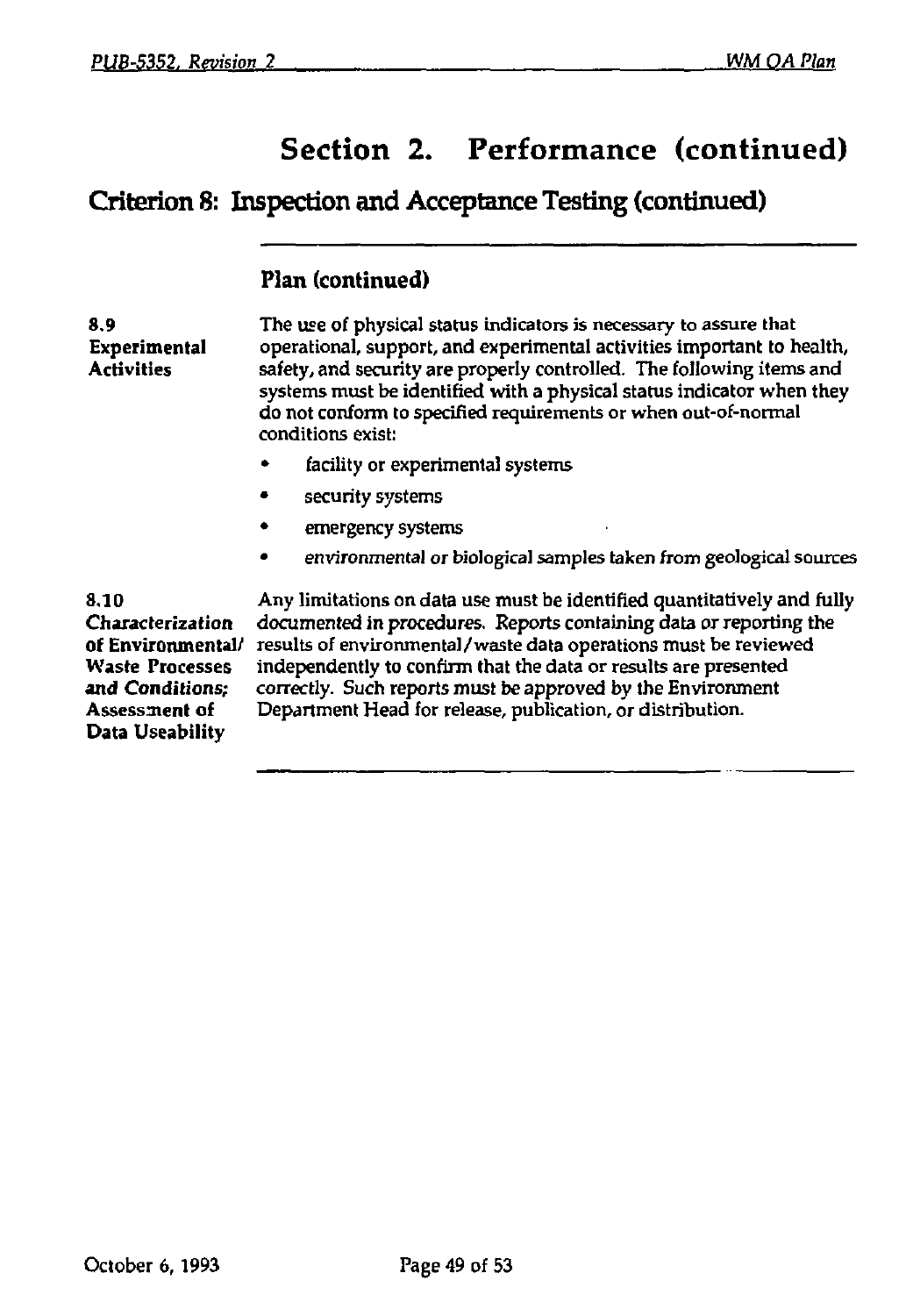# Section 3. Assessment

### Criterion 9: Management Assessment

#### **General**

This Criterion is intended to augment the assessments performed by external or independent organizations and should provide a mechanism for management to determine the effectiveness of the management control systems and to determine the adequacy of resources and personnel. Management may not delegate this responsibility. This Criterion implements a portion of Criterion 2 from ASME NQA-1-1989, Criterion 9 to DOE Order 5700.6C, and applicable portions of the OAP.

Implementation of a WM management assessment plan is an integral part of LBL's overall self-assessment program. The LBL selfassessment program has three primary QA oversight levels: internal assessment (including management assessments), professional functional assessments (e.g., Safety, Industrial Hygiene, Environmental Protection), and independent audits by the Office of Assessment and Assurance, which is an independent office reporting directly to the Associate Laboratory Director for Operations.

#### **Plan**

9.1 The adequacy and effectiveness of the QA program must be determined **Management** by conducting proceduralized management assessments on a periodic Assessments basis (at least each eighteen months). The management assessment must consider the following:

- Identity of management problems that hinder the organization from achieving its objectives in accordance with quality, safety, and environmental requirements.
- Effectiveness of controls that achieve and assure quality.
- Adequacy of resources and personnel with respect to providing a quality program.
- Effectiveness of personnel training.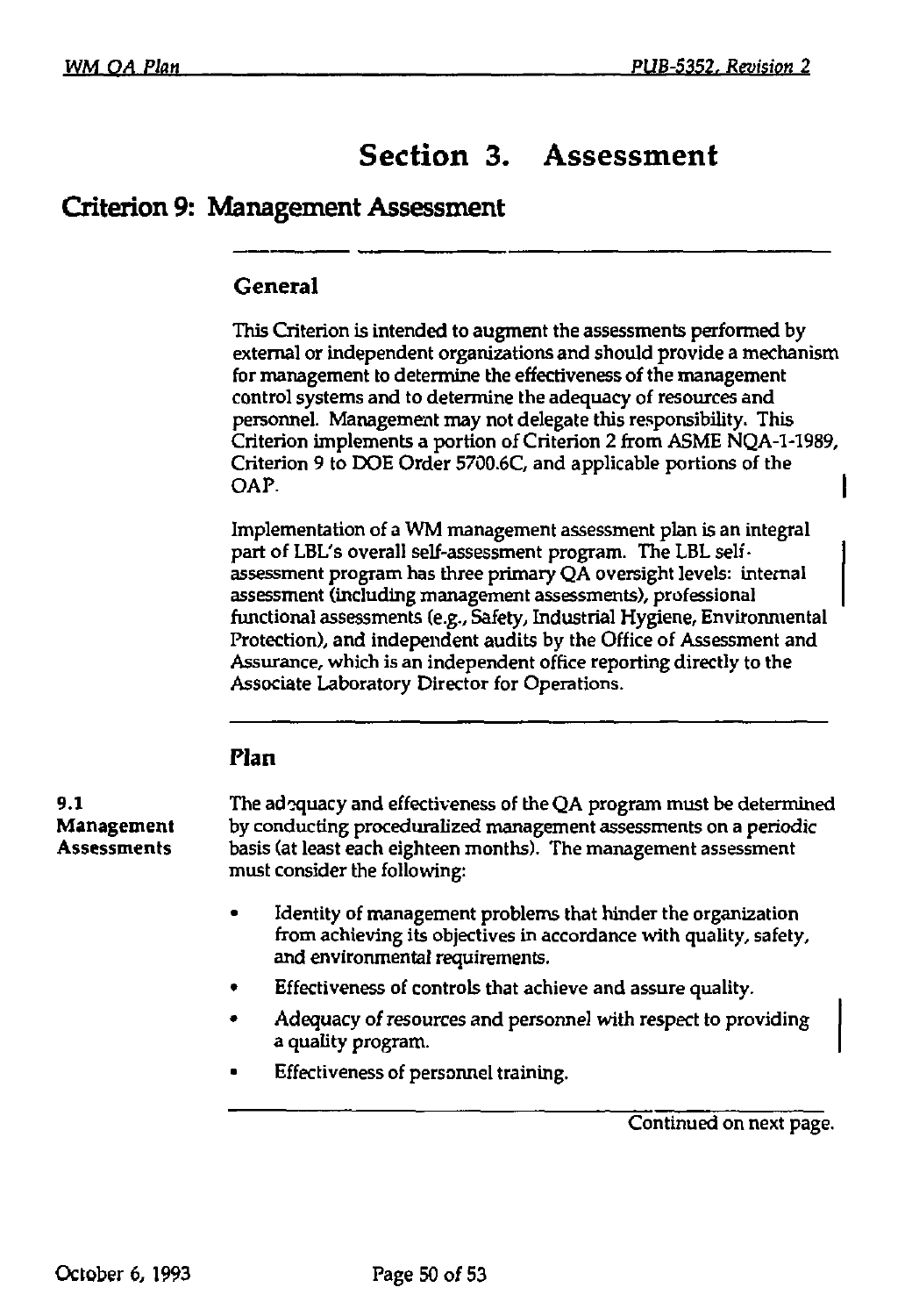# Section 3. Assessment (continued)

# Criterion 9: Management Assessment (continued)

**Plan (continued)** 

| 9.1<br>(continued)   | The most common methods of performing management assessments are                                                                                                                                                                             |
|----------------------|----------------------------------------------------------------------------------------------------------------------------------------------------------------------------------------------------------------------------------------------|
|                      | review of management reports (status reports, technical reports,<br>etc.)                                                                                                                                                                    |
|                      | review of quality-verification reports (independent assessment<br>reports, inspection reports, test reports, etc.)                                                                                                                           |
|                      | review of corrective-action reports, including trend-analysis<br>reports, on a regular basis                                                                                                                                                 |
|                      | performance of interviews and independent assessments of<br>compliance                                                                                                                                                                       |
| 9.2<br>Performance   | The Environment Department Head and other senior Environment<br>Department managers must retain overall responsibility for<br>management assessments. Direct participation by all levels of<br>Environment Department managers is essential. |
| 9.3<br>Documentation | Management assessment results must be documented per procedure.<br>Senior management must take prompt action and document resulting<br>decisions in response to recommendations resulting from the process.                                  |
| 9.4<br>Follow-up     | Follow-up must occur by the Department Head and the EH&S QA<br>Manager and must include an evaluation of the effectiveness of<br>management's actions.                                                                                       |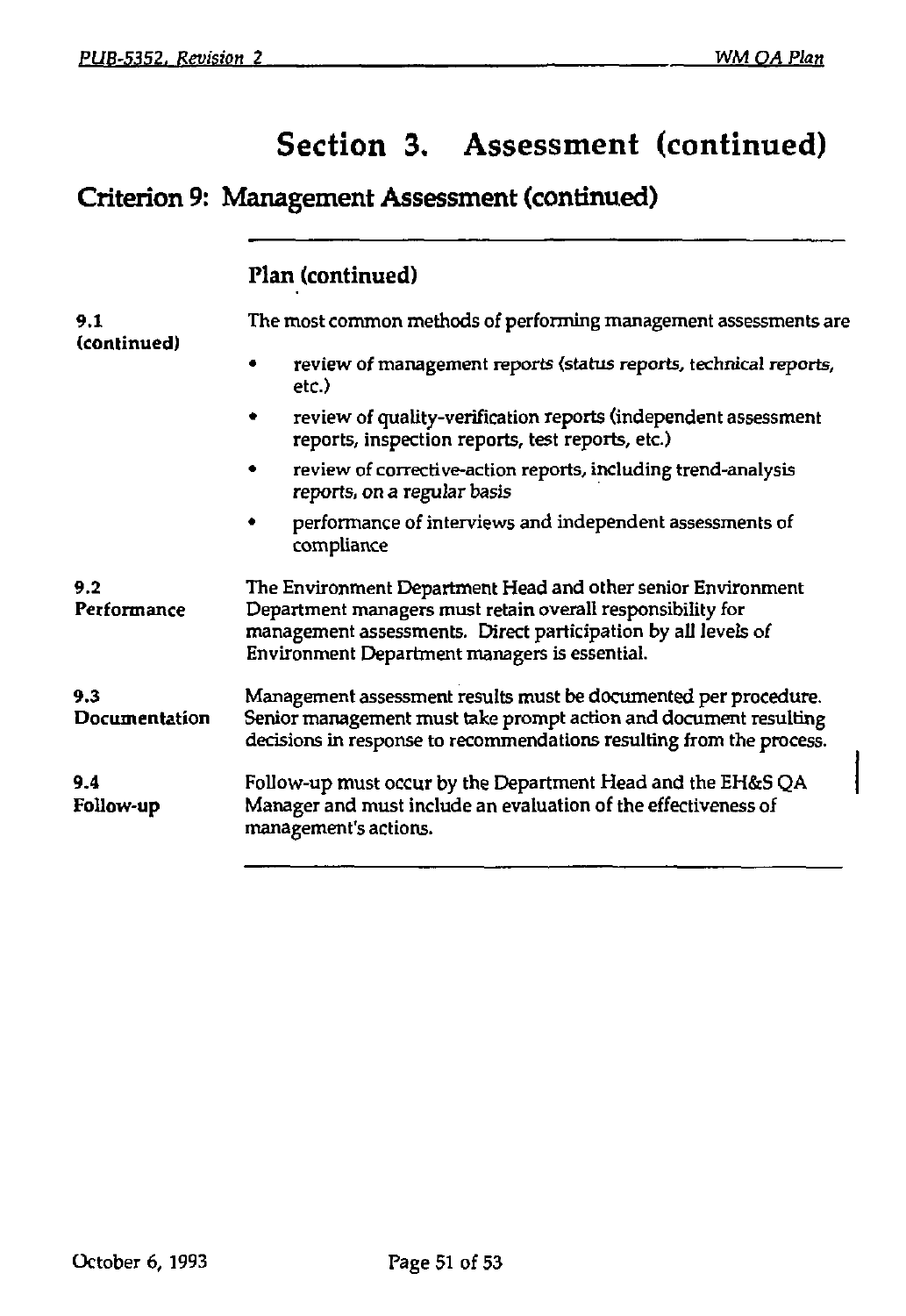# Section 3. Assessment (continued)

### Criterion 10: Independent Assessment

#### **General**

The focus of independent assessments is on improving items and processes by emphasizing **the** line organization's achievement of quality. Assessment results should be tracked and resolved by management having responsibility in the area assessed. This Criterion replaces Criterion 18 of ASME NQA-1-1989, and implements Criterion 10 to DOE Order 5700.6C, along with applicable portions of the OAP. ł

#### **Plan**

| 10.1<br>Scheduling                                       | The EH&S QA Manager is responsible for developing schedules<br>for comprehensive assessment activities. These activities must be<br>scheduled in a manner to provide coverage and coordination with<br>ongoing WM QA Plan activities. The Environment Department Head or<br>designee must review the schedule and provide input to assure that<br>assessment activities are timely and are conducted at proper intervals<br>commensurate with the importance and complexity of the activities.                                                                           |
|----------------------------------------------------------|--------------------------------------------------------------------------------------------------------------------------------------------------------------------------------------------------------------------------------------------------------------------------------------------------------------------------------------------------------------------------------------------------------------------------------------------------------------------------------------------------------------------------------------------------------------------------|
| 10.2<br>Preparing for<br>Assessment<br><b>Activities</b> | The EH&S QA Manager must assure that personnel performing<br>assessment activities have made the necessary preparation for the<br>activity. Preparation activities must be in accordance with appropriate<br>procedure(s).                                                                                                                                                                                                                                                                                                                                               |
| 10.3<br>Performing<br>Assessment<br><b>Activities</b>    | Assessments must be performed in accordance with written procedures<br>or checklists whenever possible. Evaluations of activities or tasks must<br>be performed against specific requirements, criteria, and objectives.<br>Objective evidence must be reviewed to the maximum extent possible,<br>to assure that results reflect the goals of planned activities.                                                                                                                                                                                                       |
| 10.4<br>Corrective<br>Actions                            | Conditions requiring corrective action must be identified and actions<br>taken to correct the immediate situation as well as similar conditions,<br>and actions to prevent recurrence must be specified and initiated as<br>soon as practical. Conditions requiring prompt corrective action must<br>be reported immediately to the EH&S QA Manager, Compliance Unit<br>Manager, Environment Department Head, or EH&S Division Director,<br>as appropriate. (See also Criterion 3 requirements.) LSAD deficiencies<br>or NCARs may be used to document this requirement. |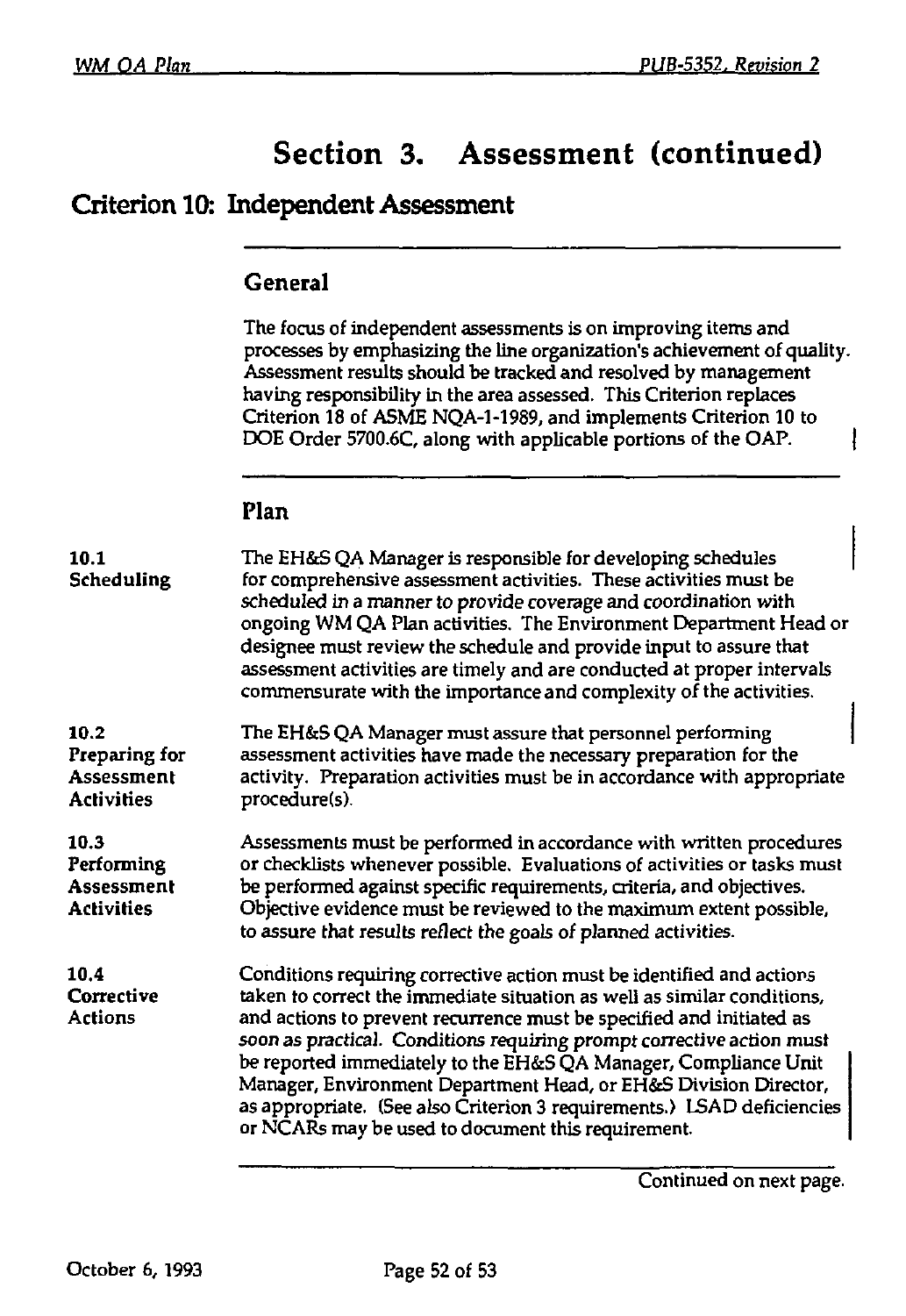# Section 3. Assessment (continued)

# Criterion 10: Independent Assessment (continued)

### Flan (continued)

| 10.5<br>Reporting                | Assessment reports must be written in a format that provides the most<br>information to the target audience and in accordance with the<br>appropriate procedure.                                                                                                                                                                                                                                                                                   |
|----------------------------------|----------------------------------------------------------------------------------------------------------------------------------------------------------------------------------------------------------------------------------------------------------------------------------------------------------------------------------------------------------------------------------------------------------------------------------------------------|
|                                  | Reports must detail the necessary action to correct the deficiency, root<br>cause identification, actions to prevent recurrence, lessons learned, and<br>actions to be taken for improvement, as appropriate. LSAD<br>deficiencies or NCARs may satisfy this requirement.                                                                                                                                                                          |
| 10.6<br>Responses                | Management of the organizations that receive assessment reports must<br>investigate adverse findings; schedule corrective actions, including<br>measures to prevent recurrence; identify the probable root cause of the<br>problem; and notify the EH&S QA Manager in writing of the<br>planned action or the action taken to correct the problem. Personnel<br>involved in the assessment activity must evaluate the response(s) for<br>adequacy. |
| 10.7<br>Follow-up and<br>Closure | The EH&S QA Manager must follow up on corrective action responses<br>to assure that responses are received on a timely basis and that<br>committed corrective actions are completed according to the planned<br>completion milestones. The EH&S QA Manager must verify<br>implementation of corrective action prior to closure of the findings,<br>problems, or reports.                                                                           |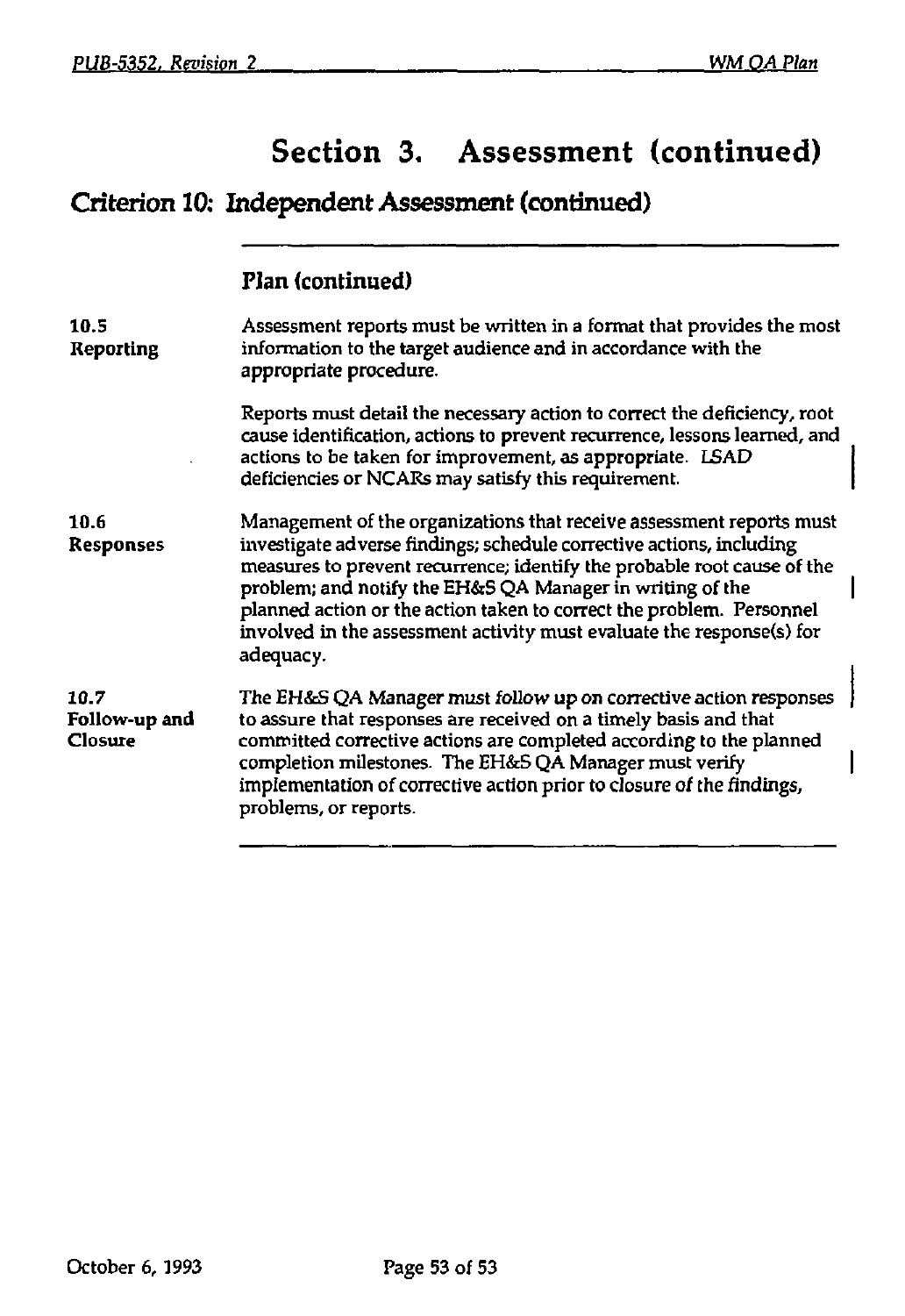### **Appendix A Definitions**

Activities Affecting Quality: See Quality-Affecting Activities.

Activity: Any time-consuming effort (operation, task, function, or service) that influences or affects the achievement or verification of the objectives of the Environment Department.

Approval: An act of endorsing or adding positive authorization as shown by signature/initial and date.

Assessment: A planned and documented activity performed to determine by investigation, examination, or evaluation of objective evidence the extent to which applicable elements of the LBL Operations and Assessment Program have been developed and documented in accordance with specified plans, procedures, instruction notebooks, or other direction; the adequacy of compliance with established procedures, instructions, drawings, or other direction; and the effectiveness of implementation. Assessments should not be confused with other verification activities performed for process control or checking work product acceptability.

Certificates of Conformance: A written statement, signed and dated by a qualified party, certifying that items or services comply with specific requirements.

Certification: The act of determining, verifying, and attesting in writing to the qualifications of personnel, processes, procedures, or items in accordance with specified requirements.

Compliance: Conformance to a code, specification, or procedure.

Configuration Management: A means of control over how items, including work products, components, and systems, are assembled or configured relative to each other, and the systematic method for maintaining that control over the life of the item. The process includes identification, documentation, and accounting functions.

Contractor/Vendor: Any individual or organization furnishing items or services in accordance with a procurement document.

Controlled Area: An enclosed area to which entry is controlled.

Corrective Action: Measures taken to rectify conditions that are adverse to quality and, where necessary, to preclude repetition.

Design Input: Those criteria, parameters, bases, or other design requirements upon which a detailed final design is founded.

Design Output: Documents defining technical requirements of structures, systems, and components.

Disposition: The action taken to resolve a nonconforming condition and to restore acceptable conditions.

Document: Any written, pictorial, or electronically stored information describing, defining, specifying, reporting, or certifying activities, requirements, plans, procedures, or results. Some documents are records (see the definition of "Record").

Document Control: The process of controlling the identification, preparation, review, approval, issuance, distribution, revision, and cancellation of documents that prescribe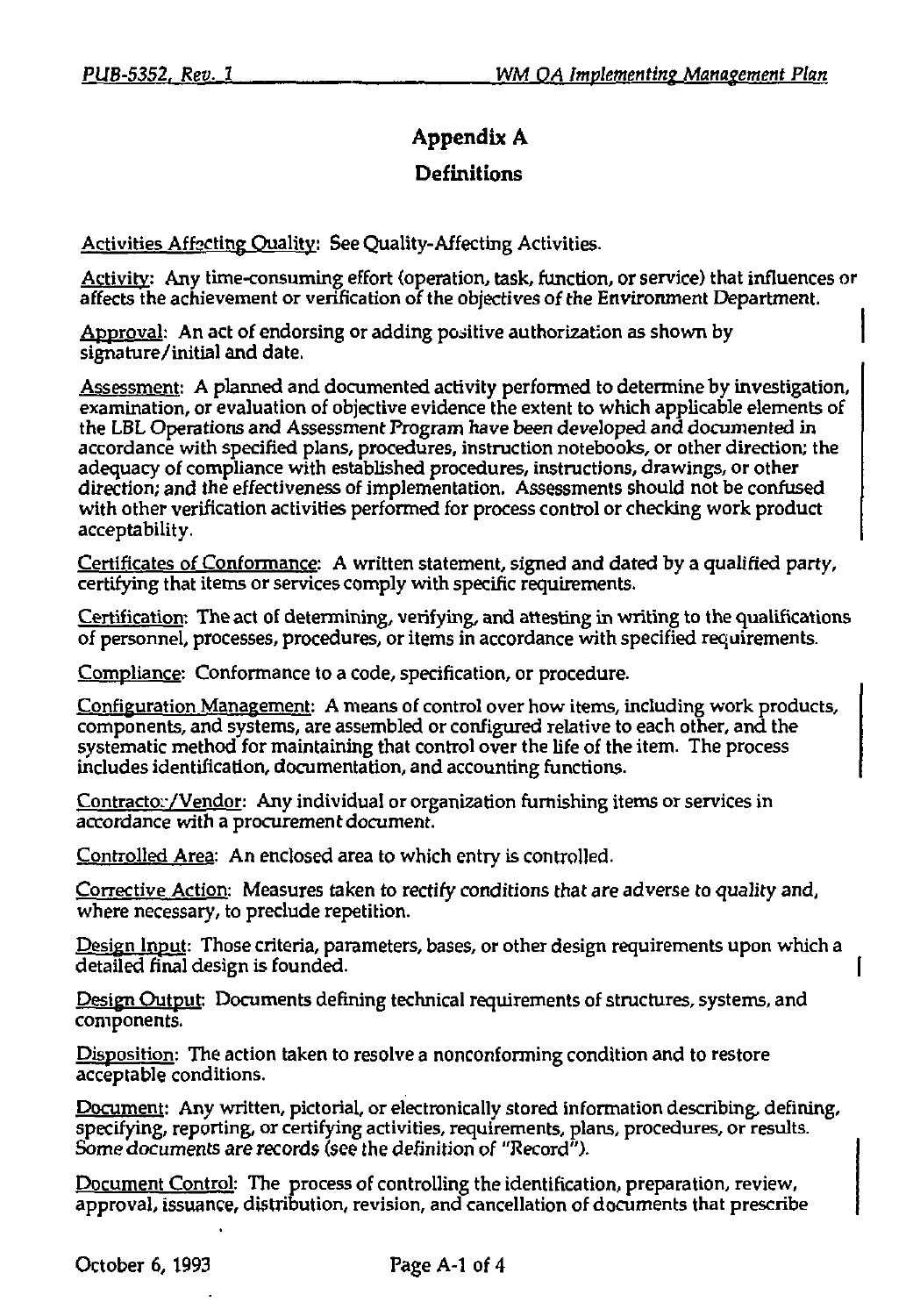work to ensure that only correct and current versions of the documents are used in the workplace or transmitted to outside entities.

Documentation: Any written or electronically stored information describing, defining, specifying, reporting, or certifying activities, procedures, or results.

Error: A discrepancy between a computed, observed, or measured value or condition and the true, specified, or theoretically correct value or condition.

Examination: Specific actions by qualified personnel using qualified procedures to verify that items are in conformance with specified requirements.

Experience: Knowledge, skill, or practice derived from direct participation in identified activities.

Hold Point: A designated stopping place during or following a specific activity at which inspection or examination is required before further work can be performed.

Inspection: An examination or measurement to verify conformance to specific requirements.

Item: An all-inclusive term used in place of any of the following: appurtenance, assembly, component, data, equipment, material, module, part, sample, structure, subassembly, subsystem, system, or unit.

Measuring and Test Equipment (M&TE): Devices or systems used to calibrate, measure, monitor, gauge, test, or inspect in order to control or to acquire data to verify conformance to specified requirements.

Nonconformance: A deficiency in characteristics, documentation, or procedure that renders the quality of an item or activity unacceptable or indeterminate. Examples of nonconformance include physical defects, test failures, incorrect or inadequate documentation, and deviation from prescribed procedures.

Objective Evidence: Any documented statement of fact, other information, or record, either quantitative or qualitative, that pertains to the quality of an item or activity based on observations, measurements, or tests that can be verified.

Overview: An analysis and assessment by management of the scope, status, adequacy, and effectiveness of quality achievement and assurance activities. Overview encompasses effectiveness assessments, technical reviews, readiness reviews, audits, and surveillances, as appropriate.

Peer: A person having technical expertise in the subject matter to be reviewed (or a critical subset of the subject matter to be reviewed) to a degree at least equivalent to that needed for the original work.

Peer Review: A documented, critical review performed by peers who are independent of the work being reviewed. The peer's independence from the work being reviewed means that the peer (a) was not involved as a participant, supervisor, technical reviewer, or advisor in the work being performed; and (b) to the extent practical, has sufficient freedom from funding considerations to ensure that the work is impartially reviewed. A peer review is an in-depth critique of assumptions, calculations, extrapolations, alternate interpretations, methodology, and acceptance criteria employed, and of conclusions drawn in the original work. Peer reviews confirm the adequacy of work.

Peer Review Group: An assembly of peers representing an appropriate spectrum of knowledge and experience in the subject matter to be reviewed and varying in size based on the subject matter and importance of the subject matter to safety or environmental concerns.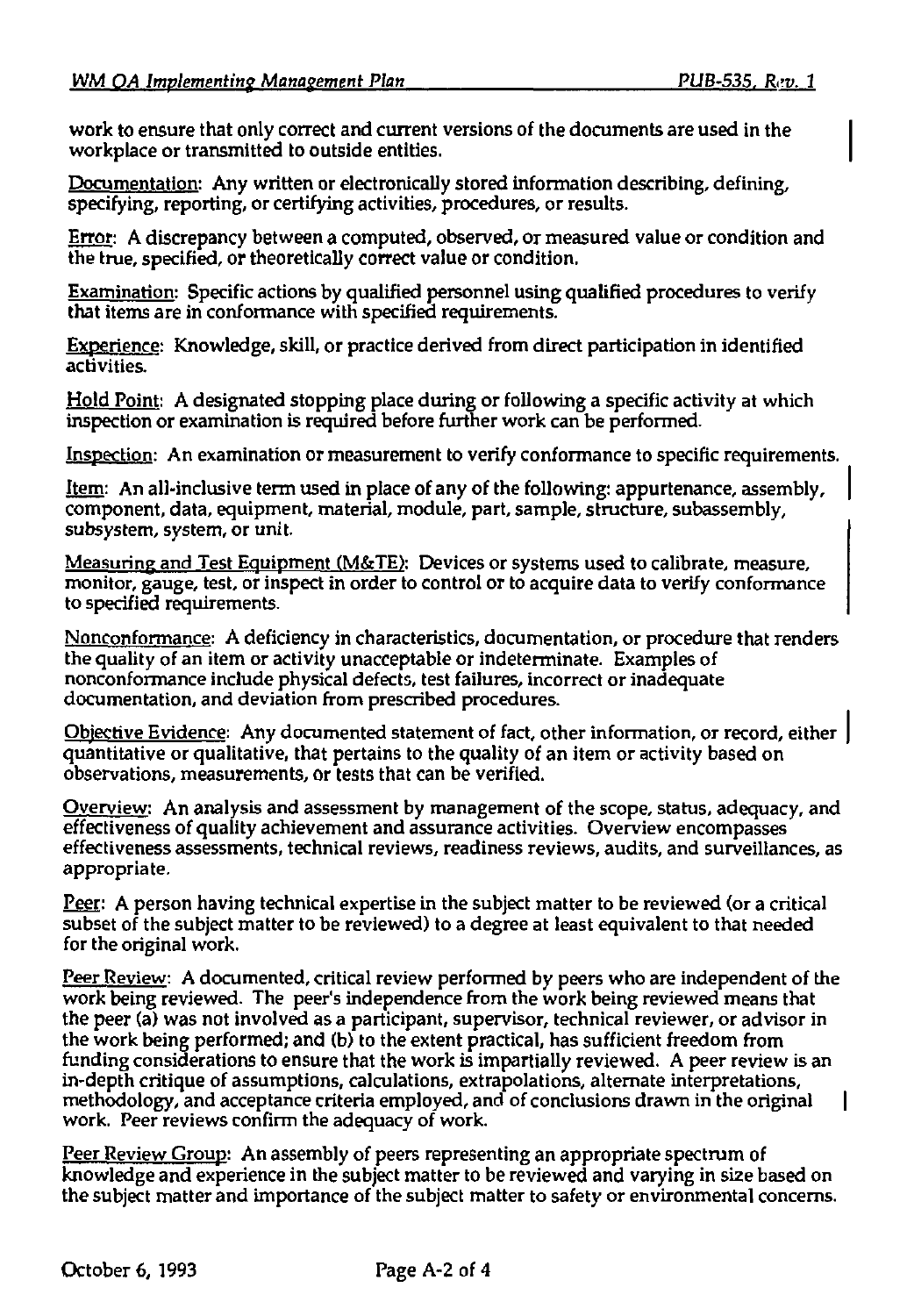Procedure: A document that specifies or describes how an activity is to be performed.

Process: A system of actions that achieves an end or result.

Procurement: Purchasing of items or services from vendors and contractors.

Procurement Documents: Contractually binding documents that identify and define the requirements that items or services must meet in order to be considered acceptable by the purchaser.

Qualification of Personnel: Determination that the knowledge, skills, and abilities gained through training and experience, as measured against established requirements, qualify an individual to perform a required job or task in a safe and proficient manner.

Quality: The degree to which an item or process meets or exceeds the end user's requirements and expectations.

Quality-Affecting Activities: Activities of a Laboratory organizational unit that are critical to achieving the mission and objectives of that unit; and functions, processes, and procedures that (a) are essential to maintaining the financial and operational integrity of the University and the Laboratory, (b) are necessary to ensure the validity of data or information that could affect the Laboratory's reputation, (c) could result in an unacceptable risk to the environment or to the health or safety of the public or staff, and/or (d) could seriously impact the mission of the Laboratory.

Quality Assurance (OA): Actions that provide confidence that quality is achieved.

Quality Assurance Plan: A document that identifies requirements judiciously selected from an overall QA Program that are applicable to a particular activity or project, and that provide an index or a description of the procedures that implement these and any necessary supplementary requirements. The Plan also includes specific responsibilities and authorities for the implementation of the activity/project.

Quality Assurance Record: A completed document that furnishes evidence of the quality of items and/or quality-affecting activities.

Quality Improvement: Activities or policies that are implemented for the purpose of improving products, services, or processes within an organizational unit. One of the major goals of quality improvement is to develop mechanisms for identifying problems that prevent an organization for meeting or exceeding its assigned performance objectives. Examples of quality improvement include peer reviews, design reviews, trend analyses, or converting manual systems to machine-readable systems to enhance performance or effectiveness.

Quality Control: Those actions that provide a means of control and measure of the characteristics of an item, process, or facility to established requirements.

Quality Surveillance: The act of monitoring or observing to verify whether or not an item or activity conforms to specified requirements or common sense.

Repair: The process of restoring a nonconforming characteristic to a condition such that the capability of an item to function reliably and safely is unimpaired, even though that item still may not conform to the original requirement.

Review: A documented examination or evaluation of a QA program element.

Rework: The process by which an item is made to conform to original requirements by completion or correction.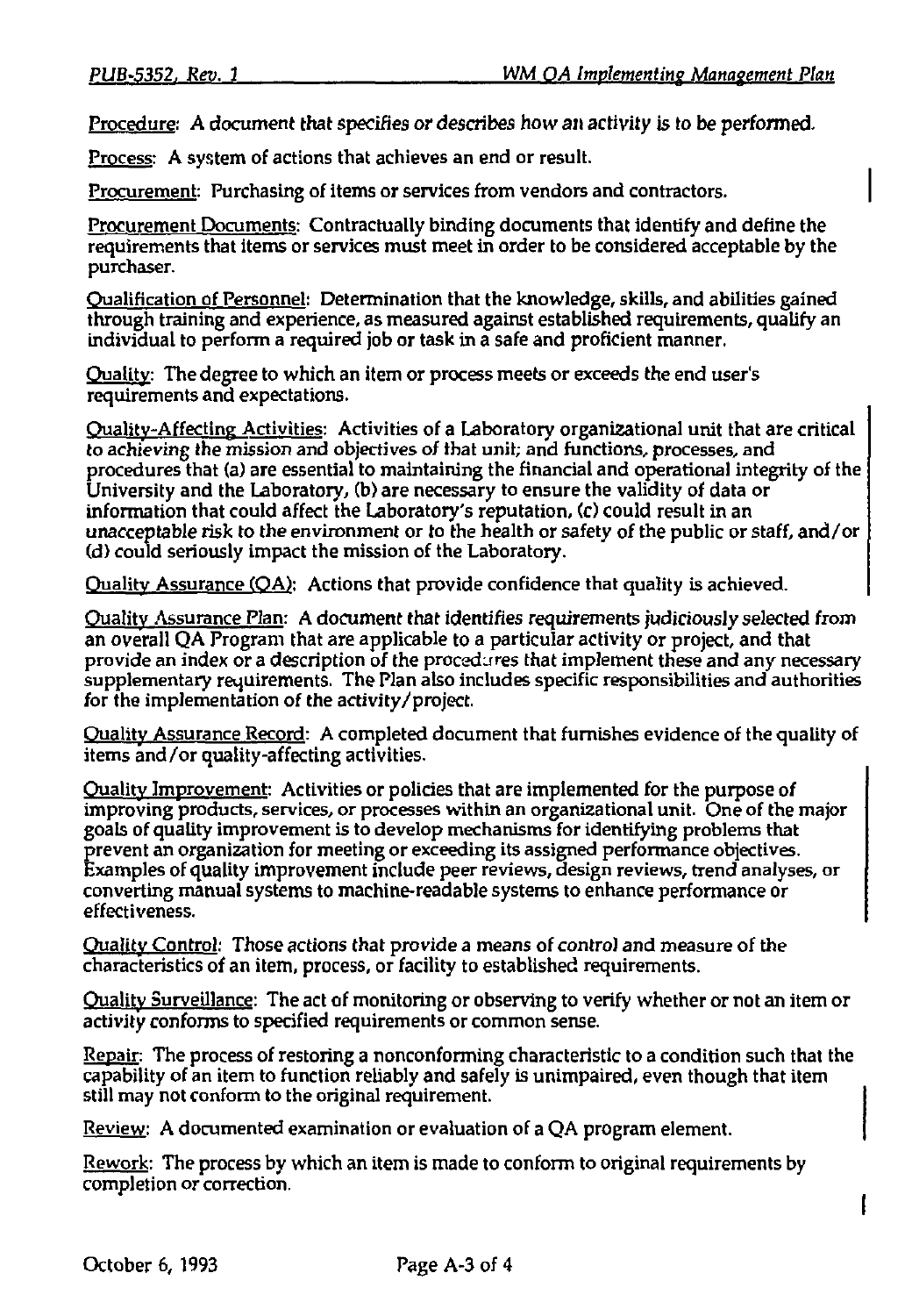Special Process: A process in which the results are highly dependent on the control of the process or skill of the processor, or both.

Testing: An element of verification for the determination of the capability of an item to meet| specified requirements by subjecting the item to a set of physical, chemical, environmental, or operating conditions.

Traceability: The ability to verify the history, location, or application of an item by means of recorded identification.

Training Program: An identifiable group of training activities that consists of one or more training courses, classes, or methods that make up a total learning process. |

Use-as-is: A disposition for a nonconforming item when it is established that the item is satisfactory for its intended use.

Validation: An activity that demonstrates that an item or process will perform under conditions of actual use and will satisfy requirements of the end user.

Verification: The act of reviewing, inspecting, testing, checking, auditing, or otherwise determining and documenting whether items, processes, services, or documents conform to specified requirements.

WM OA1MP: The document that describes the WM QA Program, the applicable QA requirements, and the responsibility for the implementation of the Program and compliance with the requirements.

Work: Process of performing a defined task or activity; for example, research and development, operations, maintenance and repair, administration, software development and use, inspection, safeguards and security, data collection, and analysis.